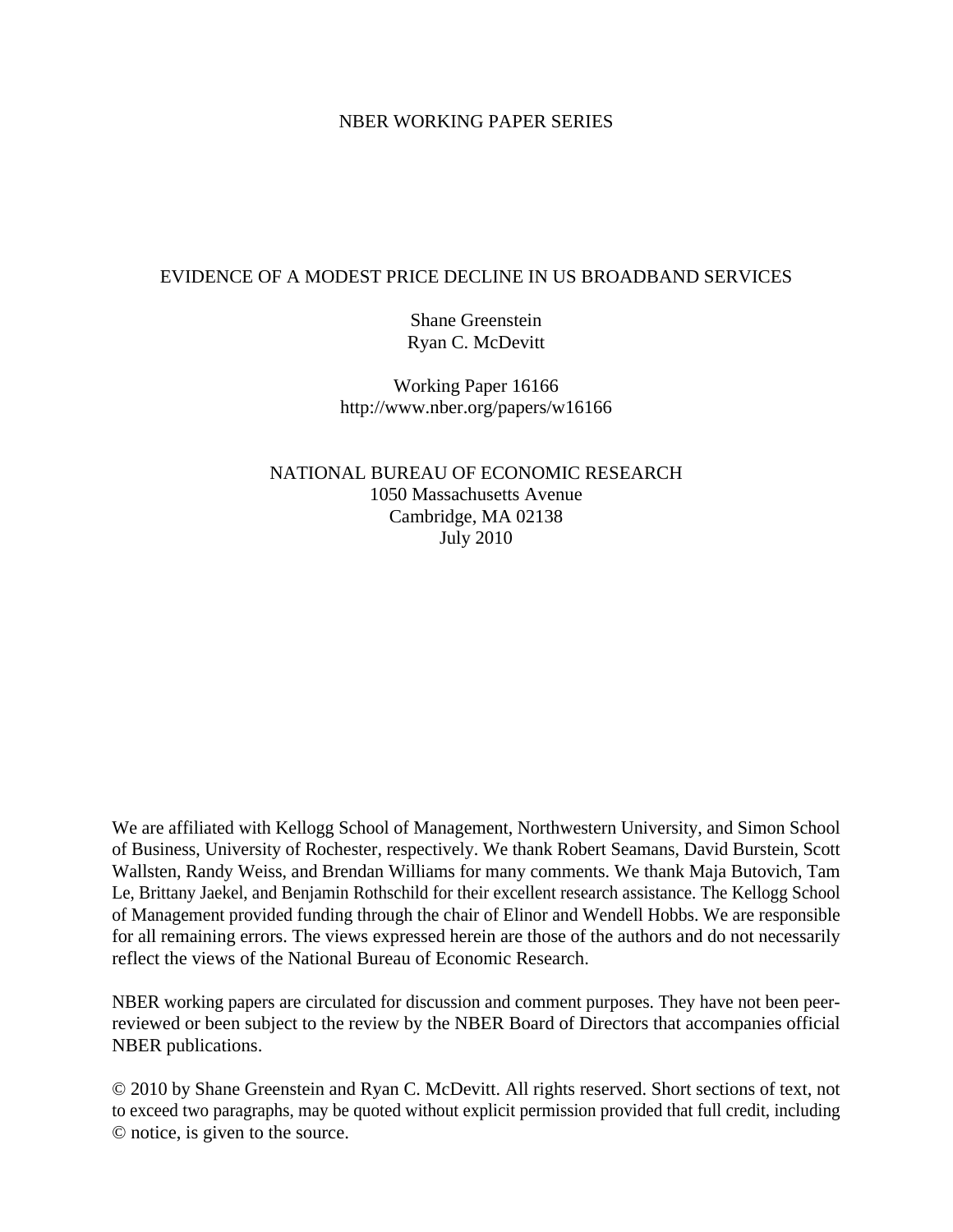Evidence of a Modest Price Decline in US Broadband Services Shane Greenstein and Ryan C. McDevitt NBER Working Paper No. 16166 July 2010 JEL No. L86,O33,O47

#### **ABSTRACT**

In this paper, we construct a price index for broadband services in the United States between 2004 and 2009. We analyze over 1500 service contracts offered by DSL and cable providers in the United States. We employ a mix of matched-model methods and hedonic price index estimations to adjust for qualitative improvements. In general, we find some evidence of a quality-adjusted price decline, but the evidence points towards a modest decline at most. Our estimates of the price decline range from 3% to 10% in quality-adjusted terms for the five-year period, which is faster than the BLS estimates for the last three years. These modest price declines look nothing like other parts of electronics, such as computers or integrated circuits, which raises many questions. The results also inform a range of policy discussions about US broadband services.

Shane Greenstein The Elinor and Wendell Hobbs Professor Kellogg School of Management Northwestern University 2001 Sheridan Road Evanston, IL 60208-2013 and NBER greenstein@kellogg.northwestern.edu

Ryan C. McDevitt University of Rochester 18 Pepperwood Court Pittsford, NY 14534 ryan.mcdevitt@simon.rochester.edu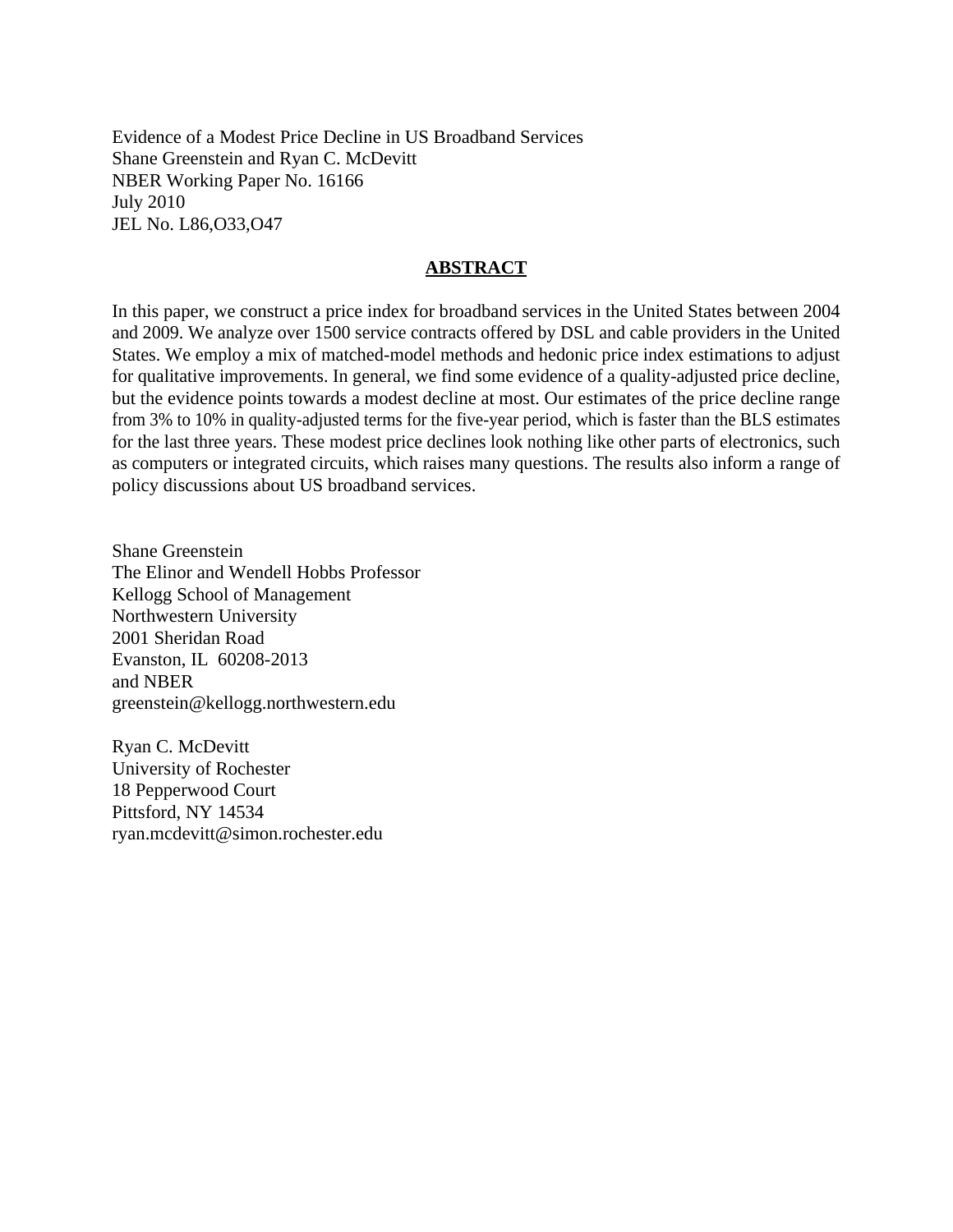#### **Introduction**

What happened to the price of broadband during and after its widespread adoption by US households? This is a key question for understanding the economic gains from the adoption and use of broadband in the new millennium. At the decade's outset, only 4.4% percent of households had broadband, while most Internet-using households had dial-up. According to the latest survey of the Pew Internet and American Life Project, fewer than 10% of US households had dial-up Internet connections by April 2009, while 63% of US households had broadband. In this study we offer a broadband price index for the period of most-rapid growth and diffusion, 2004 to 2009.

Two broad policy discussions about broadband deployment in the US motivate constructing a price index. First, many policies in the US are premised on the belief that the diffusion of broadband lies at the heart of considerable economic growth. To accelerate growth, US policy delegated discretion over broadband investment to private firms, under the assumption that private firms faced strong incentives to invest and improve the infrastructure.<sup>2</sup> Indeed, the entire Internet-access market (broadband and dialup) has grown at an astonishing pace in the new millennium, exceeding \$39 billion in total revenue in the US after 2006, starting from almost half that at that beginning of the decade. Price indices can, and should, play a major role in assessing policies contributing to such growth. Such indices measure improvements in competitive performance in markets with few suppliers, as in broadband, and when calculated properly, can deflate economic growth into real terms.

Such a broadband price index does not exist in the United States, however. Though the Bureau of Labor Statistics (BLS) maintains a price index for Internet access as part of the Consumer Price Index  $(CPI)$ , the BLS index combines price data for both dial-up and household Internet-access services, using lagged expenditure surveys to weight price movements. As a result, the price for dial-up service

 $\frac{1}{2}$  These policy debates have a long history. Greenstein and McDevitt (2009) provide a summary of many of these arguments.

This index is called "Internet Services and Electronic Information Service Providers."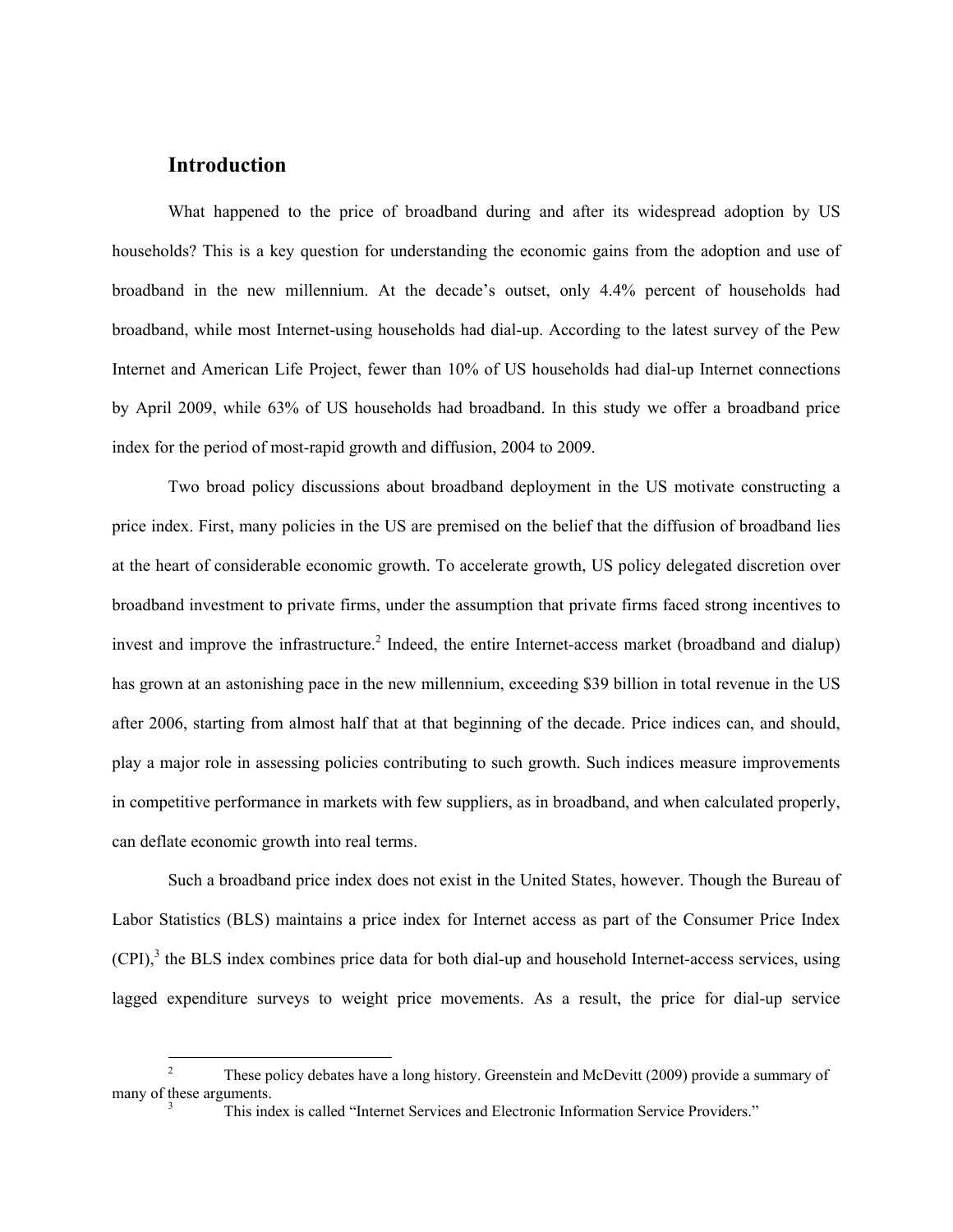dominates the index for most of the first decade of the millennium, which renders the BLS index almost useless for assessing the effectiveness of US broadband policy.

Other issues also cloud the usefulness of the BLS index for assessing policy issues. For example, the BLS index makes no adjustment for increases in quality, such as increases in download bandwidth for either dial-up or broadband services. It also makes no adjustment for household increase in the quality of Internet access when households switch between dial-up and broadband services, common in the first decade of diffusion. The index also contains a misleading dramatic decline in late 2006 – a decline that most likely resulted from the behavior of AOL and its dial-up competitors, further exaggerated by the lag structure in updating the index. That event obscures what happened to broadband prices at that time.<sup>4</sup>

The above recounting of issues relates to our second motivation. Our prior paper, Greenstein and McDevitt (2009), measured user switching behavior between dial-up and broadband. We showed that Internet-access price indices, such as the type BLS maintains, would have to decline 1.6% to 2.2% per year between 1999 and 2006 to account for the consumer benefits generated from upgrading to broadband from dial-up access. However, we did not examine the experience after the upgrade, nor estimate whether price increased or declined, or quality improved. As more households switch to broadband, it becomes a more important part of the price index. Not adjusting this component introduces a potentially large gap for a recurring household expenditure that exceeds \$500 a year in many households. A quality-adjusted price index could address this gap.

In this study, we analyze novel evidence from over 1500 service contracts offered by DSL and cable providers between 2004 and 2009. We employ a mix of matched-model methods and hedonic price index estimation to adjust for qualitative improvement. We look for conclusive evidence of trends, namely, widespread dramatic declines in quality-adjusted prices or a widespread lack of change. In general, we find neither. Most of the evidence points towards modest price declines at most.

 $\overline{a}$ 

<sup>4</sup> Though the expenditure shares are updated more quickly than typical household items in the CPI, their updating process (every three years) still introduces a lag into its construction. That lag led to a misleading result after AOL and its competitors changed their subscription dial-up service to an advertising-supported service, a move AOL initiated in the fall of 2006 after it had lost considerable market share to broadband. Following standard procedure, the BLS index exaggerated its importance by using lagged market share data for dial-up.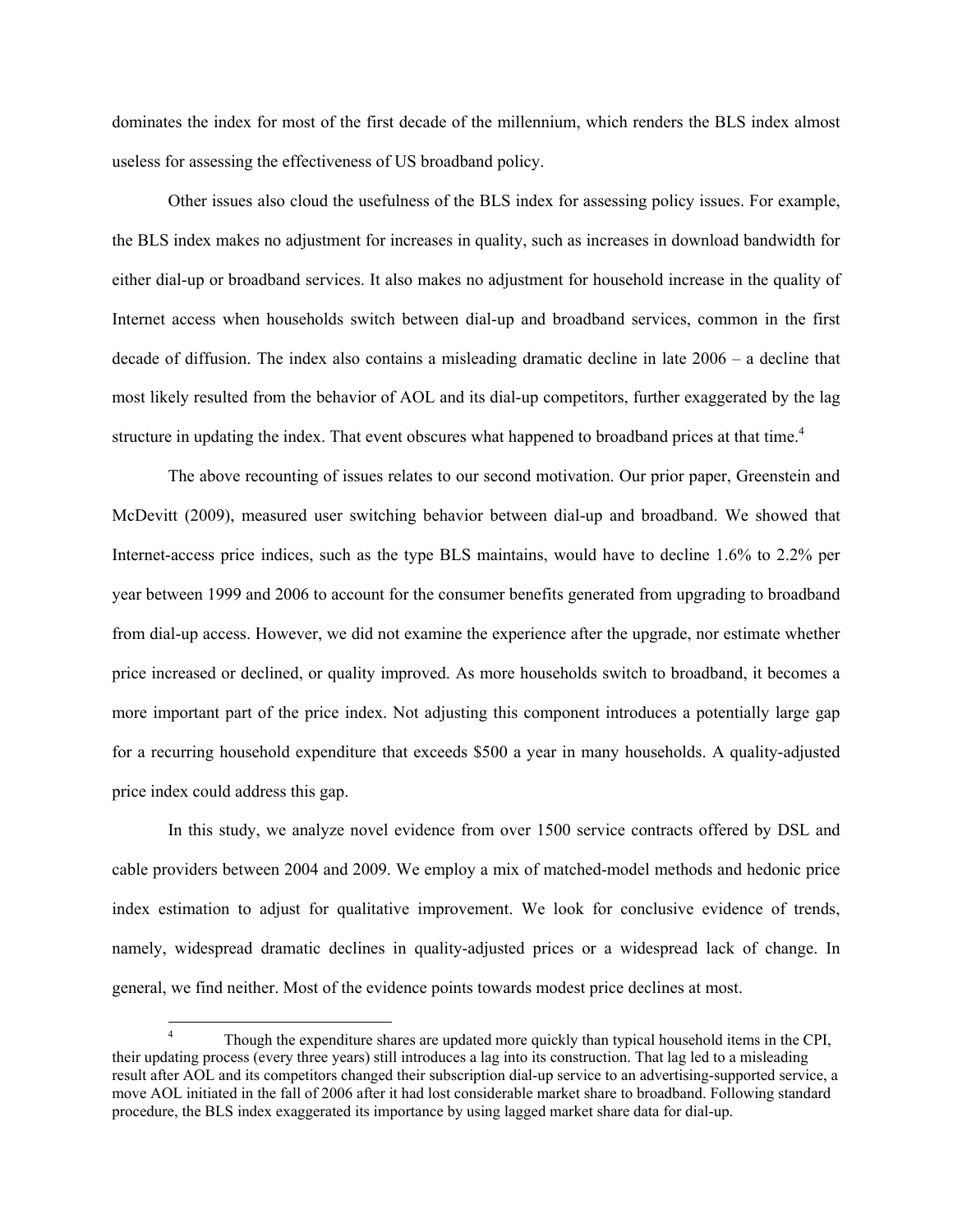More precisely, we divide prices into three categories – standalone prices, bundled prices, or households switching between these two forms – and we present evidence about the first two. We conclude there is no evidence of widespread dramatic price declines. Instead, we find some evidence of modest declines in quality-adjusted prices. We bound it between a 3% and 10% decline in qualityadjusted prices in just under six years. Lack of access to (confidential) data about the market share of services prevents us from being more precise.

These estimates contribute important new findings to several ongoing debates. First, despite rapid growth in adoption and revenue in broadband over the period we examine, 2004-2009, the lack of any dramatic price decline in broadband rejects any claim that US policy generated dramatic change in the price of broadband services. Second, and more broadly, it suggests this market looks nothing like other parts of electronics, such as CPUs, lap tops, printers or storage devices, where the quality-adjusted price declines regularly exceed double digits per year.<sup>5</sup> That raises many questions about differences between mass-market Internet services and other parts of electronics in the determinants of prices, as well as questions about the role of market structure and demand.<sup>6</sup>

 Third, although the price declines are modest, our index declines faster than the BLS price index for Internet access over a period that allows us to make a direct comparison. As with prior work on price indices for dial-up services, this finding raises questions about whether the BLS price index for Internet access provides an informative picture of price change. 7

We are not the first to explore this topic. Interested in improving the CPI price index for Internet access, Williams (2008) estimates a quality-adjusted index for broadband prices, sampled from data about broadband prices from the CPI database in November 2006 (Williams is employed by BLS, and has access to the data for the CPI Internet-access price index). After a thorough and artful statistical

 5 See, e.g., Aizcorbe (2006), and Berndt and Rappaport (2001).

See, e.g., the discussion in Greenstein (2010).

Prior work also suggests quality adjustments could make a difference to dial-up Internet access price indices. For example, Stranger and Greenstein (2007) did such quality adjustments for dial-up Internet access and found it made a difference to the measured rate of price decline.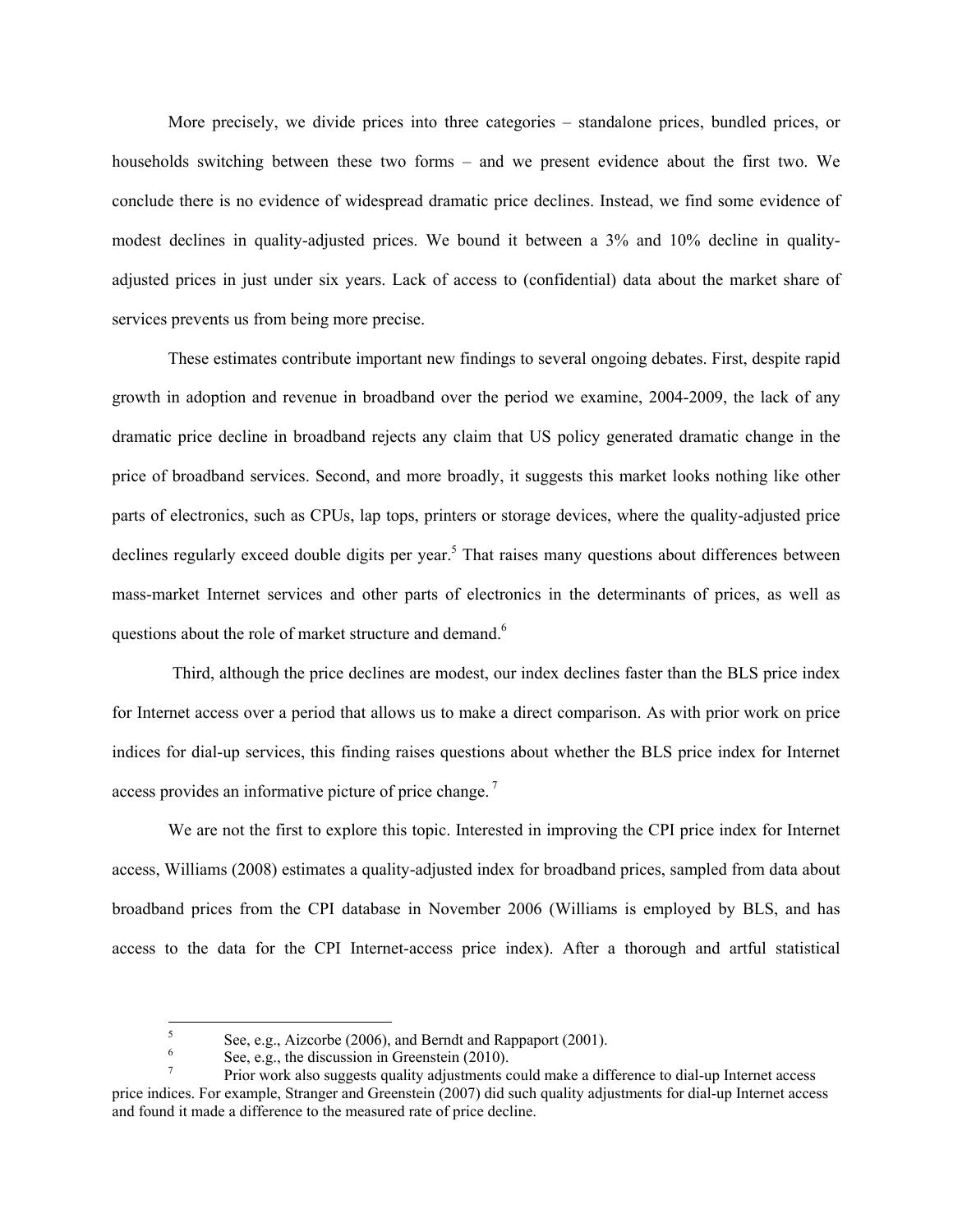exploration of 135 price quotes, Williams concludes that the quality adjustments make little substantial difference to a price index for all Internet access ending in 2006.

We cover partially overlapping years, but differ from Williams in a number of ways. Like Williams, we would like to improve BLS procedures. However, our study primarily aims to inform other aspects of the national policy discussion about broadband, which focuses attention at different issues, such as the differences between cable and telephone suppliers. By comparison our estimates also cover many more suppliers, a wider range of services, many more contracts, and additional later years. We also do not use dial-up prices in our final index, as Williams does. In contrast to Williams, we do find that the quality adjustment can matter, albeit, only by a modest amount. We also lack the one thing BLS has – namely, (confidential) household expenditure surveys to estimate the market share of particular services – which prevents us from making a weighted index.

While this study is motivated by contemporary policy debate, it aims at a much broader agenda. The study addresses one of the priorities outlined by Flamm, Friedlander, Horrigan, and Lehr (2007), who examined the poor state of US statistics for the Internet and called for basing US broadband policy on economic reasoning and transparent statistical approaches. $8$ 

#### **Internet diffusion in the US**

 $\overline{a}$ 

The diffusion of broadband began before the millennium, but adoption did not begin to accelerate until early in the first decade following the millennium. Much of this experience is documented in Greenstein and McDevitt (2009). We refer interested readers to our prior work.

During this decade, broadband service was delivered to households primarily in two forms of wire-line service—over cable or telephone lines. Some cable firms built out their facilities to deliver these

<sup>&</sup>lt;sup>8</sup> Flamm, Friedlander, Horrigan, and Lehr (2007) focus on a wide range of issues, such as measuring productivity and assembling new data to accommodate novel on-line economic behavior. The primary goal of our paper is to dig deeply into one aspect of this broad agenda.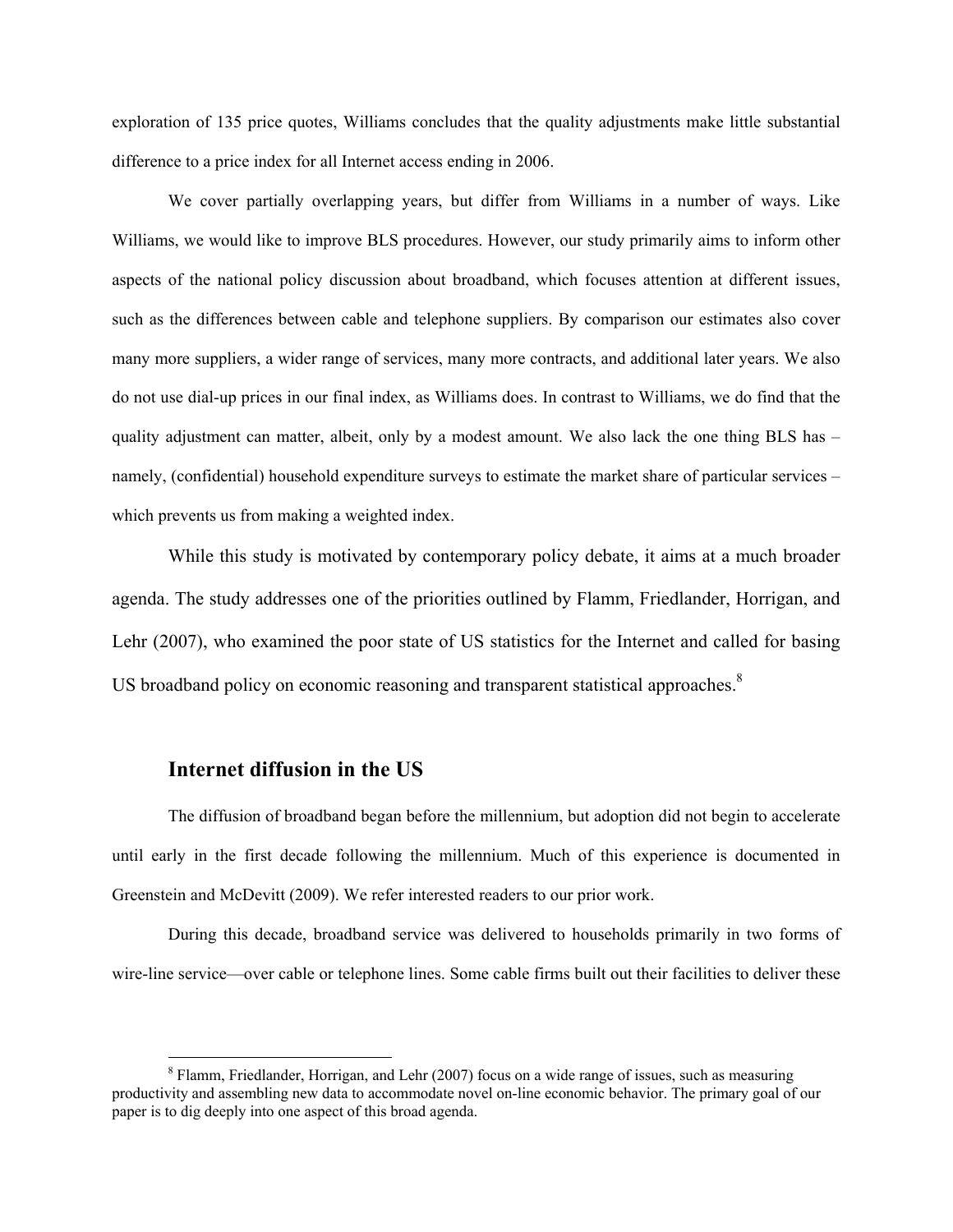services in the late 1990s, and many—especially telephone companies—waited until the early-to-mid 2000s. At the very end of the period, there was a growing use of another channel, fiber to the home.<sup>9</sup>

Cable-modem service involved a gradual upgrade to cable plants in many locales, depending on the generation of the cable system.<sup>10</sup> Broadband over telephone lines involved upgrades to telephone switches and lines to make it feasible to deliver a service called *Digital Subscriber Line* (DSL). Both of these choices typically supported higher bandwidth *to* the household than *from* it—called *Asymmetric Digital Subscriber Line* (ADSL) in the latter case.

 The quality of a user's experience is shaped by many factors, such as the capacity/bandwidth of lines, the number of users in the neighborhood in a cable system, the geographic location of a system in the national grid, the frequency of use of sites with geographically dispersed caching, and the time of day at which the household performs most activities. In brief, generalizations are hard to make, but two conclusions emerge from this discussion. First, broadband gives the user a better experience than dial-up access. However, there is variance. Relatedly, DSL and cable-modem services differ to such an extent that proper measurement might not use the same metric or scale.<sup>11</sup>

Non-wire-line services were also available over the period, via satellite or modified forms of terrestrial Wi-fi. These services tended to be expensive and limited, so they were very popular in locations where wired services did not exist, and not very popular outside such areas. Near the very end of our sampling period, a new set of wireless broadband services began to gain market traction, primarily in the form of smart phones. Though smart phones had been available in a variety of models for many years, it is commonly acknowledged that the category primarily appealed to a business buyer until the introduction

 $\overline{a}$ 

<sup>9</sup> In many areas, households also had access to direct supply of high-speed lines, such as T-1 lines. This was prohibitively expensive for almost all users except businesses, and even then, it was mostly used by businesses in dense urban areas, where the fiber was cheaper to lay. Fiber to the home has recently become cheaper, and may become a viable option sometime in the future. See Crandall (2005).<br>During the 1990s, most cable companies sold access to the line directly to users, but made

arrangements with other firms, such as Roadrunner or @home, to handle traffic, routing, management and other facets of the user experience. Some of these arrangements changed after 2001, either due to managerial preferences, as when @home lost its contract, or due to regulatory mandates to give users a choice over another Internet Service Provider (ISP), as occurred after the AOL/Time Warner merger. See Rosston (2006).<br>Download speed may not reach the advertised maxima. In cable networks, for example,

congestion issues were possible during peak hours. In DSL networks, the quality of service could decline significantly for users far away from the central switch. The results are difficult to measure with precision.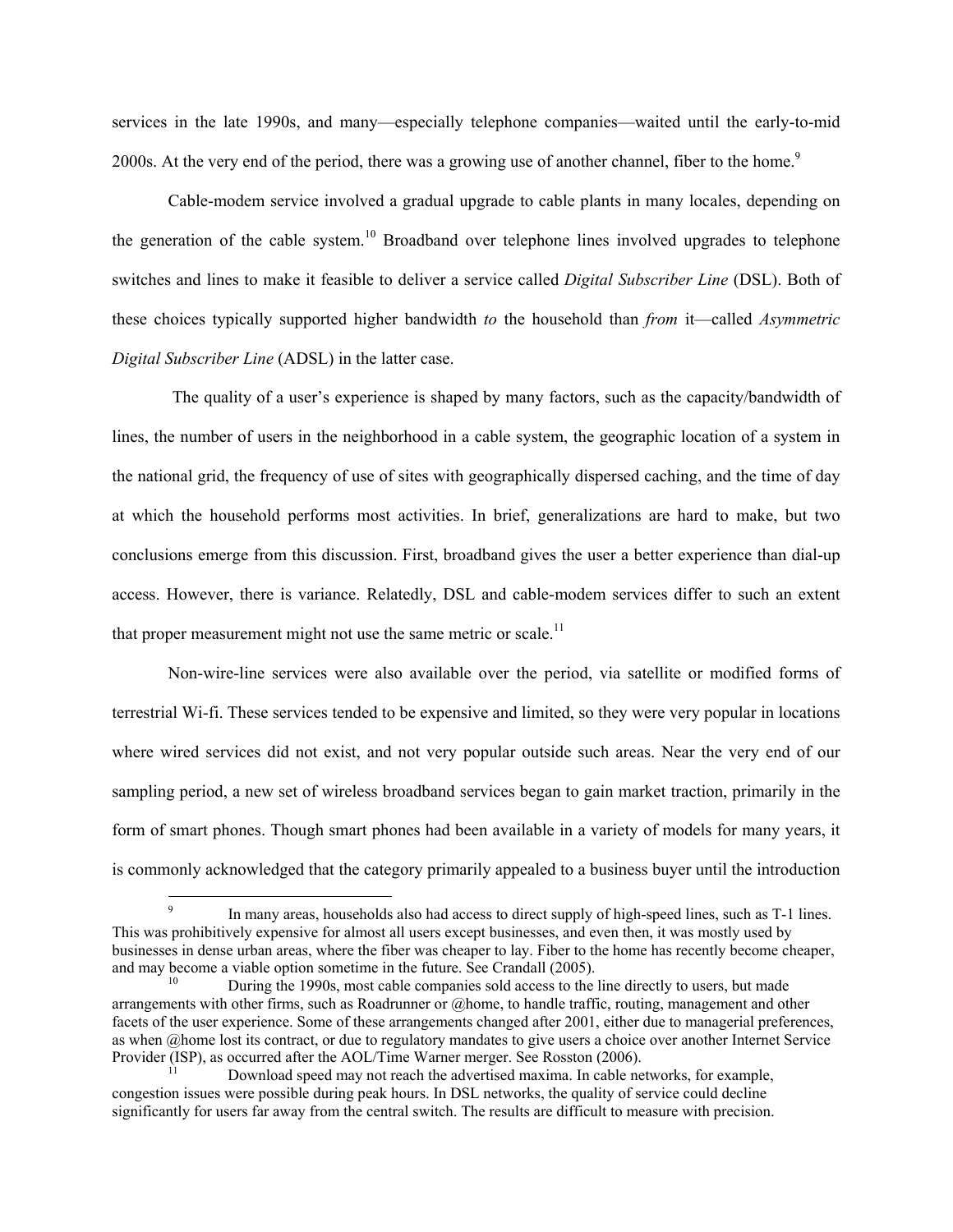of the Apple iPhone. Recent reports suggest the Apple iPhone dominates household purchases in this product category for the time being. This study will largely be unable to address this category.

The quality of the user experience was shaped by one other factor, improvements in online content. This activity supports many of the new information services, news services, blogs, and other Web2.0 sites created in the first decade of the new millennium. The broadband Internet has enabled considerable variety of entertainment of this form. Such activity generates several tens of billions of dollars in advertising revenue.<sup>12</sup> A generous interpretation of the growth of these sites might consider this an improvement in broadband quality as well. That is, more entertainment increased willingness to pay for Internet access. However, it is unclear how much of this improvement to attribute to broadband and how much to attribute to the providers of content supported by online advertising.

Though we have little to say below about the economic boundary between the quality of access services and ad-supported entertainment, we highlight the open question because it alters the interpretation of our results. Empirical evidence on the willingness to pay for broadband indicates an increase between 2003 and 2009 among US consumers with considerable online experience.<sup>13</sup> Our price index for access is informative whether or not there is a big increase, but such evidence could suggest that experienced users are getting "much more for their money".

#### **Starting an index**

When should a broadband index begin? Most surveys suggest that any price index about broadband needs to go back as far as possible into the beginning of the millennium.

 $12$ 12 The dominant online advertising company, Google, can illustrate why entertainment advertising revenue cannot add up to more than ten to twenty billion. Google alone makes just over \$22B a year in revenue, with approximately two thirds of that coming from AdWords, the auctioning of words to advertise next to search activity. Approximately one third comes from AdSense, the Google effort to sell advertising to third party sites, such as news, entertainment and blog sites. The second largest online advertiser, Yahoo!, is also small. Yahoo!'s revenues from ads are less than \$7B. There is simply not enough revenue to add up to more than several tens of billions of dollars in revenue per year. As of this writing that is lower than the revenue for Internet access subscriptions. 13 For 2002 data and results see Savage and Waldman (2003). For 2009 data and results using

comparable methods see Rosston, Savage and Waldman (2010).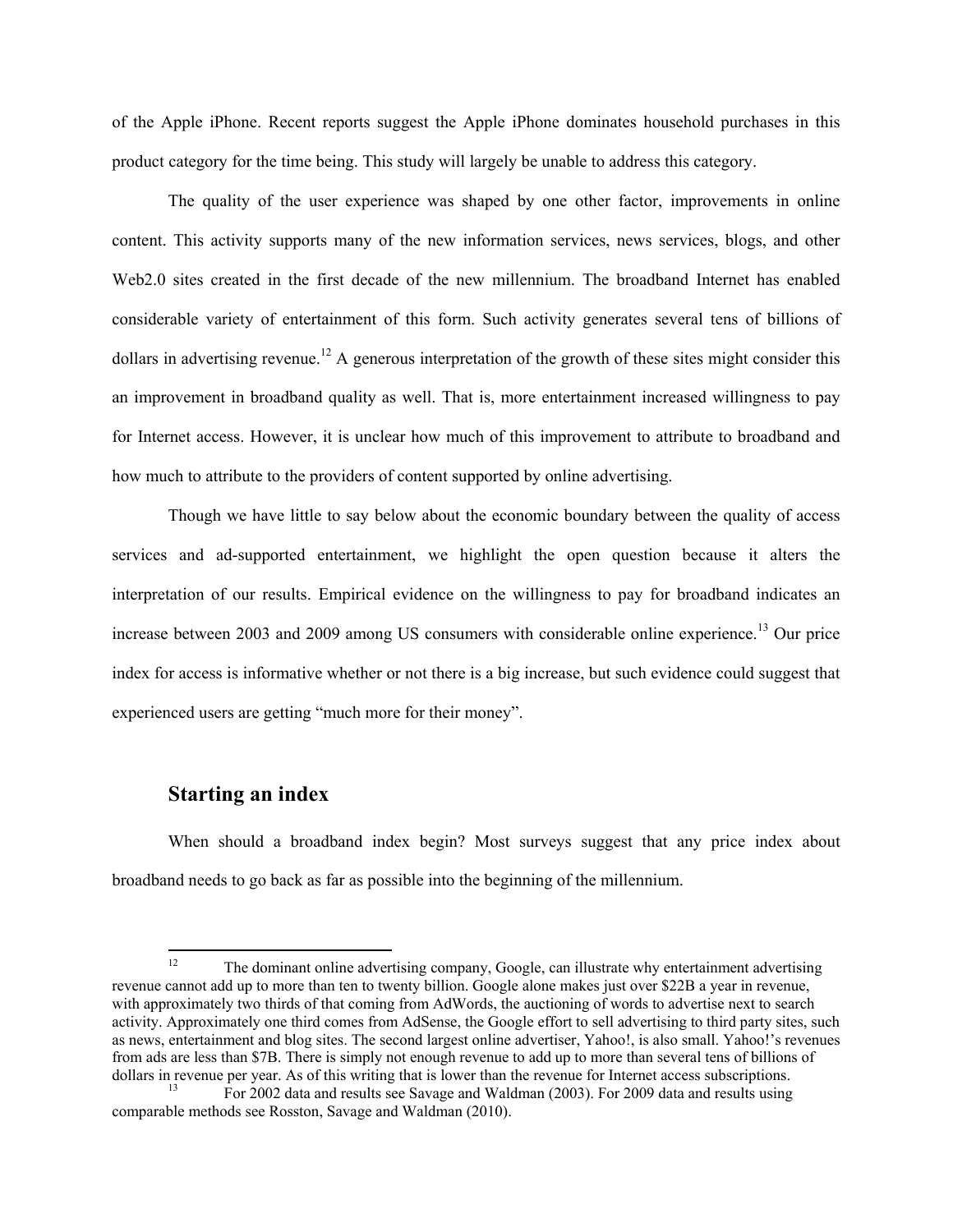For example, federal efforts to collect data about the adoption of the Internet began in 2000, and found 4.4% of US households had adopted broadband by August of that year. Further surveys found rapid growth in adoption, reaching close to 20% of households by  $2003$ .<sup>14</sup> Recent data about household use, collected by the Pew Internet and American Life Project, show that adoption reached over 47% of households by 2006. Further, as noted in the introduction, by April 2009, 63% of US households had broadband, which is the vast majority of all Internet households.<sup>15</sup>

**TABLE 1. Adjusted revenue for access markets (millions of dollars)** 

| Year            | 1998 | 1999 | 2000  | 2001  | 2002  | 2003  | 2004  | 2005  | 2006  |
|-----------------|------|------|-------|-------|-------|-------|-------|-------|-------|
| Dial-up         | 5499 | 8966 | 12345 | 13751 | 14093 | 14173 | 14081 | 12240 | 10983 |
| DSL             |      | 228  | 1245  | 2822  | 4316  | 6954  | 10240 | 12034 | 15066 |
| Cable<br>modem  | 138  | 274  | 903   | 2600  | 4117  | 7372  | 9435  | 11139 | 13156 |
| <b>Wireless</b> |      |      |       |       |       |       | 668   | 1140  |       |

Source: *Census Annual Survey*. See Greenstein and McDevitt (2009), appendix, for adjustments.

Estimates for revenue for household broadband services also lead to the same conclusion. The US Bureau of the Census estimates revenues and publishes these in its *Annual Service Survey.* Table 1 provides a summary of these reports, to which we have made considerable adjustments to correct for related measurement issues (see appendix to Greenstein and McDevitt  $(2009)$ ).<sup>16</sup> We expect that between 60% and 75% of the revenue in Table 1 is from households, depending on the year and access mode.<sup>17</sup>

 $14$ <sup>14</sup> The descriptive results were published in reports authored by staff at the NTIA. See NTIA (2004).

<sup>&</sup>lt;sup>15</sup><br><sup>16</sup> See <u>http://www.pewinternet.org/</u>.<br><sup>16</sup> The adjustments are for changes in the sampling frame; the Census does not return to historical

estimates and review the sampling frame of prior estimates to make all the estimates consistent over time.<br><sup>17</sup> We came to that estimate by the following means. First, estimates in Greenstein and McDevitt

<sup>(2009),</sup> suggest household revenue for the Internet overall makes up 70% to 75% of the total revenue. Second, the FCC broadband deployment report puts the number of broadband lines to households at roughly two-thirds of the total number of lines deployed. Since revenue per line for business likely exceeds that for households, it is plausible that household revenue is closer to 60% of total revenue. See Table 13: High Speed Services for Internet Access at http://www.fcc.gov/wcb/iatd/comp.html. Hence, in the text we say "60% to 75%." Note that Tables 1 and 2 are not comparable, since Table 1 is for households only, while Table 2 is for households and businesses.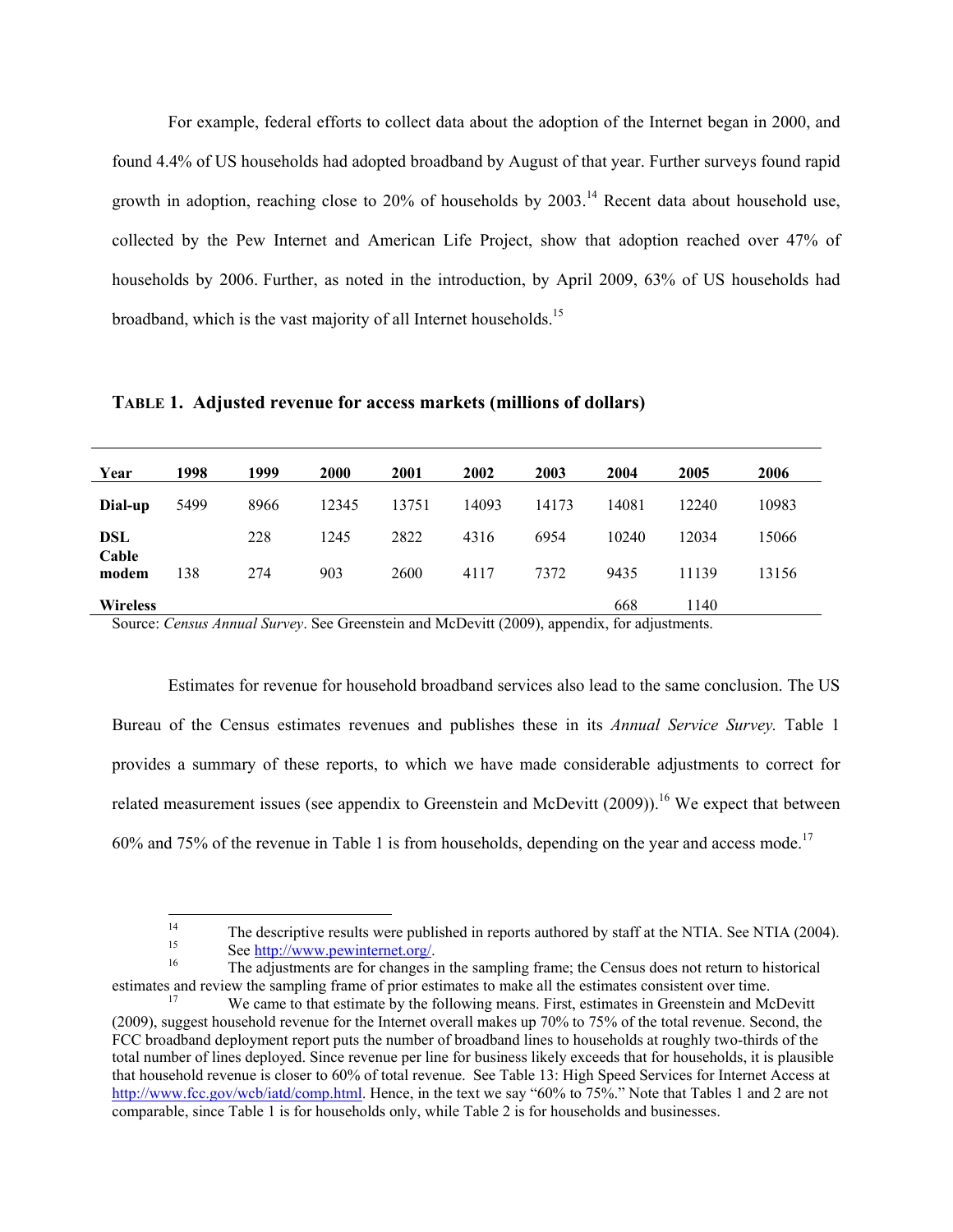Table 1 shows revenue grew from \$5.5 billion in 1998 to \$39 billion in 2006. This record is astonishing for an entirely new market. Broadband revenues comprise approximately half the total revenue for Internet access over the eight years, beginning with less than 6% in 1999 and growing to 72% of the total revenue in 2006. Once again, we conclude that starting earlier in the decade is better.

#### **Bundled and standalone purchases**

This study will distinguish between a standalone purchase and a bundled purchase. Unlike a standalone purchase, the price for a bundled purchase accounts for joint purchase of two or more services.

To understand the difference, consider a setting in which a firm offers Internet at a price, P(Internet), and cable-television services at a price, P(Cable Services), and offers a bundle of both at a discount, namely,  $P(both)/[P(Internet) + P(Cable Services)] < 1$ . Price indices for standalone contracts will measure the change in quality-adjusted price for P(Internet) between two periods. Price indices for bundled contracts will measure the change in quality-adjusted price for P(both) between two periods.

These different price indices may or may not move in concert. Most models of bundling predict they will be positively correlated in most scenarios, but there is no reason to expect a perfect correlation. For example, if the price of one good is fixed (such as telephone service), then most models of bundling forecast that a fall in the cost of Internet services will generate a decline in the prices of standalone and bundled services. There is no theoretical reason to expect prices to fall to the same degree in both types of contracts, however, because the decline is a function of the demand for each service and the relationship between those demands. In addition, differences in local industry structure (whether firms offer cable television and/or telephone services) could influence the preferences across different price structures. Hence, the extent of the fall is an empirical question.

This study takes two approaches to measuring these price changes. For standalone contracts, we make a price index directly from the hedonic price index. For both standalone and bundled contracts, it will be possible to construct an augmented matched-model index for the majority of contracts. Matched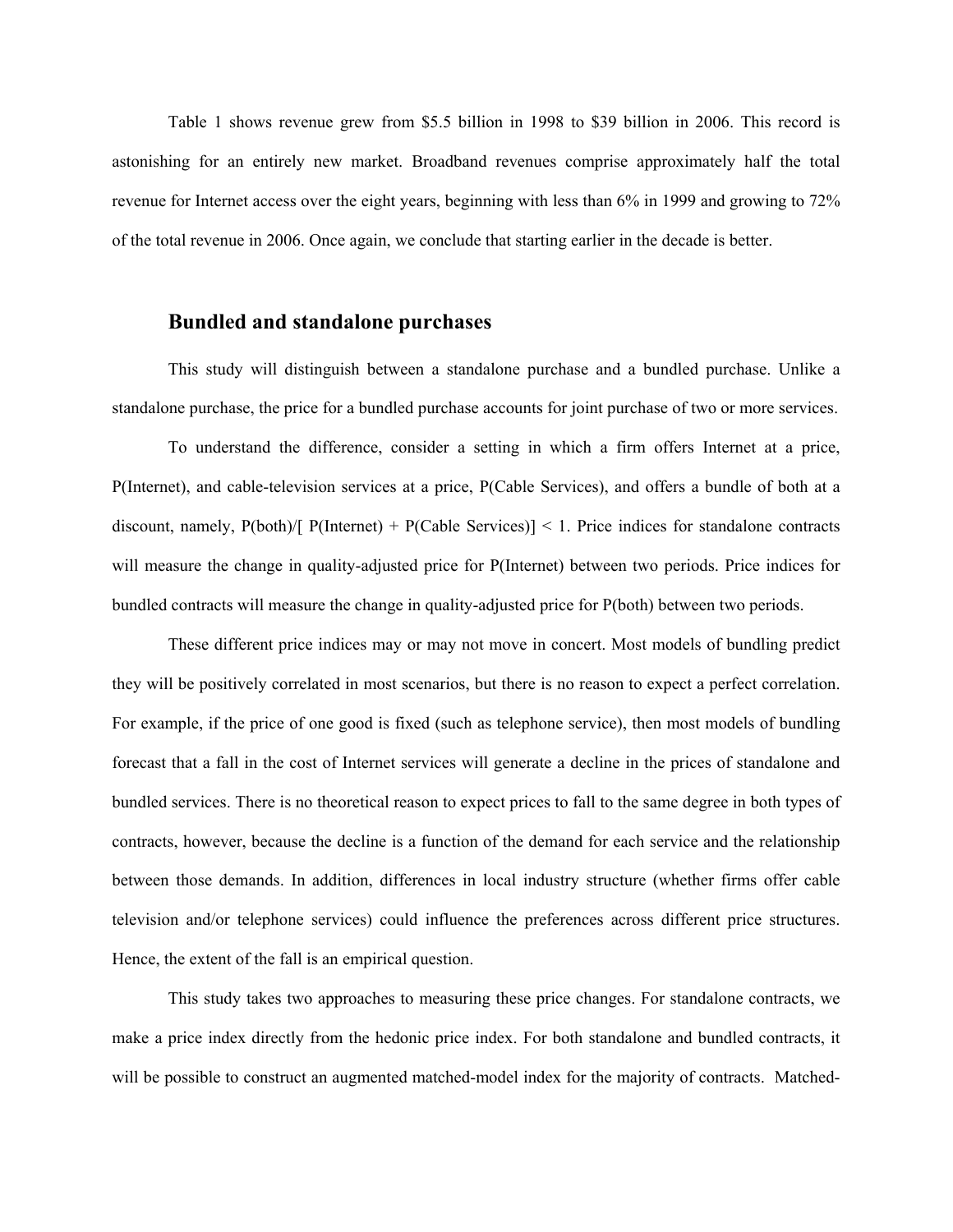model indices take an average of the ratio of prices for previous-period and next-period goods, where the two goods are observationally identical. We augment this standard procedure with quality adjustments for the small number of cases where that arises. These supplements come from hedonic price estimation for standalone contracts, which is the only series for which we can make such an estimate.

Will the two indices provide the same answer? The answer is close to yes when improvements manifest solely as price declines. If improvements manifest qualitatively then the question cannot be answered without considerable detail. It depends on the rate of qualitative improvement and how firms create new services and commercialize them.

To appreciate why, consider and compare the two methods. In a hedonic price estimate, a researcher estimates a relationship between  $P_{it}$  and  $X_{it}$  as part of the goal to estimate qualitative change not otherwise explained by changes in characteristics of the good. In the simplest method, known as the exponentiation method, a research estimates  $ln(P_{it}) = \beta^* X_{it} + \varepsilon_{it}$ , where X includes dummy variables for the time of observation, namely  $X_t$ . In the simplest specification, all systems from the same year are assumed to have the same rate of improvement, so the coefficient on  $X_t$ , namely  $\beta_t$ , provides the basis for estimating general rates of change relative to a base year,  $\beta_0$ , for a system from years 0 and t.<sup>18</sup>

In a matched-model method, the price for same service is compared over time. In the simplest form, the index is contracted from a weighted average of  $(P_{it})/(P_{it-1})$ .<sup>19</sup> In our case, we lack information about market share, so we construct an unweighted index. This simple index should give a similar result as a hedonic index in a setting with no qualitative change and all prices starting at time 0. Only rates of price decline would matter in either case.

A matched-model index lacks a correction for qualitative change, but that index can be augmented to make it more comparable to a hedonic. How can this be done? In principle it could occur with an estimate for  $\beta$  for the characteristics of  $X_i$  that underwent improvement. That would permit an adjustment to the relative price change,  $(P_{it})/(P_{it-1})$ , to occur at the same time as the qualitative

 $\overline{a}$ 

 $18$  See Berndt (1993) for a full explanation.

<sup>&</sup>lt;sup>19</sup> The weights usually are derived from surveys about market share data or household expenditure.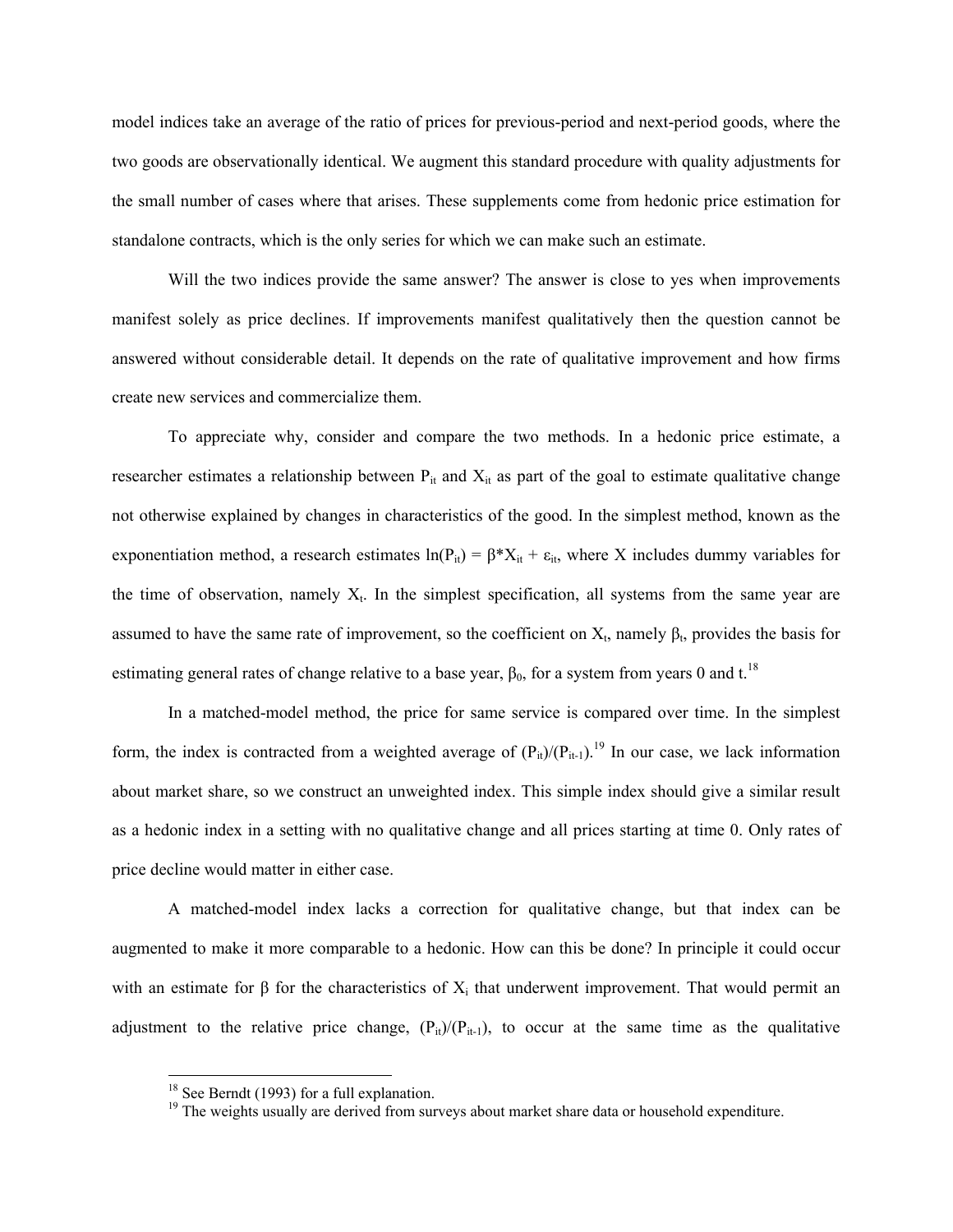improvement. Such augmentation accounts for qualitative change in the same proportion as a hedonic price index.

That adjustment leaves one factor uncovered, however. Each new entering service in a matchedmodel index must be integrated into an index. In most matched-model indices, a new service at time t starts with the assumption that the index has the same level as the broad index. In other words, if the index reaches 100 at time 0 and reaches 97 at time t, then the new service is added to the old index as if all price changes in that new service are equivalent to  $97*(P_{it})/(P_{it-1})$ . That will not produce any meaningful difference with a hedonic index if the  $X_t$  for the new service at time t is close to the average for all other services. By similar reasoning, a matched model will tend to be faster (or slower) than a hedonic estimate if the majority of new services tend to be introduced at qualitative levels less valuable (or more valuable) than those typical for the hedonic surface at time t. There is no theoretical reason to expect this to go one way or another.<sup>20</sup> It is an empirical question.

#### **Potential bias**

Our approach leaves a gap in our price index. So too do standard BLS price methods. The gap develops because standalone and bundled contrasts arise within four general categories of channels for purchasing broadband services. In this time period the channels are as follows:

- (1) Households buy only DSL or Cable Internet from a supplier, and nothing else.
- (2) Telephone companies sell telephone services and Internet/DSL, and a household buys both from one such firm.
- (3) Cable companies sell cable television services and Internet, and a household buys both from one such firm.
- (4) Cable companies sell cable television, telephone and Internet services, and a household buys all three from such a firm (e.g., a "Triple Play" bundle).

 $20\,$ For a similar intuition with quite different causes in the context of the entry of generic pharmaceuticals, see Cockburn and Griliches (1995).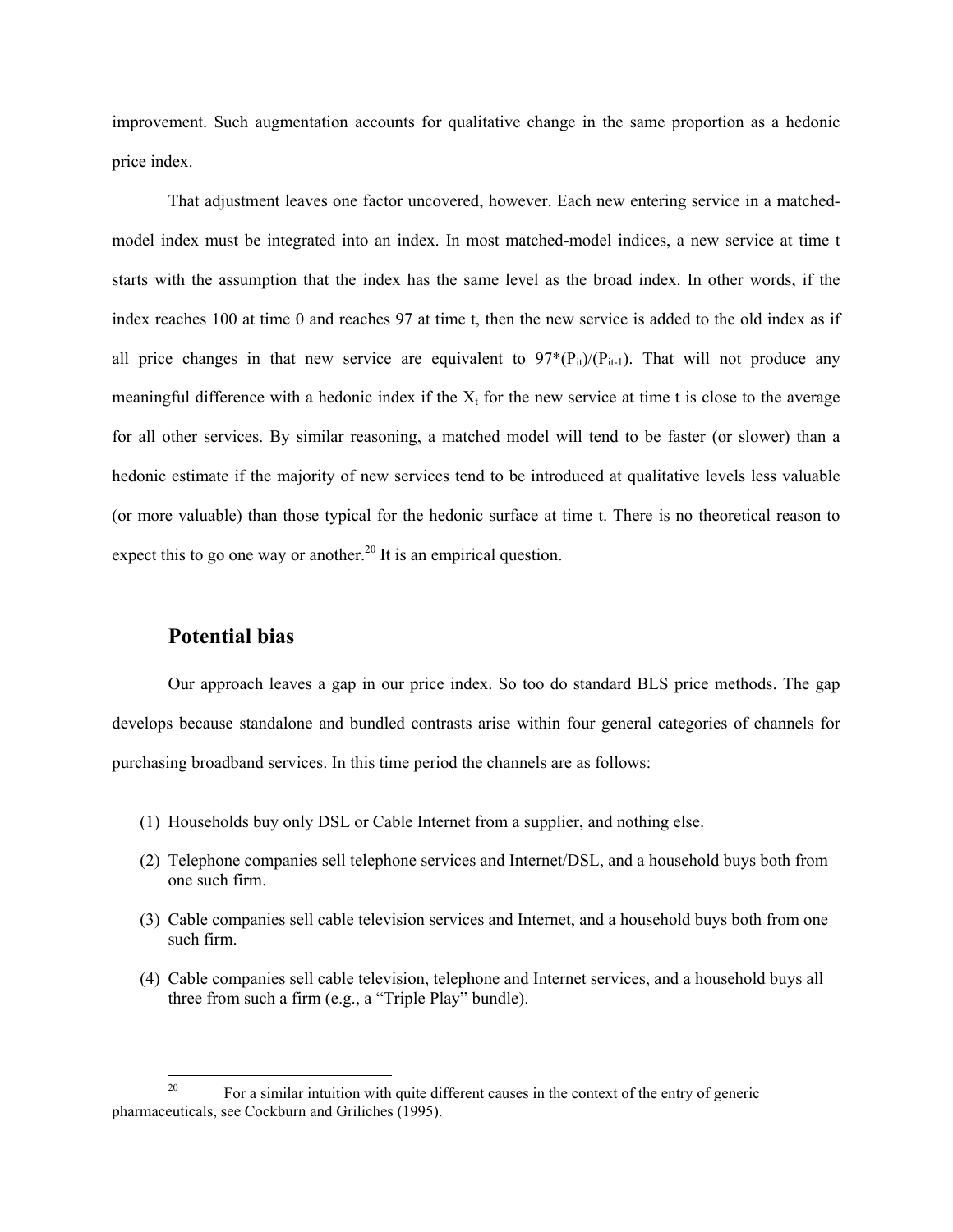A standalone purchase arises in three circumstances. First, it arises when a household falls into category (1) above, and by definition, the purchase is standalone. Second, it arises when a household falls into categories (2) and (3) above, but the vendor prices the Internet service as if it were a standalone item. This occurs for many reasons, such as regulatory restraints on a telephone company's pricing. It also can arise for simple marketing reasons, such as an assessment at a vendor that bundled pricing is not worthwhile.

Anecdotes suggest the first three groups were very common at the start of the decade in the US, as was standalone pricing. Industry watchers believe the fourth became increasingly common in the latter part of the decade. The data we present below are consistent with this premise. That is, we see vendors attempting to offer bundled contracts in the middle of the decade, but it is not very prevalent. We observe increasing frequency after the last quarter of 2006, both "triple play" contracts combining cable, Internet and phone, and other forms of bundling combining Internet with one other service. From this pattern we infer that it is likely that household purchase of bundled contracts also increased in the latter part of the decade.

The latter behavior produces an issue for standard price indices. If a price index follows standard BLS procedures, then it will do a good job in a few scenarios, and a problematic job under one scenario. Here is a good scenario: A quality-adjusted price index will serve as a useful deflator for household broadband expenditure when households begin their purchase with a standalone or bundled contract and retain that type of contract throughout the period. In brief, standard procedures measure the price change when households persist in their economic choice. Here is the problematic scenario: A quality-adjusted price index will mismeasure price changes for households that begin their purchase of broadband services with a standalone contract and switch to a bundled contract.

Here is an intuitive explanation why. Consider a household that switches between standalone and bundled contracts. Such a household gets a one-time gain from the discount on the bundled purchase. However, according to standard BLS sampling procedures, the index continues to sample price changes in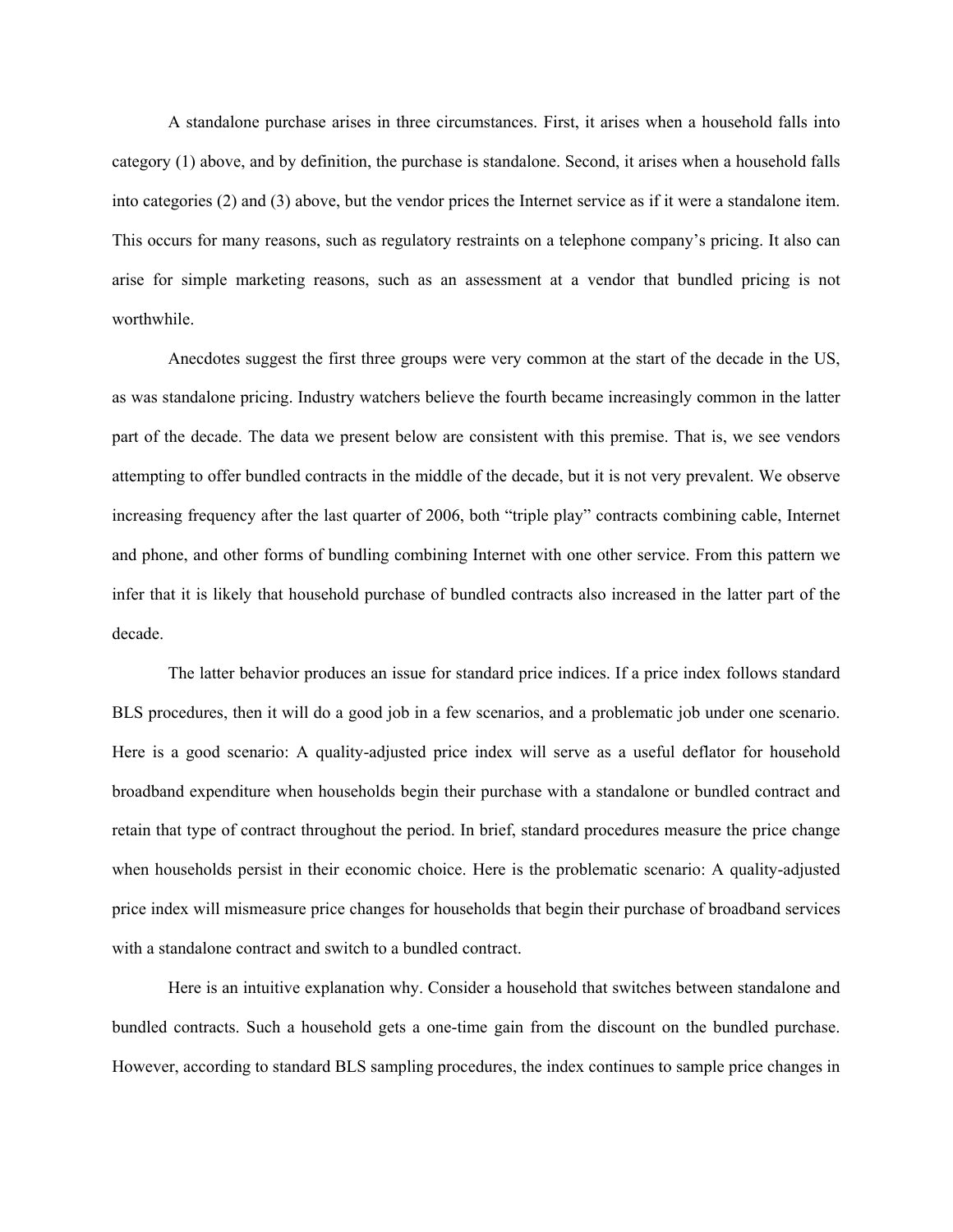proportion to lagged choices. As a result, it oversamples standalone contracts in comparison to (less expensive) bundled contracts.

In general, BLS could collect such information, but only does so with a  $\log^{21}$  We also do not have such information in this study.

To be fair, this gap ought to be modest in any given year, but could add up over time. To appreciate these points, consider the following example (once again, based on common experience). If the discount for purchasing a triple-bundled contract (combining Internet, telephone and cable) reduces expenditure from \$140 to \$125, this is a 14.3% discount from base. If an Internet service is \$45, then the Internet price index for this service should record a new price of \$40.18 for the household if the discount is applied proportionately to all services in the bundle. However, if the switch to the bundle is unmeasured, then the price decline is not measured. If five percent of households in the country make this type of switch in one year, then the price index should decline 0.7%, but does not. Though this is a modest change, such changes add up over time if more households make a similar switch.<sup>22</sup>

 This argument has several implications. First, it suggests that BLS procedures, as well as those we use below, will do a reasonable job measuring price change for any *new* adopter who *begins* with a bundled contract. Second, the problem of outlet bias is likely to be most acute for *early* adopters of broadband services who *later* switched to bundled pricing. Because many households adopted broadband in the first half of the decade, it is possible for the issue to be large, and there is no way to know without more detail. Third, total prevalence of bundled contracts alone provides an upper bound on the issue, since measures of total prevalence combine both new adopters and old switchers from standalone contracts. Fourth and finally, the size of the bias is an empirical question, and it depends on both the degree of discount between standalone and bundled pricing, as well as the extent of switching among

 $21$ 21 BLS samples contracts based on the frequency with which households purchase them. It then gets price data from the firms who offer those contracts. It generates a resample every several years. This procedure will overlook any household gain from a switch in channels until the new household survey reveals a change in channel.<br><sup>22</sup> The intuition is analogous to the switch between dial-up and broadband Internet, as documented in

Greenstein and McDevitt (2009).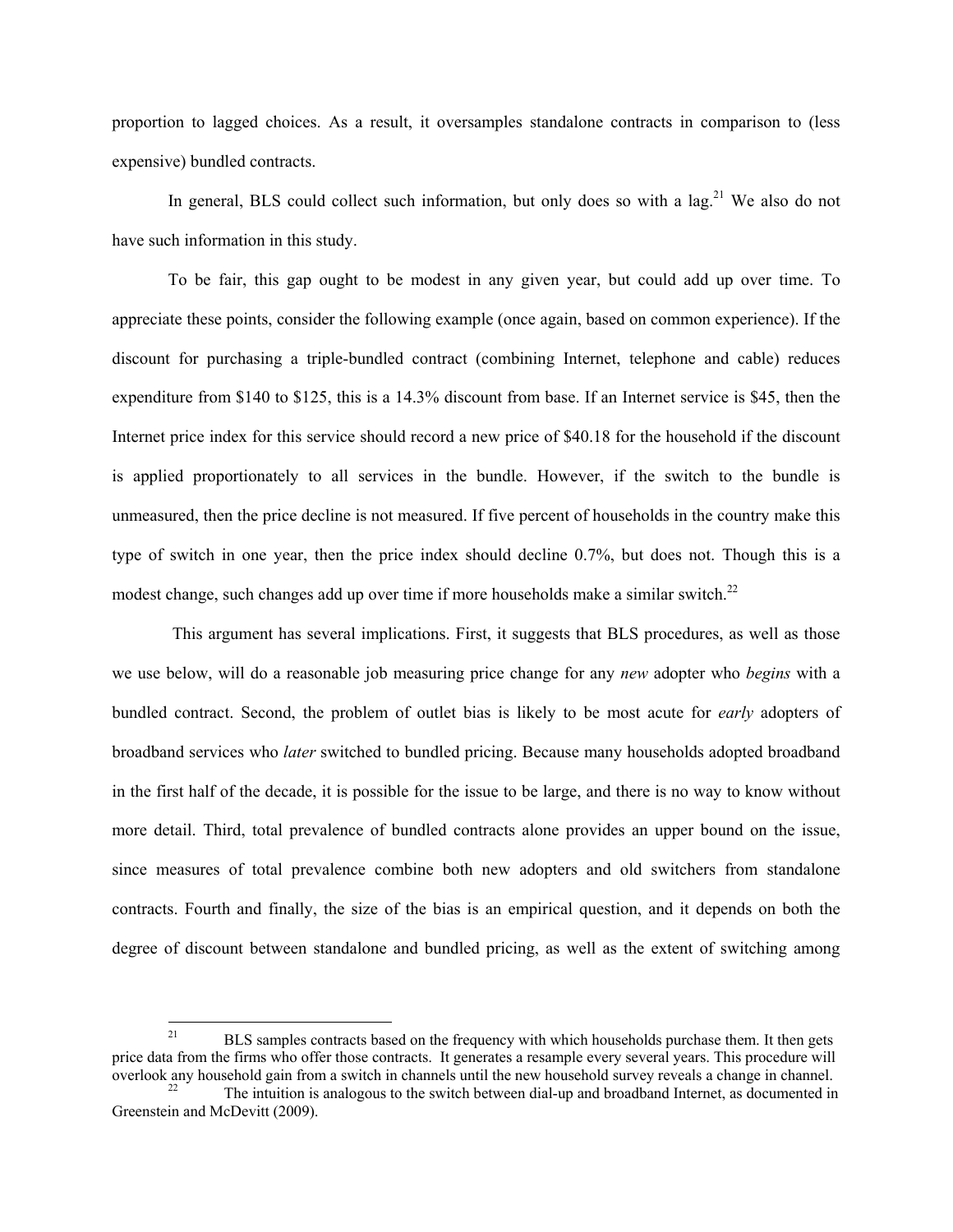early users of broadband with standalone contracts. We have no basis for making an estimate, so this is an open question for future work. What we provide today highlights this open question.

#### **Data and method**

We looked for available data, and it led us to favor the data at Point Topic, a consultancy based out of London. Point Topic covers broadband access back to at least 2002 for many countries. The company also claims to distinguish between household and business users in its adoption/price data, which is another key detail. In general, the data about US adoption and revenue from Point-Topic do not substantially differ from the prior estimates for the US.

Note the key strength and limitation of Point Topic's data. These data are a consistent source across years. Definitions remain consistent, and so do reporting standards, which permits meaningful comparisons over time. Nonetheless, Point Topic must make some estimates about quality and prices, as would any analyst in this market, particularly for poorly recorded variables, such as maximum bandwidth capabilities (e.g., speed). If there are big errors in Point Topic's estimates, then the fixed-effect estimates (below) ought to take care of some of the issues, provided the errors are correlated over time within a firm.

Point-Topic does not have data on the market share of services, its main weakness for our purposes. It provides data about the total number of subscribers to a company's services, but we would have to make arbitrary assumptions to infer the market share of particular services from these reports.

#### **Constructing a sample for analysis**

Table 2a provides a summary of the sample we analyze. We first start with Point Topic surveys on broadband providers in the US. Ideally, the data obtained from Point Topic should include only residential plans and their prices for existing customers, which will focus the index on the prices for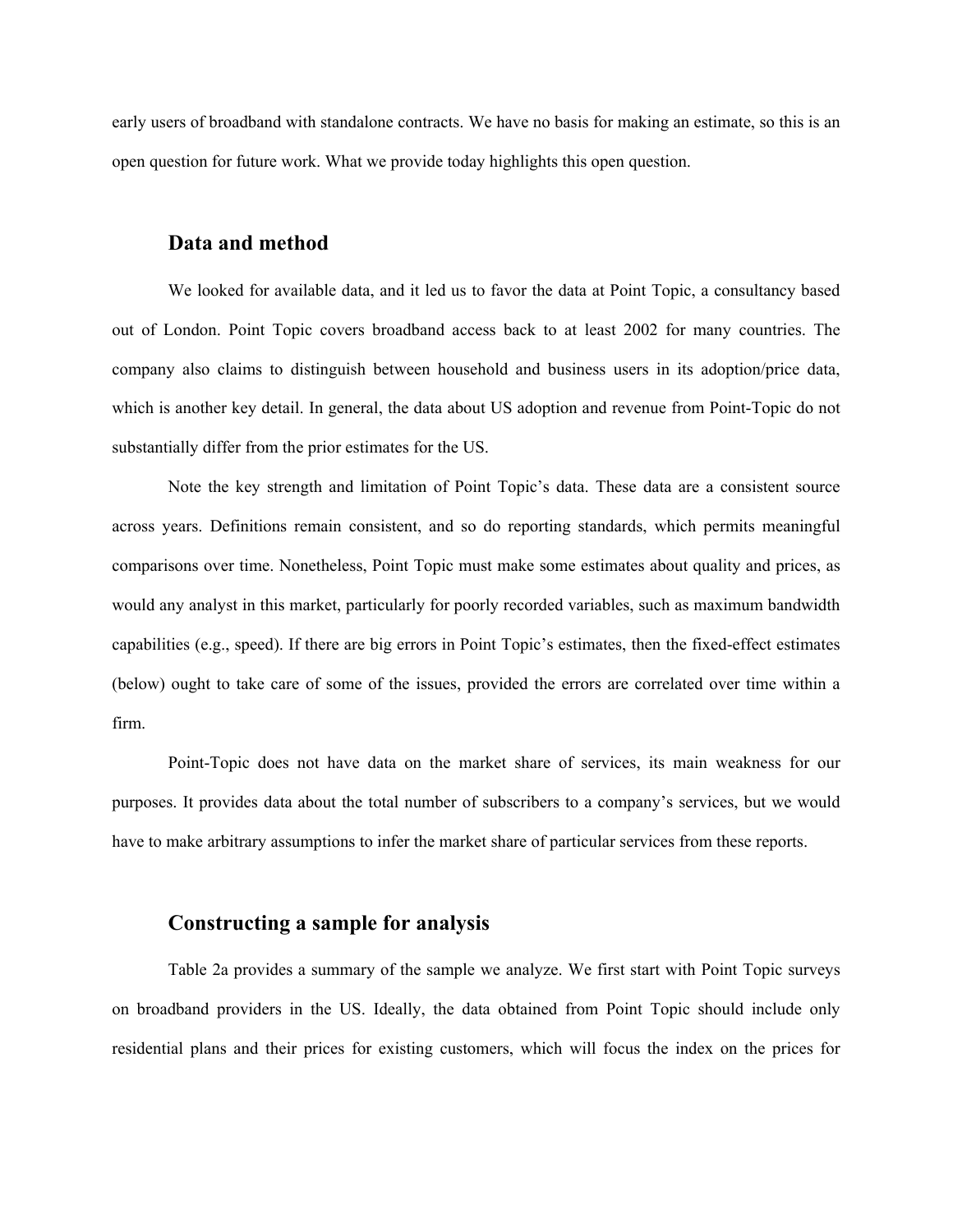recurring services. However, Point Topic goes to great lengths to include virtually every available plan, and their policies are too inclusive for our purposes. We adjust the data in the following manner.

First, we divide the data into DSL and cable service. We further divide the data into standalone and bundled pricing. We do this manually by identifying plans with "double" and "triple" in the names or in settings where the firms explicitly explain what they offer. For example, if the name says "TV+Phone+Internet," that plan is assumed to be a triple play. Relatedly, we look for bundled pricing, so we do not count a telephone firm's offering of DSL as bundled unless we observe it explicitly.

Second, we looked to exclude observations that provide misleading information about recurring household expenditure. We manually check the plan names and exclude all business plans. For example, all plans with "business" or "office" in the name are excluded. Multi-lined plans are also eliminated from the data set for the same reason.

Third, we exclude plans that appear to be temporary experiments in marketing. More concretely, we only keep plans that appear in more than one reporting period (namely, three months). Relatedly, this issue appears to be particularly acute for standalone contracts, so for such data we keep plans that appear in at least two *adjacent* years.<sup>23</sup> In addition, we make sure that the recorded price is the actual effective price, and not the introductory rate. For example, we exclude all plans named with "Intro" or "Lite." Furthermore, we remove a few plans with unrealistically cheap prices, which appear to be typographical errors.

That leaves us with 365 standalone cable contracts and 660 standalone DSL contracts, as stated in Table 2a. For bundled contracts, similar procedures resulted in 303 cable contracts and 267 DSL contracts, as stated in Table 2a.

We inspected the bundled contracts and found the data too thin for our purposes prior to the fourth quarter of 2006. We also had to remove many observations after 2006 with incomplete information or without a complete match. That resulted in 208 bundled cable contracts, and 194 bundled DSL

 $23$ 23 For example, if a plan appears only in 2004 and 2006, it will not be kept in the data set. In addition, if a plan appears in 2004, 2006 and 2007, the 2004 observations will be excluded while its 2006 and 2007 observations are kept.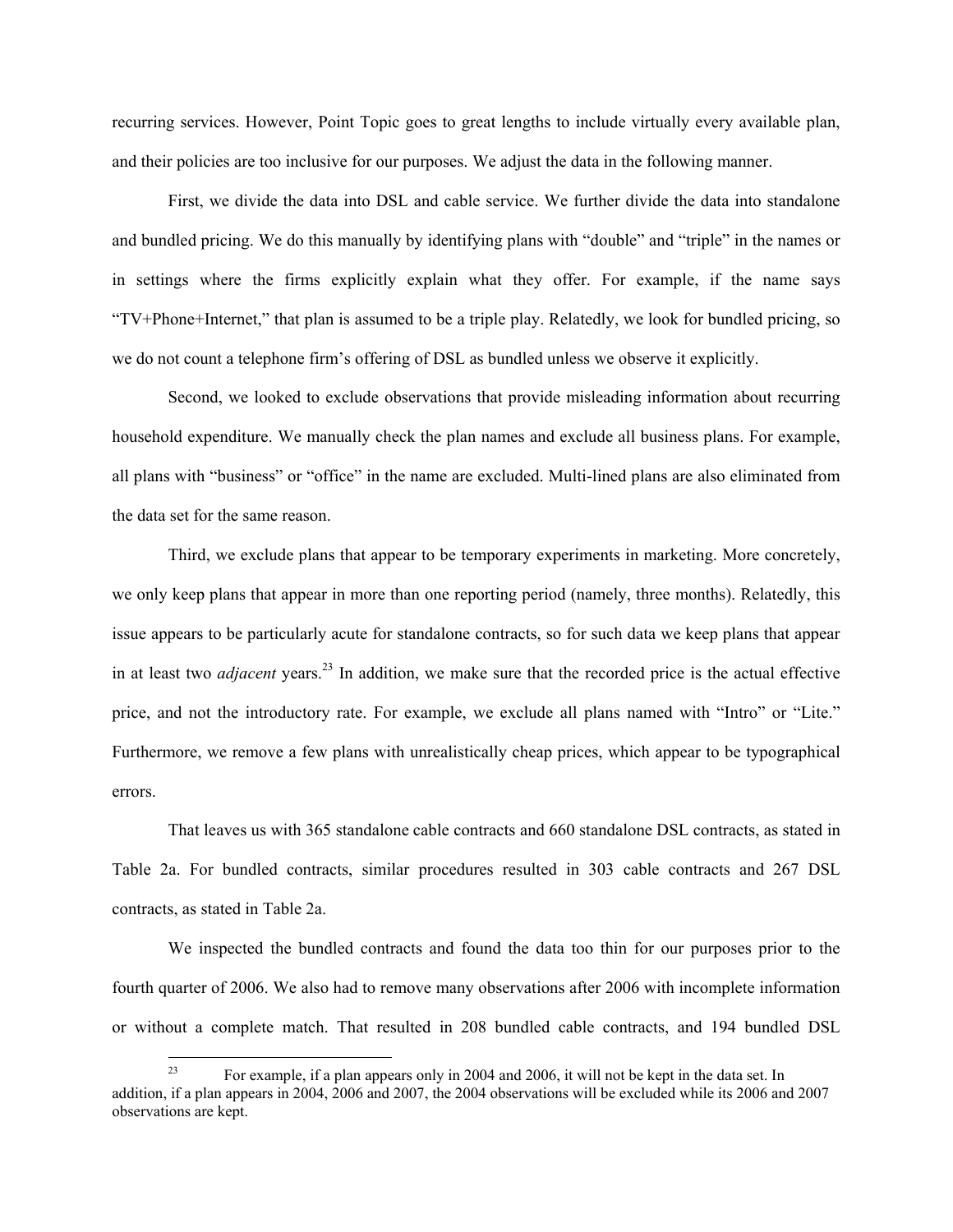contracts for analysis. Table 2b provides a distribution of the quarters in which these arose, denoting the time period by the time of the later match. For example, 22 cable contracts and 15 DSL contracts offered in the first quarter of 2007 match against the same contract in the fourth quarter of 2006. The table shows the fraction of the triple-play contracts, the most common bundle at the outset. Their fraction falls over time, as firms also offer more bundles that combine Internet with one other service.

For the statistical analysis of standalone contracts, we take the result of Table 2a and we trim the data further. We observe that data before 2003 is too thin to support statistical estimation of any sort, so we keep only residential standalone plans appearing in or after 2004 (including those that matched with other contracts in 2003). We then remove outliers. We find the 95% highest price in any year. All plans with prices below or at 95% are in the "trimmed data set." Inspection of the eliminated plans suggests this is a good approach. The eliminated plans are mostly DSL, mostly from Speakeasy.net, and they all have very unrealistic prices of more than \$150. Their names usually contain "SysAdmin" or "Gamer," indicating they were unlikely aimed at a typical household. Those procedures resulted in 269 standalone cable contracts and 536 standalone DSL contracts.

Table 2b shows the median download bandwidth for the contracts in that sample.<sup>24</sup> That informs Figure 1, which illustrates three points. First, the median download speed increases over time in our sample. That is consistent with perception in the industry that bandwidth has gradually increased over time. It also reinforces our core motivation for having procedures for adjusting prices for quality. Second, the features of standalone contracts can differ from the features of bundled contracts in overlapping years, so it is important to try to correct for such characteristics in estimating prices. Third, cable download bandwidth tends to be higher than DSL download bandwidth, as represented by these data, which reinforces concerns that the relationship between measured bandwidth and price differs between the two services.

 $24$ The median download speed for bundled contracts from cable firms in 2007 begins at a mildly higher level than standalone contracts from cable firms in the sample for that year, as shown in Table 3a. By 2009 the situation is mildly reversed. The median download speed for bundled contracts for DSL firms in 2007 starts at a lower level than standalone contracts, becoming the same in 2008 and 2009, as shown in Table 3b.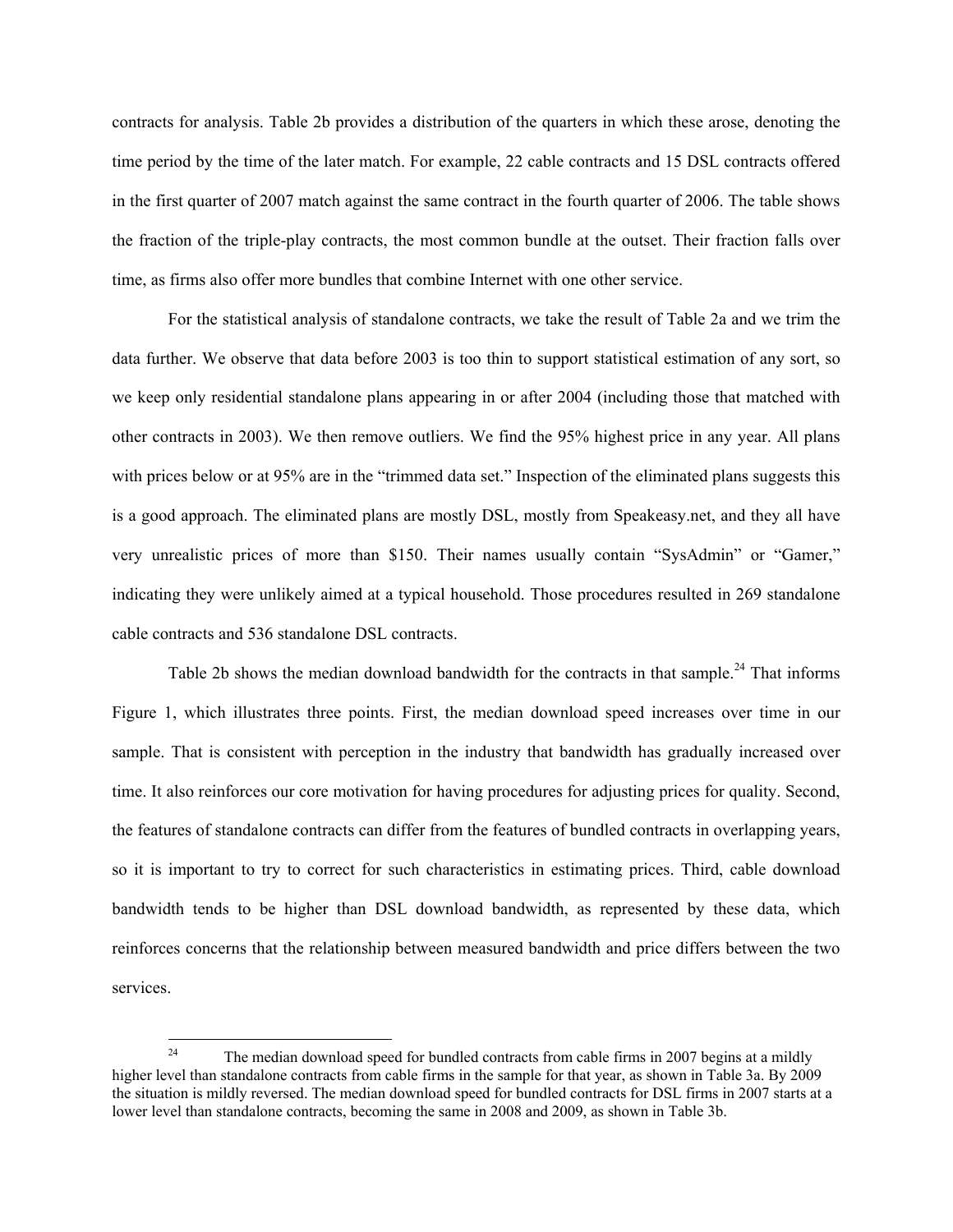We next count the number of standalone plans observed in each year, and show this in Table 2c. To be clear about the definition of these numbers, if a company has only 1 plan but this plan appears in 3 quarters in 2004 and 2 quarters in 2005, the "Number of Contracts" shows 3 in 2004 and 2 in 2005. As Table 2c makes clear, we have data from all years, but it is slightly weighted towards the latter half of the sample years.

Table 2c summarizes location information for standalone contracts, gathered from Point Topic reports and Seamans  $(2009)^{25}$  We create a series of dummies, one for a firm present in each of the following areas: California, other parts of the West, the Midwest, the Northeast or the Southern US.<sup>26</sup> The latter is omitted. The dummies are not mutually exclusive because a company may have presence in multiple locations. The dummies are proxies for a variety of regulatory and economic factors shaping costs in different regions, and, as we will show, the information will not be very useful. The estimates using company fixed-effects will supersede the estimates using location.

Tables 3a and 3b present variables for all standalone contracts we analyze: price, downstream and upstream speeds and their logs by service type (cable and DSL). Some prices appear to be low.<sup>27</sup> For the sake of consistency with our procedures, we include these low observations. To test for sensitivity to their inclusion, we run a series of statistical tests. Generally, a few observations do not shape our results.

Tables 3a and 3b illustrate one key feature of this data. Though the prices for services remain at nearly the same or higher nominal level, the quality of service tends to increase over time. For example, in 2004 the median cable modem contract price is \$44.95, while the median upload bandwidth is 3000

 $\overline{a}$ 

We located the presence of a company in Point Topic's reports. However, many times Point Topic recorded only the name of the town, and we use our own judgment and other information about the firm's strategy to decide the state. If no information was available in Point Topic, we further looked at the company website and searched for press releases. We also contacted some firms directly and asked sales representatives.

The West includes: OR, MT, NM, CO, WY, WA, ID, UT, AZ, NV. The Northeast includes: MA, DE, RI, PA, NJ, NY, MD, CT, DC. The Midwest includes: WI, IL, MI, OH, IN, IA, MO, SD, ND, MN, KY, TN, KS, MS, NE.<br><sup>27</sup> For example, Cable's lowest price is \$16.95 for RCN's "1.5 Mbps Cable Modem". A plan called

<sup>&</sup>quot;Cox Economy" from Cox Communications costs only \$16.99, but the speeds are relatively low (256 for upstream, 768 for downstream). DSL's lowest price is \$15.00 for AT&T Yahoo High Speed Internet Express DSL. Windstream Communications also has the "Broadband 1.5 Mbps" plan, which started at 29.99 but then dropped to 19.99. However, other Windstream plans went down in prices too, so we did not drop it either. Cincinnati Bell "Zoomtown 768 Kbps" plan costs \$16.95, but the speeds seem low (384 for upstream, 768 for downstream).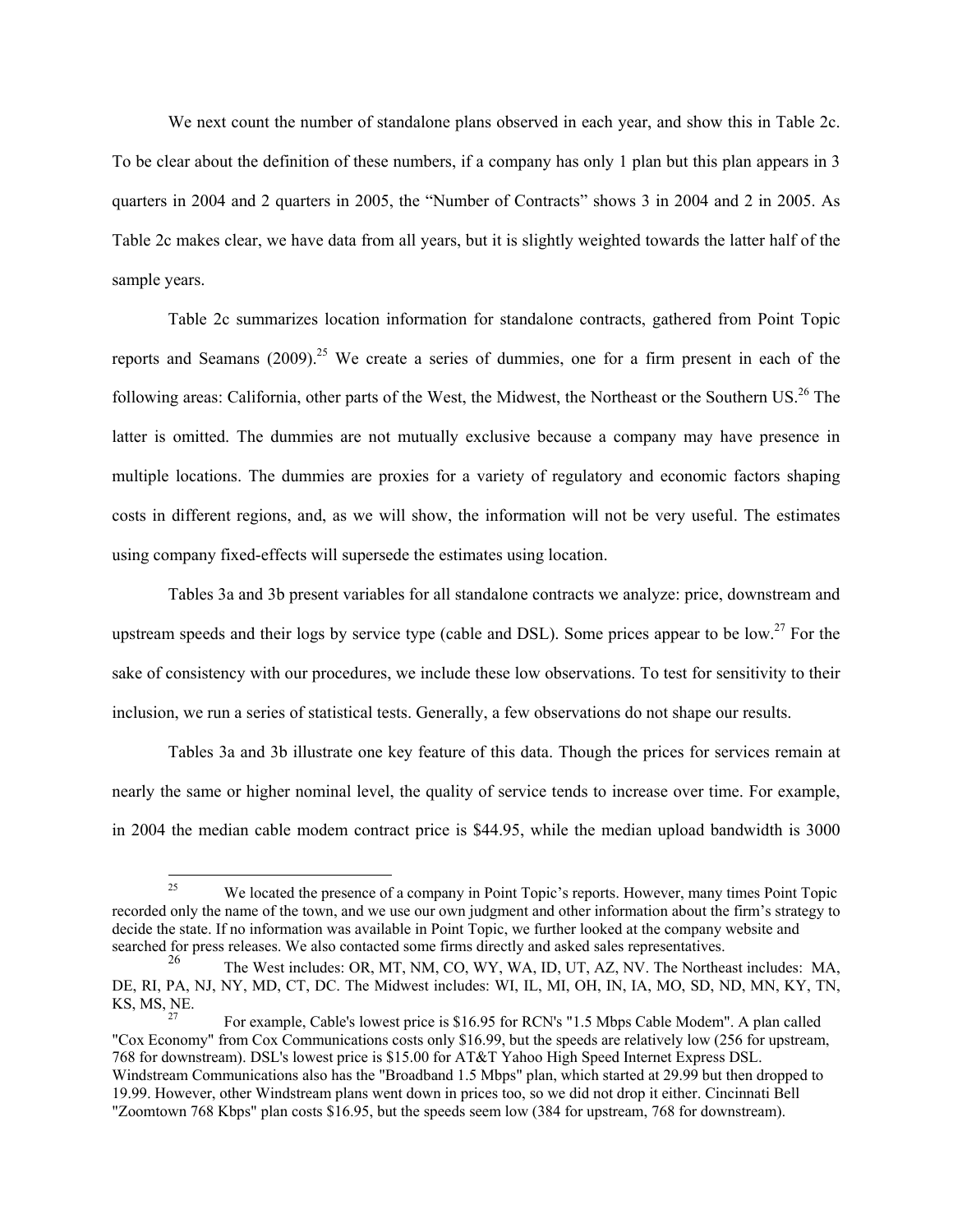bps. In 2009, these are \$53.00 and 8000. For DSL, service we observe a similar pattern, with prices at \$49.99 in 2004 and 2009, and bandwidth improving from 1500 bps to 3000 bps. We conclude that this is a setting where quality adjustment could improve price index measurement.

Figure 2 illustrates related trends in standalone prices, and suggests several of the challenges this study faces. The Figure shows the average price for each of two services, cable and DSL, at three levels of download bandwidth – 3000, 6000 and 10000 bps. Figure 2 does not reveal much about the overall tendencies of prices, as it is simply not possible to gain much sense for price trends from observing a few simple graphs. The core question requires more-extensive statistical analysis.

A few features of Figure 2a illustrate this conclusion. Median cable prices for a service with 3000 download bandwidth start at just under \$45, rise slightly and fall slightly in our sample, but end up at roughly the same place. Median prices at 6000 start at a higher price, around \$80, and fall to about \$57. Prices for 10000 download are not even available until 2006 from any firm in our sample, and the median price thereafter falls, landing between the average prices for the other two services. While that seems odd on the surface, it is plausible for numerous reasons. The set of firms offering service at a bandwidth changes from one period to the next. Moreover, prices at different levels come from sets of different firms in different locations facing different users, offering different upload speeds, as well as potentially offering different additional services.

The median DSL prices in Figure 2b highlight the same conclusion, albeit with different challenges. The median price for 3000 download bandwidth in 2004 is just above \$50 and then falls before rising again. There are no prices for higher bandwidth until later. Again, these come from different firms in different settings. They reach levels that differ from cable prices. No simple answer will suffice.

#### **Hedonic estimates for quality adjustment**

We experimented with a series of regressions for estimating quality adjustment over time. We present seven different regressions in Table 4, which is sufficient to illustrate the variance in the data.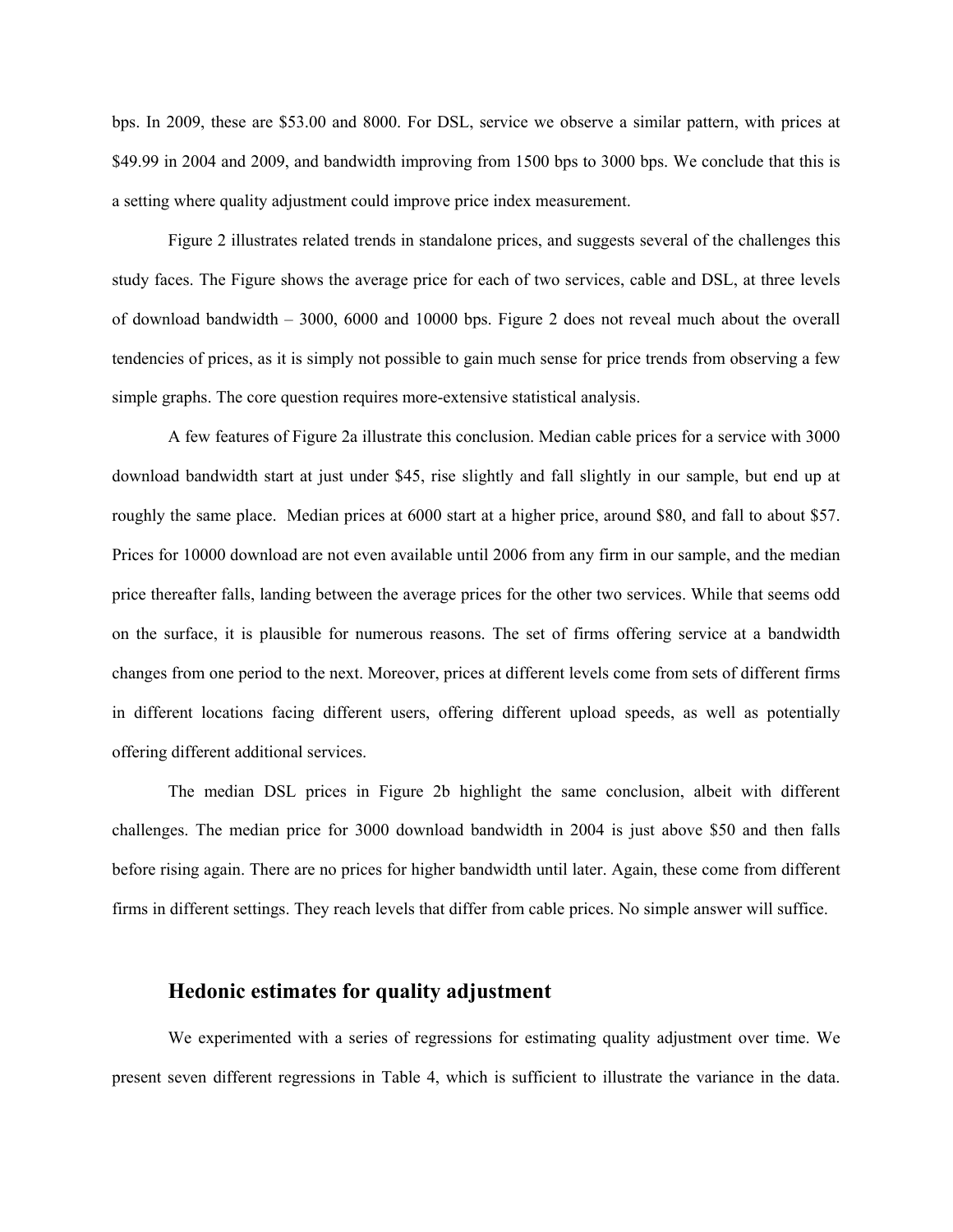Model (1) presents our baseline regression. It regresses the log price on log upstream and downstream speeds, year and location dummies. Though we estimated more than seven additional models, the next seven are sufficient to illustrate the robustness of our estimates. Model (2) presents a Quantile regression at the median using the same variables from Model (1). In Model (3) we add company dummies to Model (1), testing for the importance of measurement error correlated within firm across years. Model (4) presents a translog specification of Model (1) to test whether this specification shapes the time dummies at all. Model (5) and Model (6) split Model (1) into two sets of years, 2004-2006 and 2007-2009. Model (7) regresses the level of prices on the same variables as found in Model (1). Model (8) adds one variable for the first year of a new service, testing for a type of pattern that could produce differences between a matched model and hedonic index.<sup>28</sup>

 The baseline regressions have statically significant estimates on all control variables, such as bandwidth and location. These estimates also demonstrate the merits of separating DSL and cable-modem regressions. Virtually all the coefficients differ between the two regressions, rejecting any test of equality between them.<sup>29</sup>

We elaborate on the results in the baseline regression in Table 4, because these results tend to arise in virtually all the additional specifications. It shows that both upload and download speeds play a role in pricing. In both DSL and cable prices, higher bandwidths for both upstream and downstream lead to higher prices, as expected. Both can make a large difference in the price of bandwidth. For example, at the mean of the data, doubling download bandwidth leads to a 26% increase in cable-modem prices, while doubling bandwidth leads to a 6% increase in price for DSL service. Upload speeds also matter. Doubling upload bandwidth increases cable-modem prices by 11%, while doubling DSL upload bandwidth (which is rare in practice) increases price by 32%. These estimates are plausible and within the range of variance found in this data.

<sup>28</sup> Also recorded are the number of observations and R2. For median regression, the reported R2 is Stata's pseudo R2=1-sum\_adev/sum\_rdev.<br>We experimented with a wider set of specifications than shown in Table 4, and always rejected

equality between DSL and cable-modem regressions.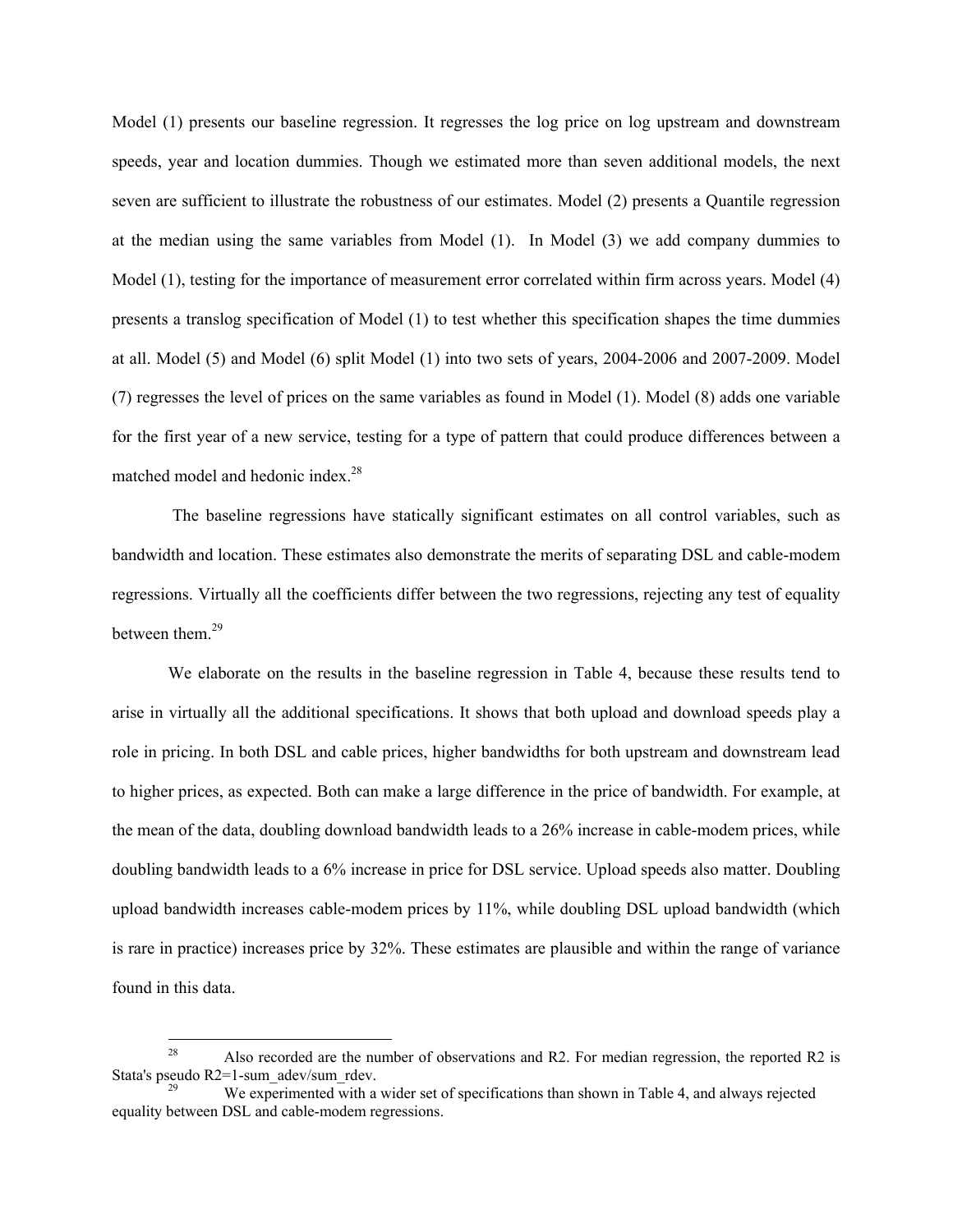Location also plays a role, with the Northeast appearing to have lower prices than the other areas. This could be interpreted as evidence of lower costs affiliated with serving denser locations, as typically found in the Northeast. However, we hesitate to interpret these controls too strictly, since firms may be in many locations. In addition, firms have many other characteristics, so the estimate also could arise from an endogeneity bias affiliated with location; namely, the "type" of firm that tends to locate in the Northeast (in addition to potentially elsewhere) has lower costs than those that do not locate there, and the reasons are unobservable. Tests of the coefficients with firm fixed effect will take care of these concerns.

Most interesting are the time-dummy coefficients in the baseline regression. Cable-modem prices decline on average by 14.7% between 2004 and 2009. In 2008 the estimates indicate a decline of 32% from 2004 before rising between 2008 and 2009. Even with comparatively large standard errors in each year, all the estimates show evidence of some price decline after quality adjustment.

The price rise from 2008 to 2009 appears anomalous in light of the patterns in prior years. Close inspection of the data shows that this result reflects a real event. Between the fourth quarter of 2008 and the first quarter of 2009, Point Topic shows that RCN increased the prices of all its services by \$15 with no accompanying change in quality.<sup>30</sup> The estimates treat that as a price rise, and they are averaged in with the other (mostly unchanging) prices.

The DSL estimates are much more modest by comparison, with most of the estimates not statistically different from zero. The point estimates show (at best) a 9.7% decline in 2007 from the base year of 2004, and a modest 6.2% decline in 2009. However, it is not statistically significant. The evidence for a widespread and dramatic quality-adjusted price decline is weak at best.

Close inspection of the data suggests why these results arise. The vast majority of prices do not change from one observation to the next in situations where we can compare two identical contracts across periods. More than 80% of the "matched" observations involve no qualitative improvement or

 $30<sup>2</sup>$ 30 According to Point Topic's reports, the price for RCN's lowest-quality broadband plan (384 upload and 1500 download) increased from \$23 to \$38. The next tier (384 upload and 5000 download) increased from \$33 a month to \$48. The next tier (800 upload and 10000 download) increased in price from \$43 to \$58. The highest tier (2000 upload and 20000 download) increased from \$68 to \$83. That is, respectively, a 65%, 45%, 34%, and 22% increase for 4 of the 16 cable contracts.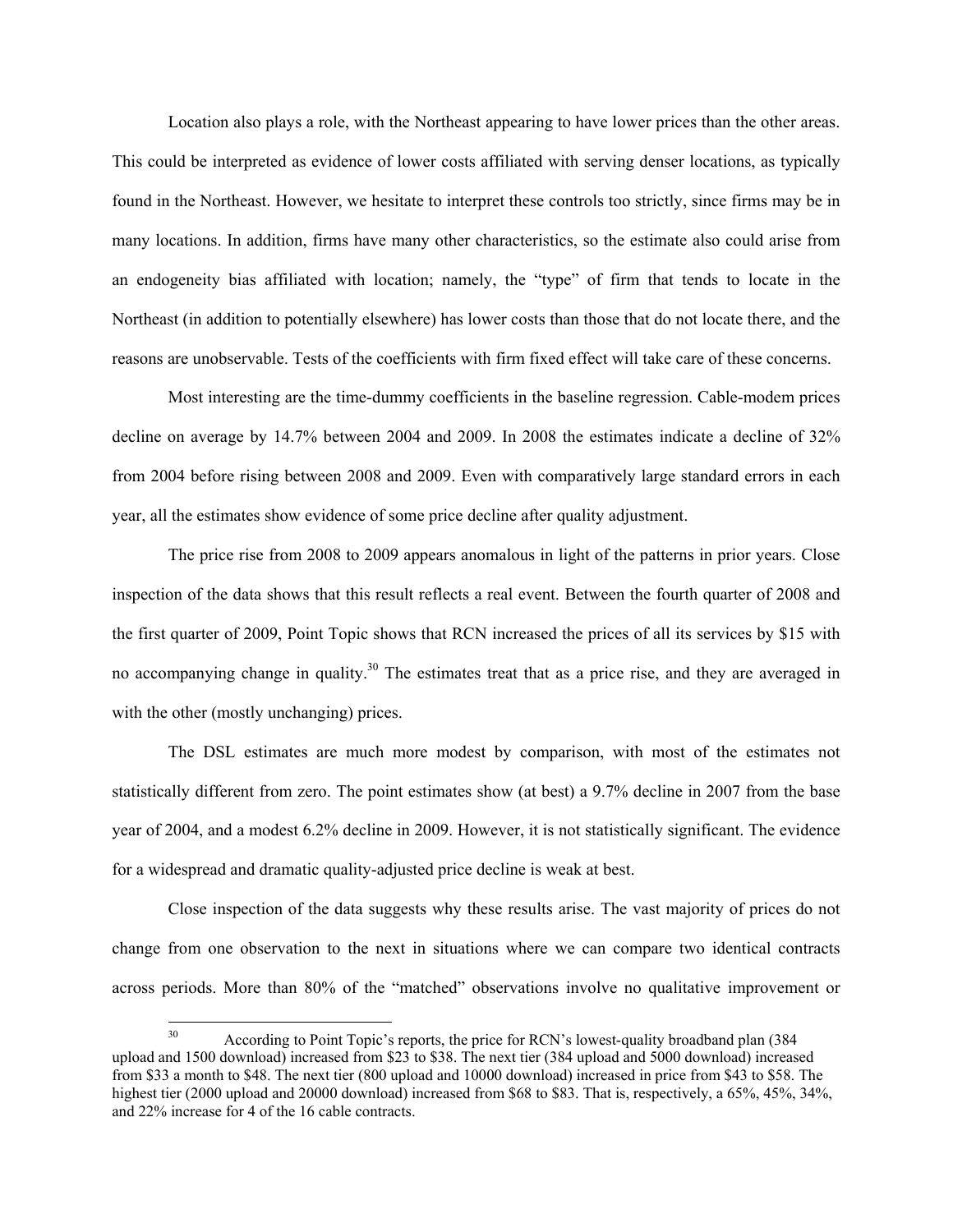price change between periods. Moreover, the number of price declines and qualitative improvements exceeds the number of price rises, but only by a small number. That still leaves room for improvement through the introduction of new services, but it also suggests that any estimate of the changes between periods is sensitive to actions from a few contracts. For a similar reason it is not surprising that the price index has large standard errors, and moves in different directions from one period to another.

The columns in Table 4 show a variety of experiments with distinct specifications. Median regressions in column (2) are qualitatively similar, suggesting outliers have not played a major role in the benchmark estimates. The time-dummy estimates are only modestly higher. The estimates with companyfixed effects in column (3) are qualitatively similar for cable prices. The results further reinforce the finding of no change in prices for DSL. Column (4) includes a Taylor expansion of bandwidth as a control, and finds time-dummy estimates quite similar to the benchmark.

Columns (5) and (6) split the sample into two time periods, and present the most interesting differences with the benchmark. By standard statistical tests, this split is superior to imposing a uniform specification across all years. We do not dwell on that finding, however, since the inference about change over time does not differ qualitatively. The aggregate estimated decline in cable prices is still quite modest, with a 14.7% decline over 2004-06, and with a 12.3% increase over 2007-09. Depending on specification (not shown), we estimate the decline between 06 and 07 at 10% to 13%, so the *total* decline over the six years closely resembles our first benchmark, at around 14%. The DSL estimates show modest price changes, similar to the 6% in the benchmark and not statistically different than zero.

Column (7) estimates the benchmark on price levels in the spirit of illustrating that the specification really does not shape the inference. The total price decline is just over five dollars for cablemodem service. The estimated decline is not statistically different from zero for DSL, albeit near three dollars in the point estimate. Once again, we conclude that these declines are quite modest for six years.

Finally, Column (8) reproduces the basic specification with the addition of one variable for a new introduction. This new variable equals one during the first year of a service, and zero otherwise, for all services introduced after 2004. Recall that we estimate this on a sample that already removed many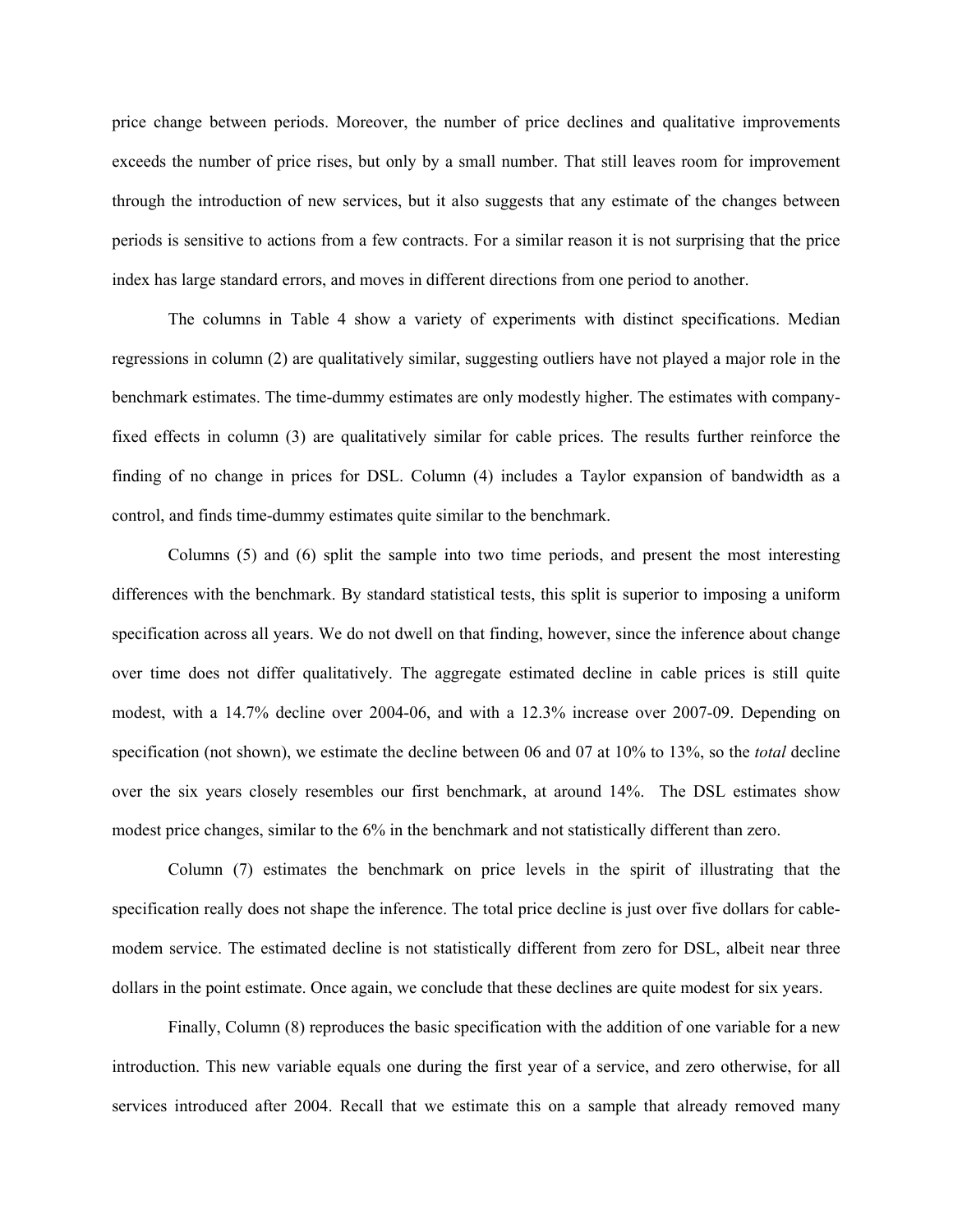"introductory prices," which tend to have a very short life before the user must upgrade to a yearly contract. So this coefficient measures the tendency of a new service to enter above or below the existing hedonic surface. In both the DSL and cable regressions the coefficient estimate on the new variable is negative, but statistically insignificant. That reduces worries about major systematic measurement errors for new services, but it does suggest it is possible for the matched-model index to differ from the hedonic.

The starting point of the data provides another illustration. The 2004 average costs of cable is almost \$49, and of DSL \$58. While cable prices decline in nominal terms in some years over the sample time period, the sample average is higher by the final year. DSL prices largely do not change in the sample. However, our estimates can adjust those results for the quality of services. Cable quality improved enough to result in a 14% price decline, while DSL's quality improvement led to a 6% price decline. That is approximately \$6.85 and \$3.50, respectively, if we take the point estimates on face value. Face value needs a cautious interpretation, however, because it ignores the lack of statistical significance for the latter estimate, and, in both cases, ignores a standard error affiliated with forecasting.

Overall, the estimates in Table 4 present a consistent picture. The benchmark estimates for price changes vary only slightly with different specifications and types of variables we use as controls. We have experimented with other specifications and controls and reached a qualitatively similar conclusion.<sup>31</sup> We conclude first that there is little evidence of widespread quality-adjusted dramatic price decline in this series. If anything, the estimates point towards modest decline. We also conclude that the benchmark estimates are sufficient for purposes of illustrating price change over time.

#### **Price indices for standalone contracts**

From the benchmark regressions in Table 4, we calculate three types of indices of the standalone data – Laspeyres, Paasche and Fisher – and present them in Table 5. We also use different weights. The

 $31$ This is not surprising since the fixed-effect estimates do not qualitatively differ from the benchmark. We also tried a specification that included size of firm, size of customer base, number of offerings for the firm, as well as vintage effects. The estimates in Table 3 are representative of the findings.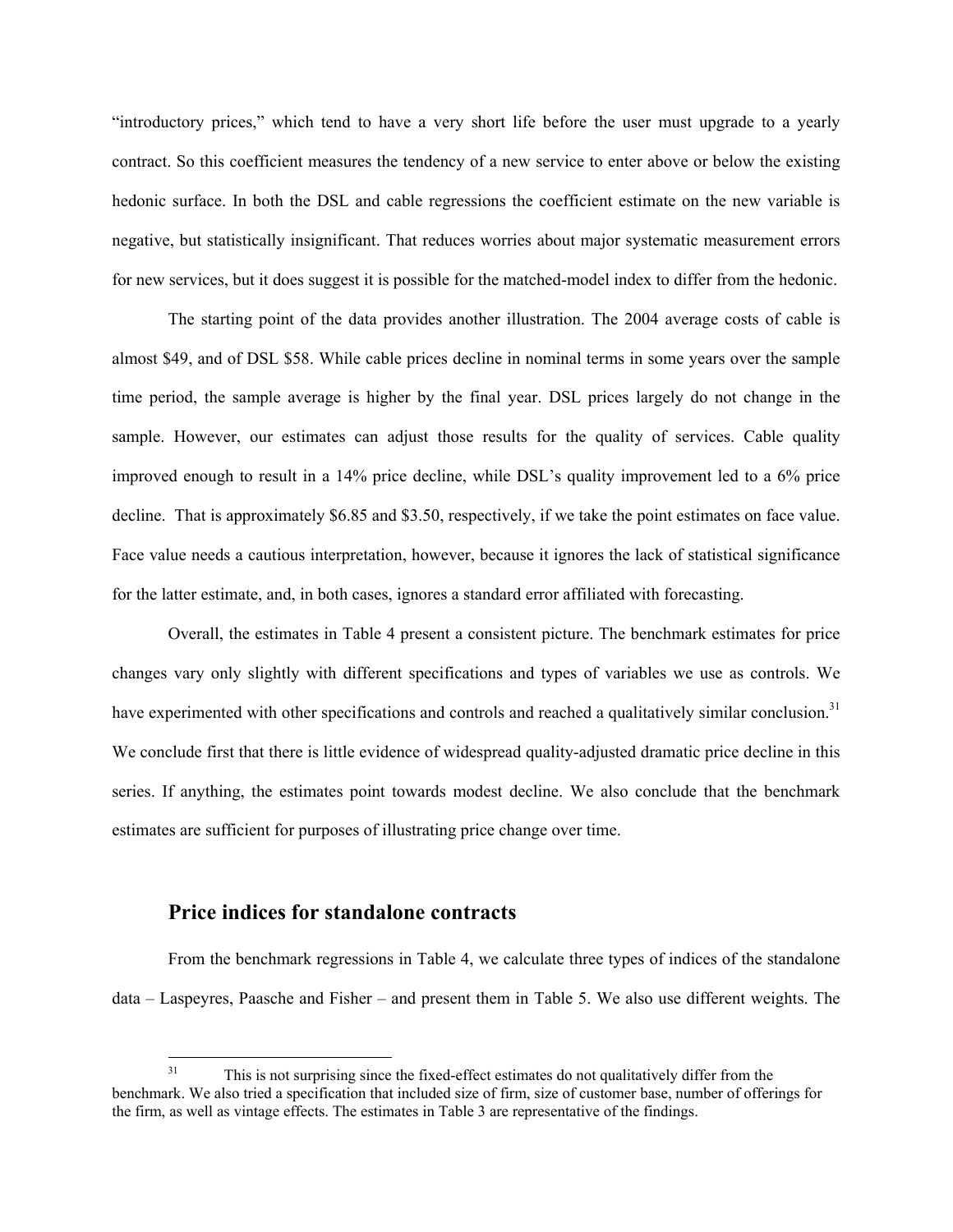first weight is taken from Point Topic reports, for all companies about which we have information. We simply aggregate the user data at service level (Cable or DSL) and by year, and then weight the price changes from DSL and Cable to construct an aggregate price index for all broadband. Actual usage data only contain Q1 2009, so we project the whole year based on this first quarter. The second weight comes from FCC estimates for cable and DSL lines.<sup>32</sup> We use the June statistics, since they are available from 2004-2008, and we use the 2008 data to weight the 2009 estimate (in the Paasche and Fisher index calculations).

The simplest method of calculating the indices is to exponentiate the year-dummy coefficients from Table 4, adjusting the estimates for bias (see Berndt,  $1991$ ).<sup>33</sup> The results using the point estimates are presented in Table 5a. The price index does not vary with our weighting scheme, which is not surprising since quality-adjusted prices decline very little.<sup>34</sup> Indeed, if we were to use the lower bounds of these estimates, the price index would hardly decline at all.

In general, we find modest overall price declines from the point estimates, consistent with the estimates in Table 4. We find overall price declines of just over 10% for just under the six years. Close inspection shows that most of the decline comes from the decline in quality-adjusted prices in the cablemodem services. The lack of price decline in DSL services tends to damper any aggregate price decline, irrespective of the weighting scheme.<sup>35</sup> Indeed, these estimates are probably too high. If we had set the rate of price change in DSL to zero – reflecting the lack of statistical significance (instead of using point estimates) – the aggregate estimate would have been mildly lower.<sup>36</sup>

 $32\,$ See the FCC website, http://hraunfoss.fcc.gov/edocs\_public/attachmatch/DOC-292191A1.pdf, accessed in December 2009. We experimented with both Tables 3 and  $\overline{4}$  and found that the definitions did not matter. The paper shows the data from Table 4.<br>With imprecise estimates, such adjustment can be significant, though it makes only a modest

difference in this case.<br>Laspeyres, Paasche and Fisher indices could give quite different results with data on better market

share, but the method used in the baseline gives every contract an equal weight, so this use of market share makes little difference. 35 We experimented with a variety of estimates, including those shown in columns (2), (3) and (4),

and generally got similar results. This is not surprising since the coefficient estimates are so modest.<br><sup>36</sup> This is not a surprise. DSL comprises a bit over a third of the users, but the point estimate falls at

about half the rate of cable-modem services. Hence, setting the rate of price decline in DSL to zero could not diminish the aggregate rate of decline by much.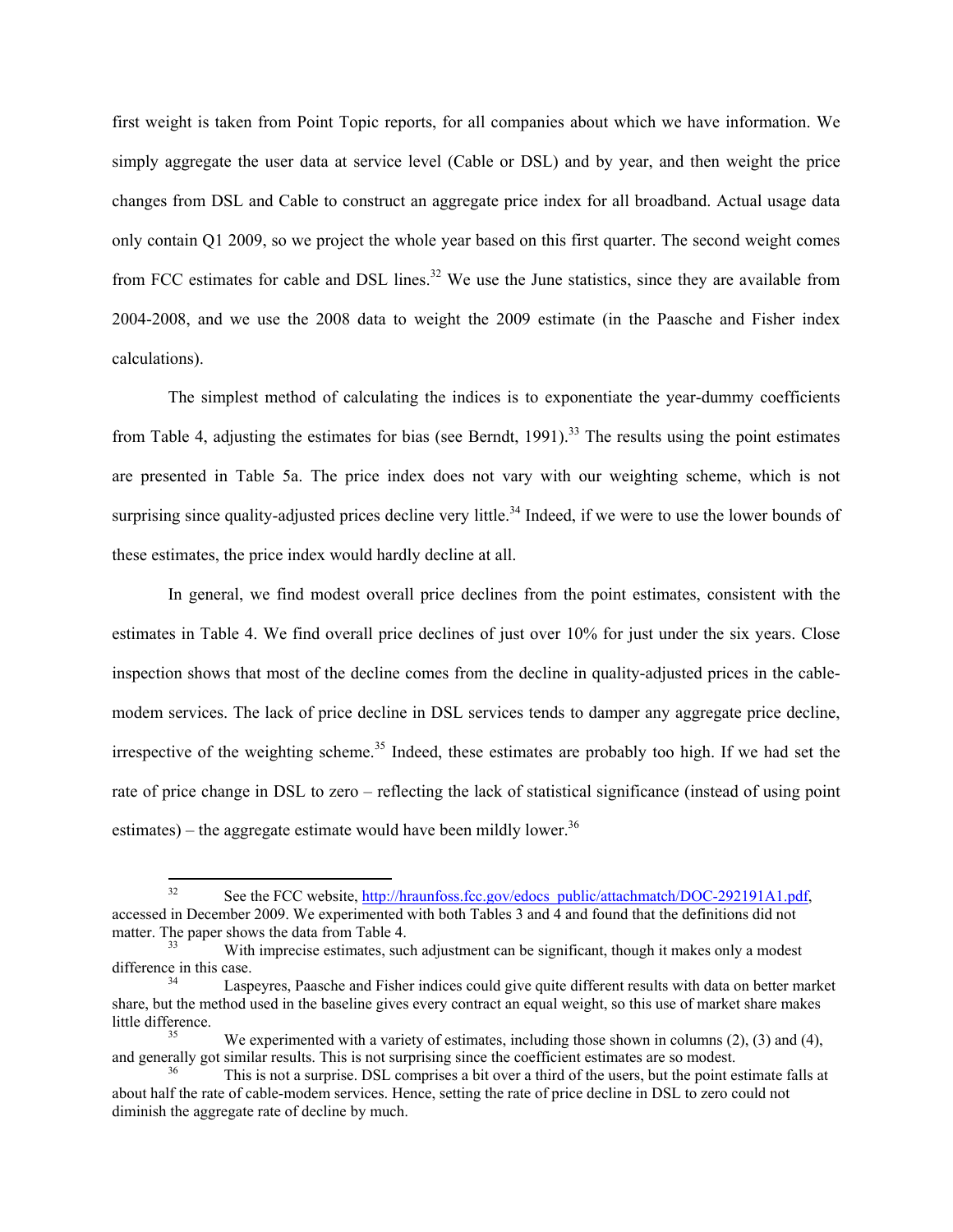We performed one other robustness check, comparing a matched-model with the hedonic results. If measurement errors are randomly distributed, then including or excluding observations will have no major effect on the results. Because matched model indices are potentially sensitive to the starting point in the series, and the initial hedonic results suggested a systematic tendency for the first entry in a series to be lower, we worried that measurement error was not random. To test for this concern, we considered "starting the series at the second observation" for many cases when we had reason to worry that Point Topic did not (or could not) record precise information about the service as it was introduced.<sup>37</sup> Eliminating the most worrisome cases resulted in a slightly smaller sample, 235 cable and 498 DSL contracts. We estimated the same set of hedonic regressions as above, and found that the qualitative inferences from the regression results were essentially unchanged.

We then experimented with an augmented matched model for the same data. In one clear case of a price increase (between 2008 and 2009 for cable prices), both methods give a similar result, as we would expect. For the other years, when quality improvement occurs, the augmented matched model estimates a slower rate of quality-adjusted price decline than the hedonic model. Cable prices show an aggregate 13% price decline in the augmented matched-model index from 2004 until 2008, which is about half the rate estimated by the hedonic index. The rate increases in 2009, which brings the total change to 1% over all the years. DSL prices decline by 2% in the augmented matched-model index from 2004 to 2009, which is a slower rate of price decline. That result is consistent with the introduction of new services at better price/quality points than estimated by a hedonic surface, not merely measurement error.

#### **Price indices for bundled contracts**

Table 5b shows the augmented matched-model indices for bundled contracts. Matched-model methods worked for 382 pairs of contracts out of the 402 examined. For twenty matches of bundled

 $37$ 37 Anomalous changes in the characteristics of a service were good clues of this potential issue. For example, a service might be listed at 1536 download bandwidth in its first year and 1500 thereafter. The change would produce an effect on price indinces, but it is due to measurement error. In a few cases, this resulted in the elimination of a few series of contracts and services that the supplier discontinued quickly after introduction, possibly because the services did not sell especially well.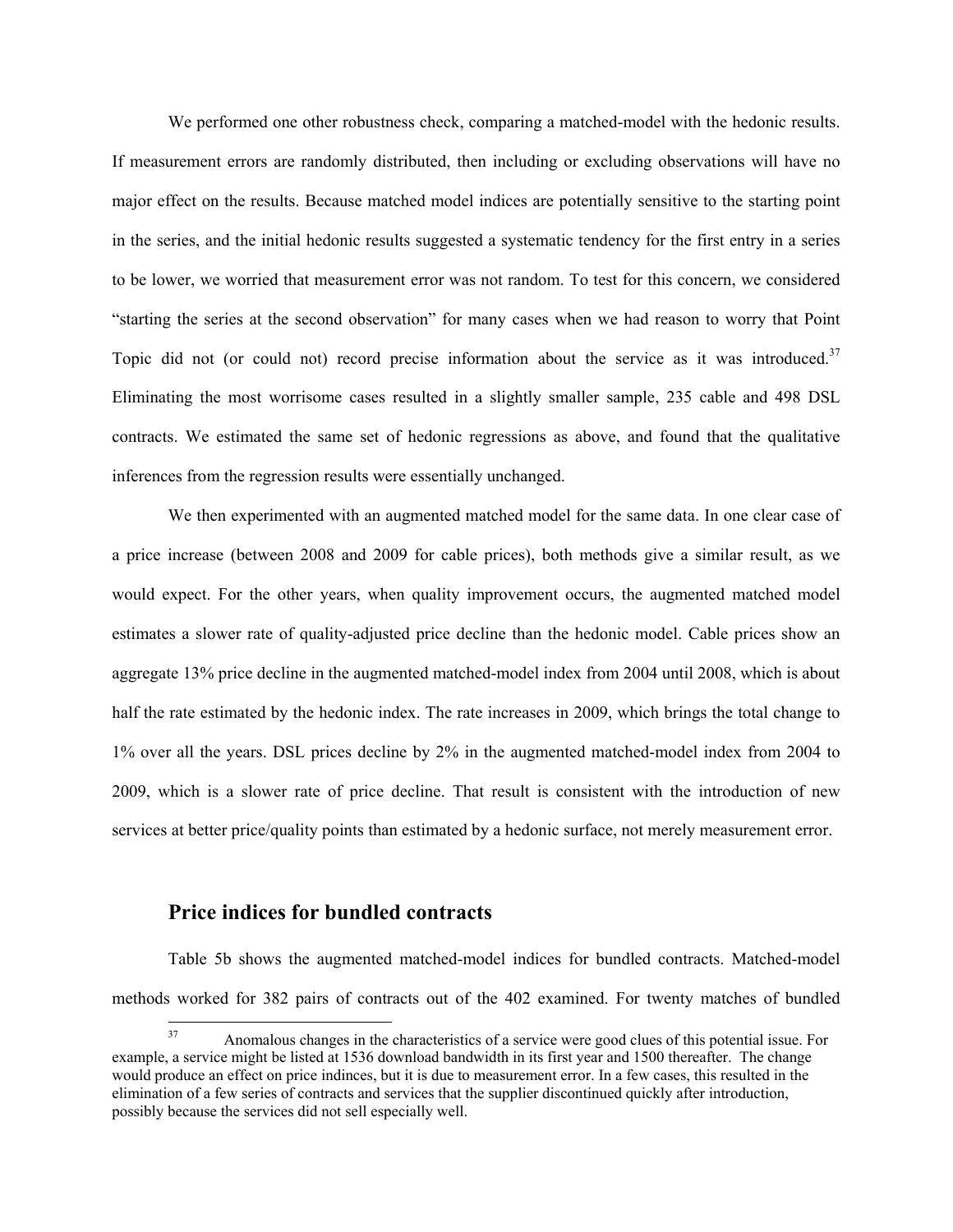contracts, we observe different download or upload speeds. In each case, we infer the price-equivalent value of the qualitative change from the hedonic estimates, and then calculate the new implied price ratios, adjusting observed prices accordingly. As noted earlier, due to thin data availability, we calculate these only from the fourth quarter of 2006 to the second quarter of 2009. We assume 2006 is the base year and make quality adjustments for 2009 similar to those for standalone contracts.

Table 5b calculates indices with different approaches to providing weights, using the same weights for the same years as in Table 5a. In general, these weights do not matter because the price declines over the period are quite modest, lower than those found in the standalone contracts. The total price decline is 1.4% or 2.4% for the eleven quarters from 4Q, 2006 to 2Q, 2009, depending on weight.

Point Topic identifies the number of users for the largest firms, so we also recalculated a price index for just these firms. Since these firms provide services for the majority of users, the corresponding calculations offer clues about whether the majority of users experienced a faster or slower price decline than that measured by our index.<sup>38</sup> This procedure has a major drawback; namely, it depends on a small number of firms, and it leads us to exclude observations from many firms, especially in 2007. Unlike Table 5b, we calculated the average rate of decline for each firm, and then weighted it by the number of users for that firm. We found similar rates of price decline for cable firms (just over 2%), and high rates for DSL (just over 9%), resulting in a mildly faster combined rate of price decline.

This finding does not change our overall conclusion, but it does raise an open question. If DSL users of popular services have had a mildly better experience than our estimates indicate, then reweighting the estimates with data about market share could alter the aggregate index, making it mildly higher.

<sup>38</sup> The point topic data cover eight to ten firms, depending on the year. This look adequate, but not ideal. To get a sense for what fraction of users this covers we examined Alex Goldman's rankings of US ISPs, which he estimated and published between 2Q, 2001 and 3Q, 2008. For example, in 4Q, 2005, the largest five broadband ISPs (excluding AOL and Earthlink) accounted for 42% of broadband contracts, while in 3Q, 2008, the largest five accounted for 60% of broadband contracts. The top five are (in order) Comcast, AT&T/SBC, Verizon, Roadrunner, and Charter, with Qwest and Cablevision close behind.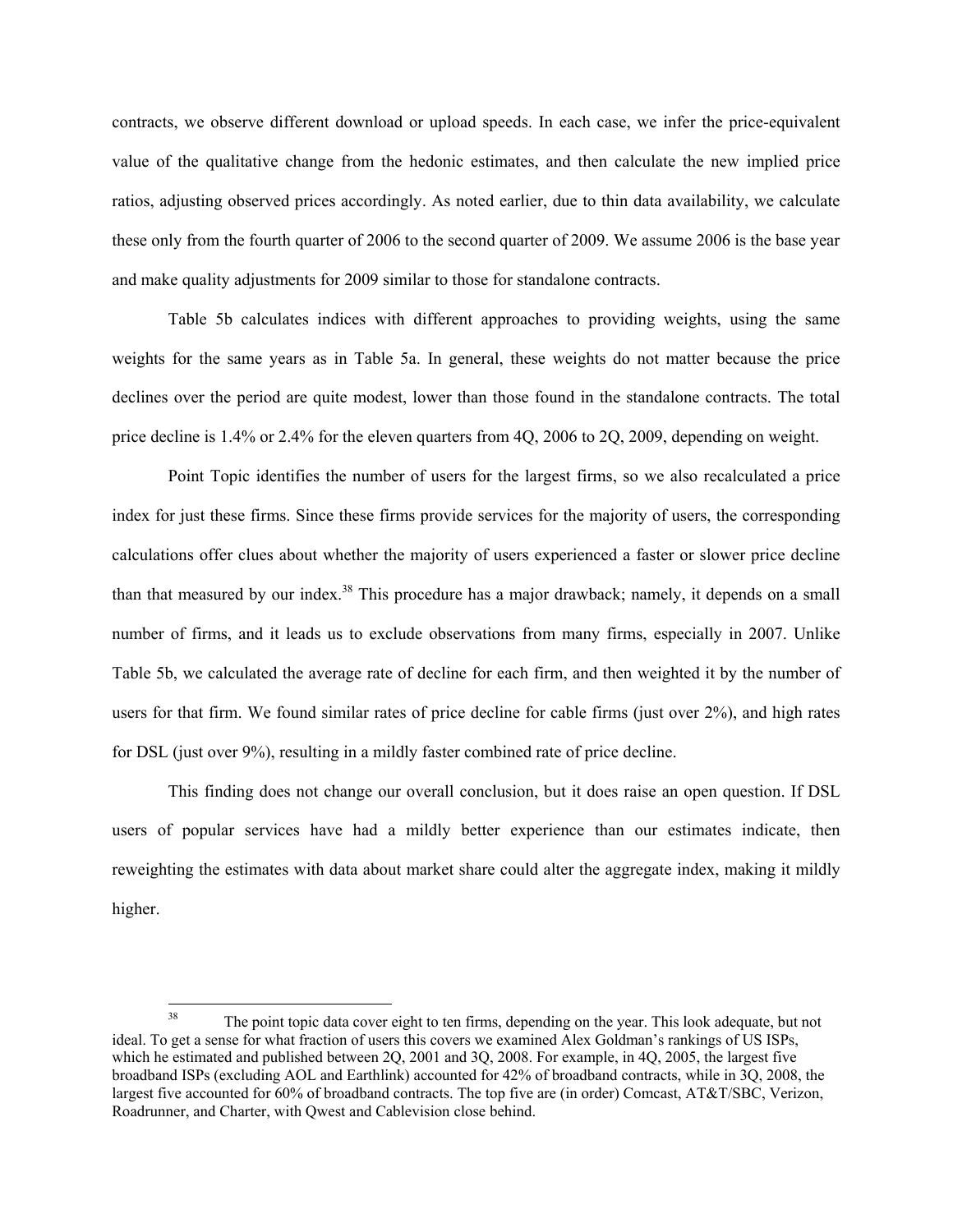#### **Interpreting the price indices**

Proper interpretation of Tables 5a and 5b requires care. Both tables show a modest price decline from the starting level in nominal terms. In real terms, however, the decline is more substantial, as the price of broadband Internet declined during a period in which the aggregate price of goods was increasing between 2-3% per year. If the typical household budget keeps pace with inflation, the fraction of expenditure going to broadband services declines, by definition. From this we conclude that households that began their broadband experience with one type of contract experienced a mild price decline after adoption.

However, Table 5b does not provide a complete measure of the gains to a household that first adopted a standalone contract and replaced it with a bundled contract. As noted earlier, our estimates cannot account for the size of the gains from a switch between channels. Doing that would require information about the prices of broadband and the prices of the other components of the bundle, including telephony and cable TV services without Internet. Those data requirements exceed the information provided by Point Topic. Such information does exist in (confidential) household expenditure data and pricing data, which BLS could collect for its own price indices.<sup>39</sup>

In addition, we cannot properly apportion price changes in the bundle to its individual components without further estimates of the relative elasticities of demand for each service. Because we have evidence of a recent price increase in standalone prices during a period of decline for bundle prices, we hypothesize that firms are exploiting the relatively inelastic demand for broadband Internet by bundling it with a product with a relatively more elastic demand: residential phone service. This further complicates an analysis of broadband price changes, and is an issue that requires additional study.

With these exceptions and important caveats in mind, we compare our index to the BLS Internet access index. The BLS index in January 2007 is a good place to start for such a comparison since at that

<sup>39</sup> Another potential source of such data also fails to settle the matter. The CPS supplement, which was collected every two years and yielded data for the well known NTIA (2004), stopped collecting expenditure data after 1999.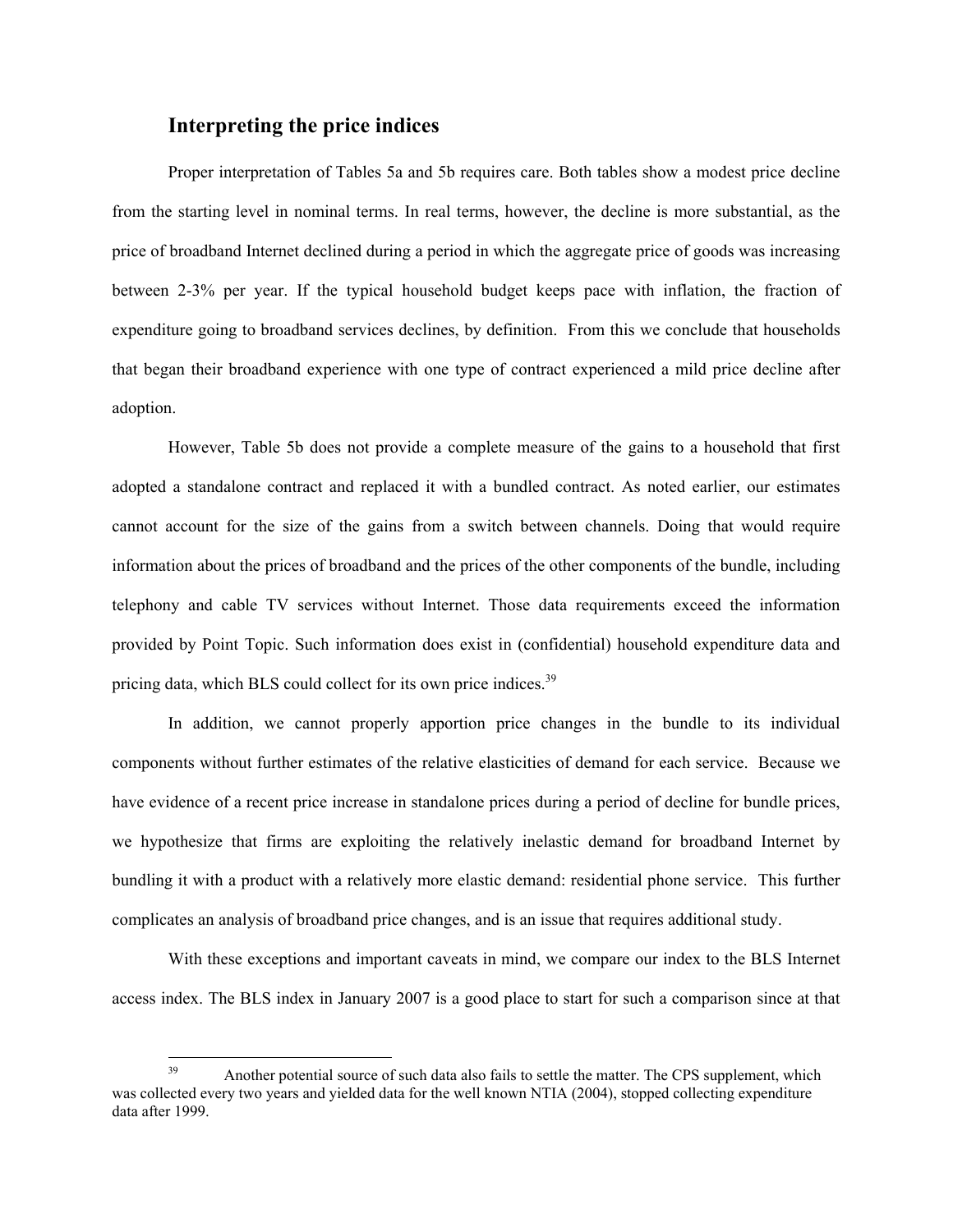point the BLS index no longer contains the results of changes to dial-up service prices. We expect, and indeed find, our index to move faster than BLS's because we include some quality adjustment. The BLS index suggests there has not been any such large benefit going to households. The BLS index displays slower price decline than our results. Over nearly three years, January 2007 to November 2009, the index *increases* by 3.1%.<sup>40</sup>

This comparison is not ideal, but it is suggestive. The broadband prices must comprise more than half this index, but the exact percent is confidential, so we cannot be certain how much of the price increase comes from broadband prices and how much comes from dial-up prices. However, it is easy to make an educated guess because dial-up vendors faced sharply declining demand for their services during this time period, which should have depressed prices. We safely conclude that this three-year price history could not have arise if there had been large price declines in broadband services, irrespective of whether these were standalone or bundled contracts.

#### **Summary**

 $\overline{a}$ 

In this paper, we estimated the size of the price declines in broadband service in the United States between 2004 and 2009 using more-extensive data and methods than any other research to date. We divided the price changes into three categories: standalone prices, bundled prices, and households switching between these two forms. We found no evidence of dramatic price declines in the first two categories. Rather, we found some evidence of modest price declines.

Our evidence points towards, at most, a total modest decline in broadband prices after adoption. We place the price decline at, perhaps, as much as a 10% decline in quality-adjusted prices over a little more than five years, or under 2% a year in nominal terms. In real terms, however, the declines become

 $40$  Specifically, the index starts at 73.4 in January 2007, reaches a low of 72.6 in October, and ends the year at 73.1. The following year, 2008, is no better, starting at 72.9 in January, which is the low point of the year. It ends at a higher level, in this case, 75.9. The following year, 2009, begins at 76.2 in January, reaches a peak of 77.5 in April, and reaches a November level of 75.7, which is the low point of the year. This is the most recent data available. See http://data.bls.gov/PDQ/outside.jsp?survey=cu, US City average for Internet Services and Electronic Information Providers. Accessed December 27, 2009.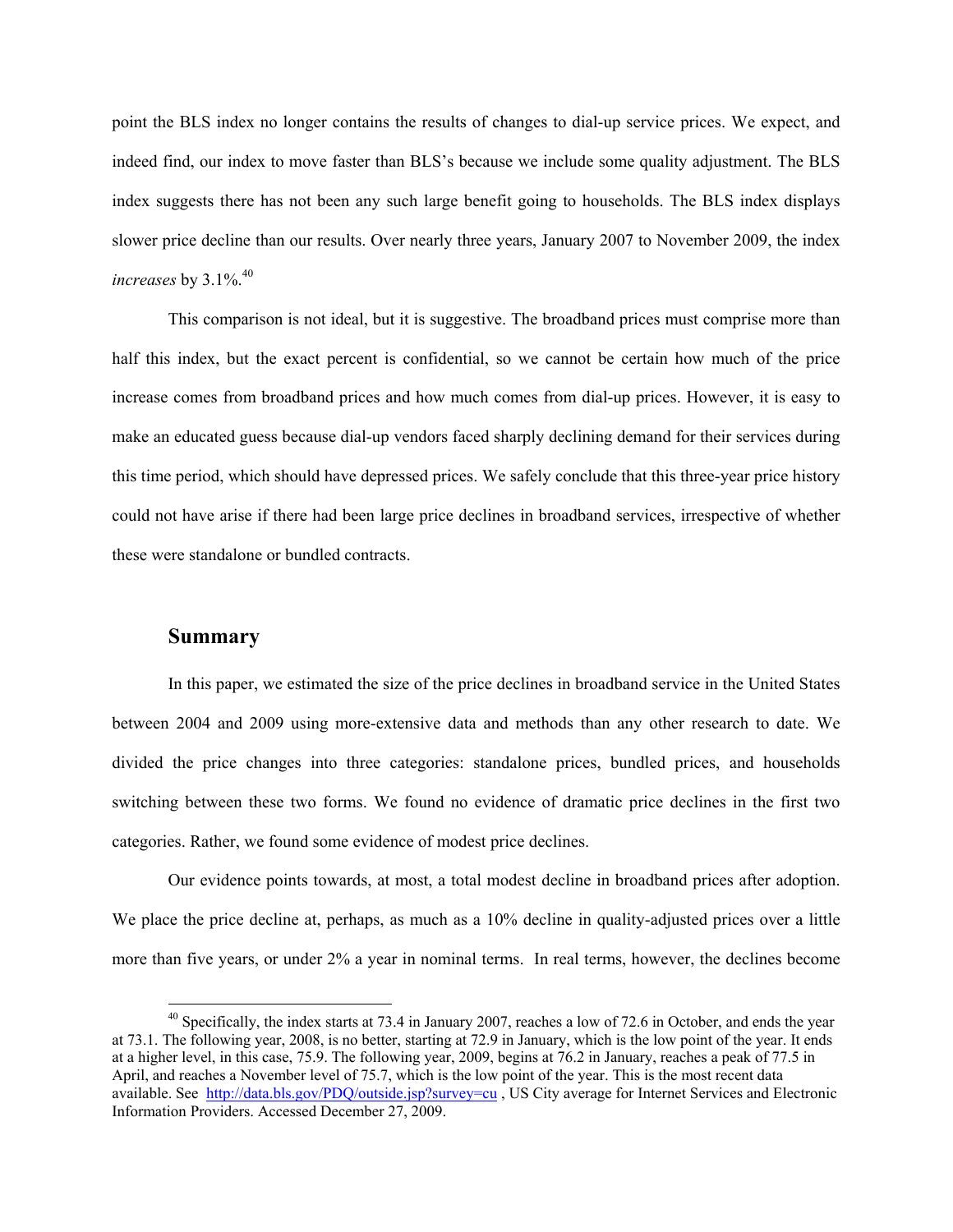more substantial, perhaps at nearly 5% per year. A lack of data about market share makes it impossible for us to say more with much precision.

Our results contribute several important new findings to policy discussion. First, the lack of any dramatic price decline in broadband rejects any claim that US policy results in dramatic quality-adjusted price declines in broadband services. Second, the results suggest this market looks nothing like other parts of electronics, such as computers or integrated circuits, where the quality-adjusted price declines each year regularly exceed double digits. That raises many questions about differences between mass-market Internet services and other parts of electronics in determinants of prices, as well as questions about the role of market structure and demand. Third, although the price declines are modest, our index declines faster than the BLS price index for Internet access over a period that allows us to make a direct comparison. This finding raises questions about whether the BLS price index for Internet access provides an informative picture of price change.

Our findings also raise an open question about the economic gains to households from switching between standalone and bundled contracting forms after adopting broadband. Properly estimating those gains/benefits requires information about the extent of the discount and the prevalence of the switching among experienced households. Notably, this example adds to a growing list of examples that underwent a rapid change in a short period of time – such as dial-up Internet access, pharmaceuticals coming off patent, personal computers – where frequent surveying would have measured gains more accurately.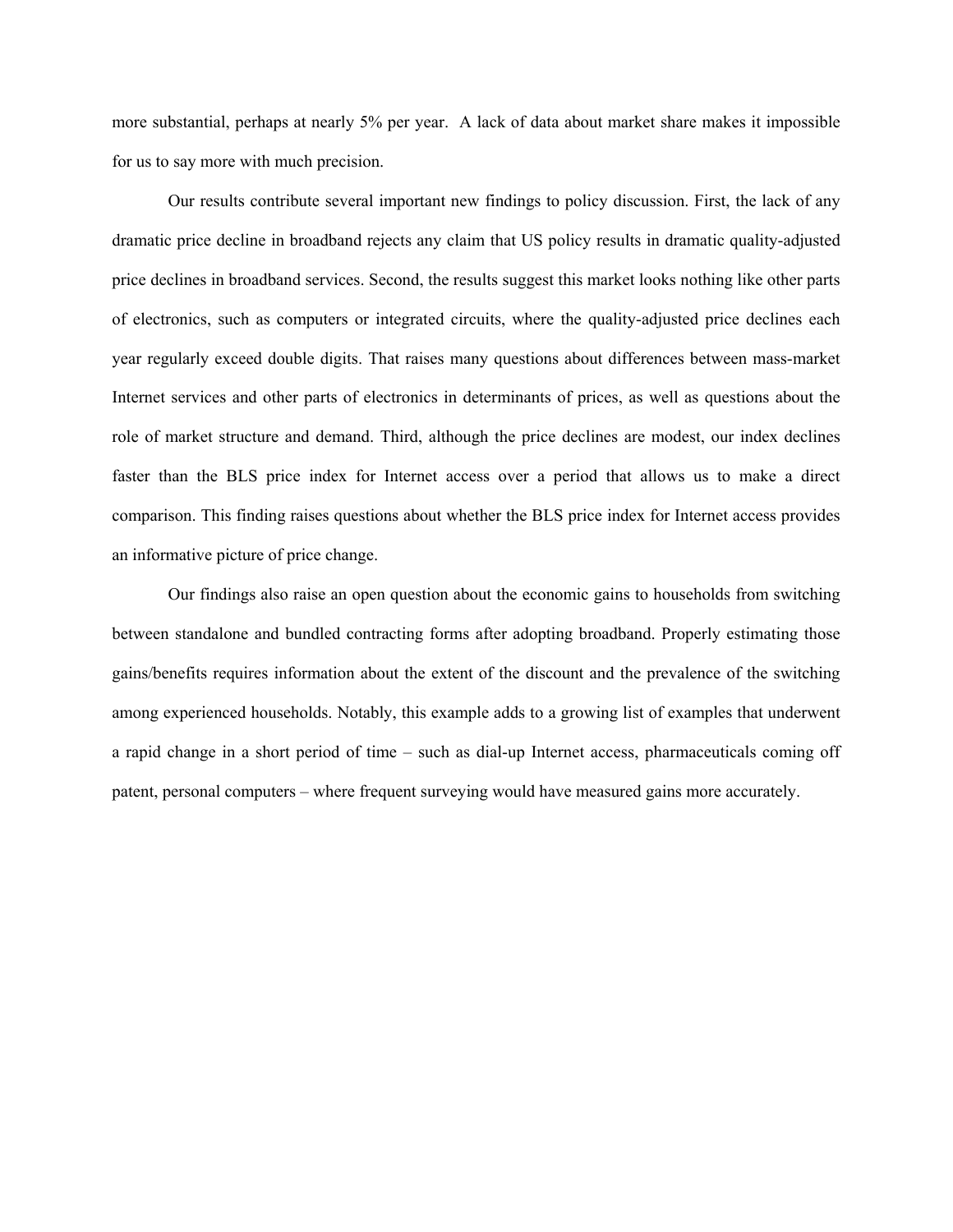### **References**

Aizcorbe, Ana (2006), "Why did Semiconductor Price Indexes Fall so Fast in the 1990s?" *Economic Inquiry*, Oxford University Press, vol. 44(3), pages 485-496, July.

Berndt, Ernst (1991), *The Practice of Econometrics – Classical and Contemporary*, Addison-Wesley.

Berndt, Ernst R., and Neal J. Rappaport (2001), "Price and Quality of Desktop and Mobile Personal Computers: A Quarter-Century Historical Overview," *American Economic Review*, vol. 91(2), pages 268- 273, May.

Cockburn, Iain, and Zvi Griliches (1995), "Generics and New Goods in Pharmaceutical Price Indexes." *American Economic Review*, Vol. 84(5), pages 1213-1232.

Crandall, Roberts (2005), "Broadband Communications," In *Handbook of Telecommunications Economics*, eds, Martin Cave, Sumit Majumdar, and Ingo Vogelsang, pages 156-187. Amsterdam, The Netherlands: Elsevier.

Flamm, K., A. Friedlander, J. Horrigan, and W. Lehr. 2007., *Measuring Broadband: Improving Communications Policy Making Through Better Data Collection."* Washington, DC: Pew Internet and American Life Project, November. http://www.pewinternet.org/pdfs/PIP\_Measuring%20Broadband.pdf.

Greenstein, Shane (2010), "Innovative Conduct in Computing and Internet Markets," In *Handbook of Economics of Innovation, Volume 1, Chapter 11,* eds, Bronwyn Hall and Nathan Rosenberg, Elsevier.

Greenstein, Shane, and Ryan McDevitt (2009), "The Broadband Bonus: Accounting for Broadband's Impact on US GDP," NBER Working paper 14758.

NTIA (2004), *A Nation Online: Entering the Broadband Age, http://www.ntia.doc.gov/reports.html.* 

Rosston, Greg (2006), "The Evolution of High-Speed Internet Access, 1995-2001," *Information and Economic Policy.* 

Rosston, G., S. J. Savage, and D. Waldman, 2010, "Household Demand for Broadband Internet Service," http://siepr.stanford.edu/publicationsprofile/2109, SIEPR Paper 09-008.

Savage, S. J. and D. Waldman. 2004. "United States Demand for Internet Access." *Review of Network Economics* 3(3): Pp. 228-247.

Seamans, Robert (2009), "Fighting City Hall: Entry Deterrence and New Technology Deployment in Local Cable TV Markets," (October 11, 2009). Available at SSRN: http://ssrn.com/abstract=1289454.

Stranger, Greg, and Shane Greenstein (2007), "ISP Pricing in the Shadow of Firm Turnover: ISPs During the 1990s," *International Journal of Industrial Organization,* Vol. 26(3), pages 625-642.

Williams, Brendan (2008), "A Hedonic Model for Internet Access Service in the Consumer Price Index," *Monthly Labor Review,* July.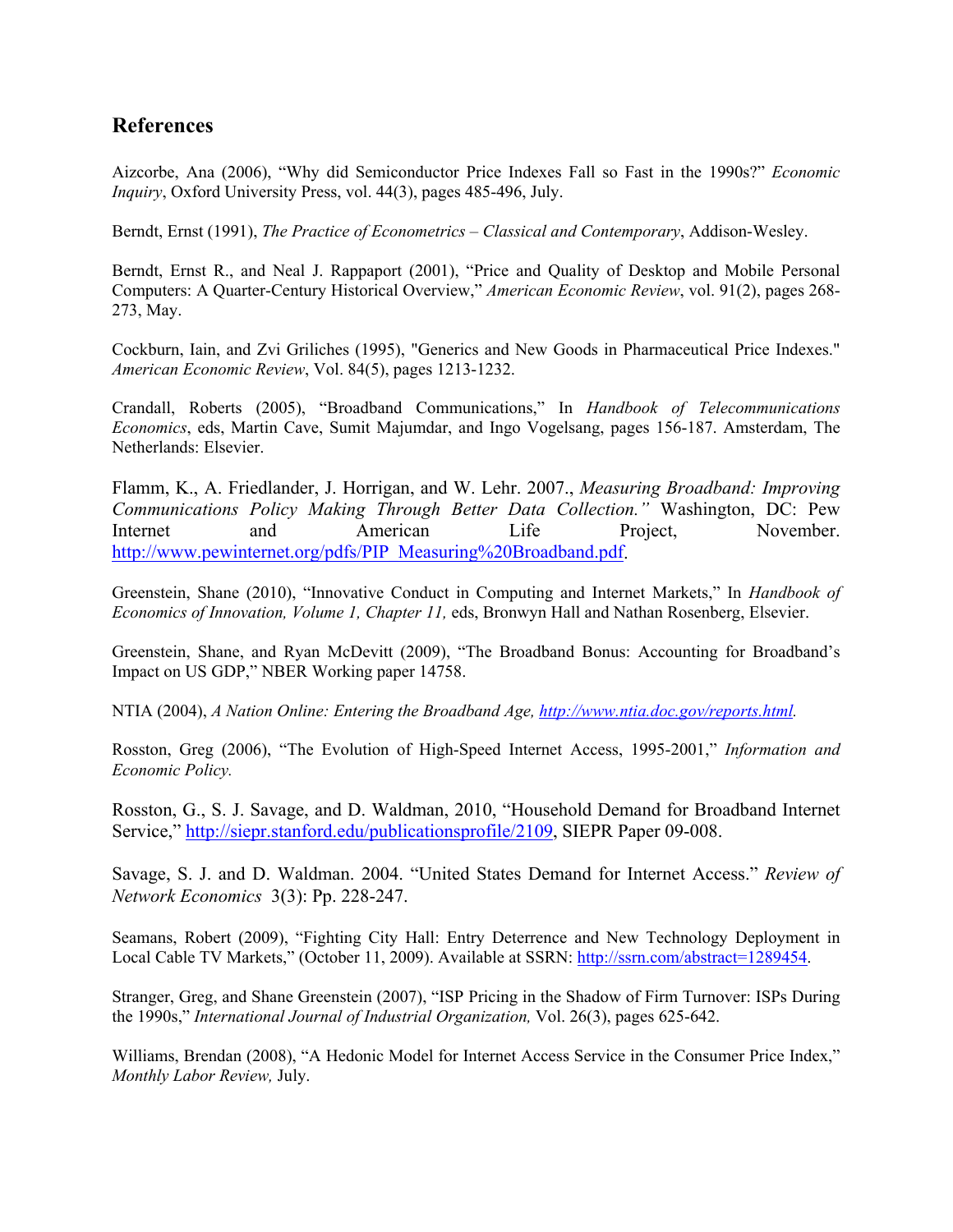| <b>Bundle</b> | Type  | <b>Residential</b><br>plans in or<br>after 2004 | <b>Existing plans with</b><br>more than 1<br>quarter data point | Appear in at<br>least 2<br>adjacent years |
|---------------|-------|-------------------------------------------------|-----------------------------------------------------------------|-------------------------------------------|
| 0             | cable | 405                                             | 373                                                             | 365                                       |
| $\theta$      | dsl   | 737                                             | 670                                                             | 660                                       |
|               | cable | 371                                             | 330                                                             | 303                                       |
|               | dsl   | 355                                             | 316                                                             | 267                                       |

### **Table 2a. Number of broadband plans**

## **Table 2b. Bundled contracts**

| Ending Yr/Q      | 07/1 | 07/2 | 07/3 | 07/4 | 08/1 | 08/2 | 08/3 | 08/4 | 09/1 | 09/2 | Total |
|------------------|------|------|------|------|------|------|------|------|------|------|-------|
|                  |      |      |      |      |      |      |      |      |      |      |       |
| Cable            |      |      |      |      |      |      |      |      |      |      |       |
| <b>Number</b>    | 22   | 15   | 11   | 15   | 21   | 24   | 29   | 30   | 22   | 19   | 208   |
| % Triple bundle  | 82%  | 80%  | 73%  | 73%  | 62%  | 63%  | 55%  | 53%  | 59%  | 58%  |       |
| Med download bps | 7000 | 7000 | 6000 | 7000 | 5000 | 6000 | 6000 | 6000 | 6000 | 6000 |       |
|                  |      |      |      |      |      |      |      |      |      |      |       |
| <b>DSL</b>       |      |      |      |      |      |      |      |      |      |      |       |
| <b>Number</b>    | 15   | 18   | 14   | 19   | 21   | 22   | 14   | 20   | 26   | 25   | 194   |
| % Triple bundle  | 40%  | 44%  | 50%  | 53%  | 48%  | 41%  | 21%  | 20%  | 27%  | 24%  |       |
| Med download bps | 1500 | 3000 | 1500 | 1500 | 3000 | 3000 | 3000 | 3000 | 3000 | 3000 |       |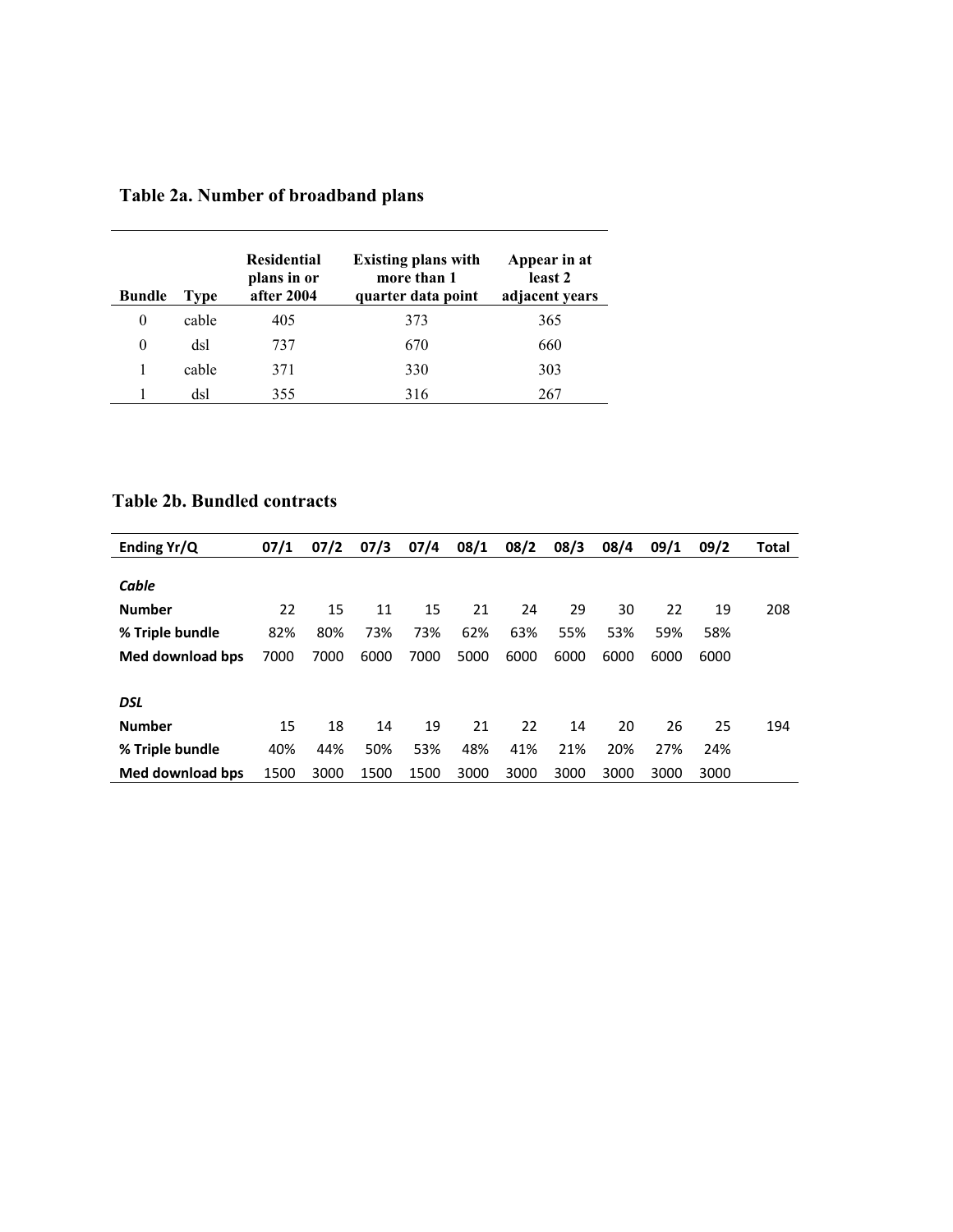| Company                        | <b>Type</b> | CA               | West             | <b>NE</b>        | <b>MW</b>        | 2004             | 2005             | 2006             | 2007                     | 2008             | 2009             |
|--------------------------------|-------------|------------------|------------------|------------------|------------------|------------------|------------------|------------------|--------------------------|------------------|------------------|
| <b>ALLTEL</b>                  | dsl         | $\boldsymbol{0}$ | $\boldsymbol{0}$ | $\mathbf{1}$     | $\mathbf{1}$     | $\mathbf{1}$     | $\overline{2}$   | $\overline{2}$   | $\boldsymbol{0}$         | $\boldsymbol{0}$ | $\boldsymbol{0}$ |
| AT&T                           | dsl         | $\mathbf{1}$     | 1                | 1                | $\mathbf{1}$     | $\mathbf{0}$     | 2                | 3                | 15                       | 12               | 6                |
| Adelphia Communications        | cable       | 1                | 1                | 1                | $\mathbf{1}$     | $\overline{c}$   | $\overline{c}$   | $\overline{4}$   | 3                        | $\boldsymbol{0}$ | $\boldsymbol{0}$ |
| BellSouth                      | dsl         | $\boldsymbol{0}$ | $\boldsymbol{0}$ | $\boldsymbol{0}$ | $\mathbf{1}$     | $\overline{4}$   | $\overline{c}$   | 6                | 3                        | $\boldsymbol{0}$ | $\boldsymbol{0}$ |
| <b>Bright House</b>            | cable       | 1                | $\boldsymbol{0}$ | $\theta$         | $\theta$         | 1                | $\mathbf{1}$     | $\mathbf{1}$     | $\mathbf{0}$             | $\mathbf{0}$     | $\boldsymbol{0}$ |
| Cable One                      | cable       | $\boldsymbol{0}$ | 1                | $\boldsymbol{0}$ | 1                | 2                | 2                | 7                | 14                       | 12               | 6                |
| Cablevision                    | cable       | $\boldsymbol{0}$ | $\boldsymbol{0}$ | 1                | $\boldsymbol{0}$ | $\boldsymbol{0}$ | $\boldsymbol{0}$ | $\boldsymbol{0}$ | $\overline{\mathcal{A}}$ | 4                | 2                |
| <b>Charter Communications</b>  | cable       | 1                | $\mathbf{1}$     | 1                | 1                | $\overline{2}$   | $\overline{2}$   | $\mathbf{1}$     | 1                        | $\theta$         | $\boldsymbol{0}$ |
| Cincinnati Bell                | dsl         | $\boldsymbol{0}$ | $\boldsymbol{0}$ | $\boldsymbol{0}$ | $\mathbf{1}$     | 6                | 3                | 6                | 11                       | 9                | 6                |
| Comcast                        | cable       | 1                | 1                | 1                | $\mathbf{1}$     | $\boldsymbol{0}$ | $\overline{c}$   | $\overline{4}$   | 10                       | 7                | $\overline{4}$   |
| <b>Covad Communications</b>    | dsl         | 1                | 1                | 1                | $\mathbf{1}$     | 2                | $\mathbf{1}$     | $\overline{2}$   | $\overline{4}$           | 1                | $\boldsymbol{0}$ |
| Cox Communications             | cable       | $\mathbf{1}$     | $\mathbf{1}$     | $\mathbf{1}$     | $\boldsymbol{0}$ | 3                | 3                | 6                | 13                       | 15               | $\,$ 8 $\,$      |
| DirecTV                        | dsl         | 1                | $\boldsymbol{0}$ | 1                | $\mathbf{1}$     | $\overline{4}$   | $\overline{c}$   | $\overline{2}$   | $\boldsymbol{0}$         | $\boldsymbol{0}$ | $\boldsymbol{0}$ |
| <b>EMBARQ</b>                  | dsl         | $\boldsymbol{0}$ | $\mathbf{1}$     | $\mathbf{1}$     | $\mathbf{1}$     | $\boldsymbol{0}$ | $\boldsymbol{0}$ | 3                | 11                       | 20               | 10               |
| Earthlink                      | dsl         | $\mathbf{1}$     | 1                | $\mathbf{1}$     | $\mathbf{1}$     | $\mathbf{1}$     | $\overline{c}$   | $\overline{c}$   | $\boldsymbol{0}$         | $\boldsymbol{0}$ | $\boldsymbol{0}$ |
| <b>Frontier Communications</b> | dsl         | $\mathbf{1}$     | 1                | 1                | 1                | $\boldsymbol{0}$ | $\boldsymbol{0}$ | $\boldsymbol{0}$ | $\boldsymbol{0}$         | $\mathbf{1}$     | 2                |
| <b>Insight Communications</b>  | cable       | $\boldsymbol{0}$ | $\boldsymbol{0}$ | $\boldsymbol{0}$ | 1                | $\mathbf{1}$     | $\boldsymbol{0}$ | $\overline{c}$   | $\overline{2}$           | $8\,$            | $\overline{4}$   |
| Mediacom                       | cable       | $\theta$         | $\boldsymbol{0}$ | $\boldsymbol{0}$ | $\mathbf{1}$     | 1                | $\mathbf{1}$     | $\mathbf{1}$     | $\boldsymbol{0}$         | $\mathbf{0}$     | $\boldsymbol{0}$ |
| Qwest                          | dsl         | $\mathbf{1}$     | $\mathbf{1}$     | 1                | $\mathbf{1}$     | 5                | $\overline{4}$   | 6                | 12                       | 9                | $\overline{4}$   |
| <b>RCN</b>                     | cable       | 1                | $\boldsymbol{0}$ | 1                | $\boldsymbol{0}$ | 1                | $\boldsymbol{0}$ | 5                | 11                       | 15               | $\,8\,$          |
| <b>SBC</b>                     | dsl         | $\mathbf{1}$     | $\boldsymbol{0}$ | $\boldsymbol{0}$ | $\mathbf{1}$     | 9                | 5                | 5                | $\boldsymbol{0}$         | $\boldsymbol{0}$ | $\boldsymbol{0}$ |
| Speakeasy.net                  | dsl         | 1                | 1                | 1                | 1                | 23               | 19               | 28               | 58                       | 60               | 30               |
| Sprint                         | dsl         | $\boldsymbol{0}$ | $\mathbf{1}$     | $\boldsymbol{0}$ | $\mathbf{1}$     | $\overline{4}$   | $\overline{2}$   | $\overline{2}$   | $\boldsymbol{0}$         | $\boldsymbol{0}$ | $\boldsymbol{0}$ |
| <b>Surewest Communications</b> | dsl         | $\mathbf{1}$     | $\boldsymbol{0}$ | $\boldsymbol{0}$ | $\boldsymbol{0}$ | $\boldsymbol{0}$ | $\overline{2}$   | $\overline{4}$   | 16                       | 14               | $\,$ 8 $\,$      |
| Time Warner Cable              | cable       | 1                | 1                | 1                | 1                | 5                | 5                | 7                | 17                       | 24               | 3                |
| Verizon<br>Windstream          | dsl         | 1                | 1                | $\mathbf{1}$     | $\mathbf{1}$     | 2                | $\overline{c}$   | $\overline{2}$   | $\overline{2}$           | $\overline{4}$   | $\overline{2}$   |
| Communications                 | dsl         | $\boldsymbol{0}$ | $\mathbf{1}$     | 1                | 1                | $\boldsymbol{0}$ | $\theta$         | 2                | $8\,$                    | $8\,$            | 6                |

**Table 2c. Standalone contracts in the sample and location**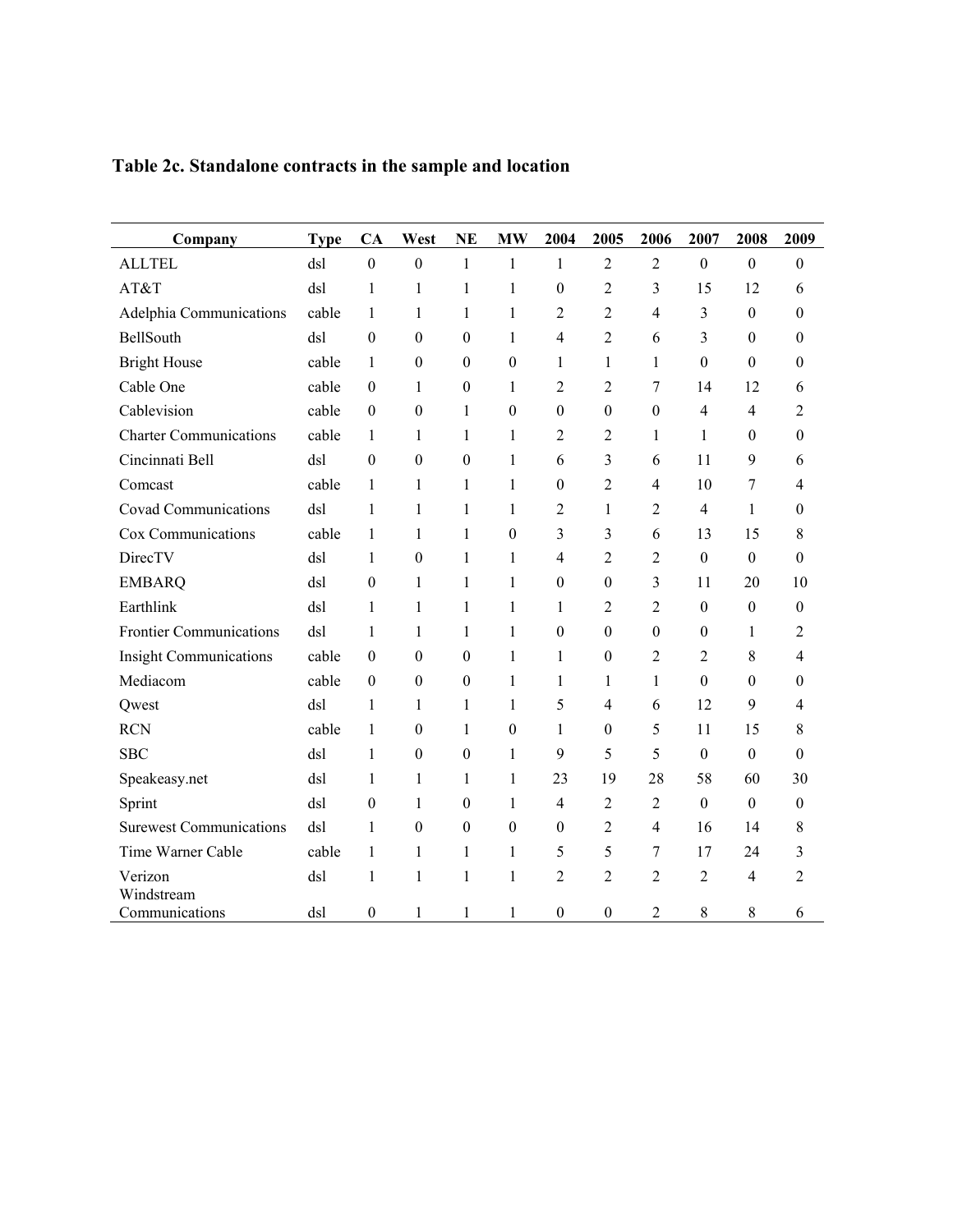# **Table 3a. Summary statistics for variables, cable**

|      |                         |          | <b>Standard</b><br>deviation | Min        | Median   |            |
|------|-------------------------|----------|------------------------------|------------|----------|------------|
|      | <b>Across all years</b> | Mean     |                              |            |          | <b>Max</b> |
|      | Existing Price (\$)     | 46.17    | 14.29                        | 16.95      | 44.95    | 84.95      |
|      | Downstream Speed (bps)  | 7,123.21 | 6,327.48                     | 256.00     | 5,000.00 | 30,000.00  |
|      |                         |          | 914.63                       |            | 500.00   |            |
|      | Upstream Speed (bps)    | 741.36   |                              | 100.00     |          | 5,000.00   |
|      | Log of Existing Price   | 3.78     | 0.34                         | 2.83       | 3.81     | 4.44       |
|      | Log of Downstream Speed | 8.51     | 0.92                         | 5.55       | 8.52     | 10.31      |
|      | Log of Upstream Speed   | 6.28     | 0.71                         | 4.61       | 6.21     | 8.52       |
|      | Summary by year         |          |                              |            |          |            |
| 2004 | Existing Price (\$)     | 48.86    | 15.31                        | 24.95      | 44.95    | 84.95      |
| 2004 | Downstream Speed (bps)  | 3,341.11 | 1,600.16                     | 256.00     | 3,000.00 | 6,000.00   |
| 2004 | Upstream Speed (bps)    | 392.22   | 183.62                       | 128.00     | 384.00   | 800.00     |
| 2005 | Existing Price (\$)     | 49.79    | 15.06                        | 24.95      | 44.95    | 84.95      |
| 2005 | Downstream Speed (bps)  | 4,118.89 | 2,184.01                     | 256.00     | 4,000.00 | 8,000.00   |
| 2005 | Upstream Speed (bps)    | 418.89   | 191.77                       | 128.00     | 384.00   | 768.00     |
| 2006 | Existing Price (\$)     | 48.45    | 13.12                        | 16.95      | 49.95    | 84.95      |
| 2006 | Downstream Speed (bps)  | 5,230.42 | 2,667.31                     | 256.00     | 5,000.00 | 12,000.00  |
| 2006 | Upstream Speed (bps)    | 512.16   | 272.86                       | 200.00     | 384.00   | 1,500.00   |
| 2007 | Existing Price (\$)     | 44.36    | 13.76                        | 16.95      | 44.95    | 67.95      |
| 2007 | Downstream Speed (bps)  | 7,030.24 | 6,364.51                     | 768.00     | 6,000.00 | 30,000.00  |
| 2007 | Upstream Speed (bps)    | 752.48   | 1,040.62                     | $100.00\,$ | 500.00   | 5,000.00   |
| 2008 | Existing Price (\$)     | 43.27    | 13.98                        | 16.95      | 44.90    | 69.95      |
| 2008 | Downstream Speed (bps)  | 8,574.17 | 7,255.24                     | 768.00     | 8,000.00 | 30,000.00  |
| 2008 | Upstream Speed (bps)    | 873.88   | 1,024.94                     | 256.00     | 512.00   | 5,000.00   |
| 2009 | Existing Price (\$)     | 51.35    | 14.99                        | 19.89      | 53.00    | 83.00      |
| 2009 | Downstream Speed (bps)  | 9,343.89 | 7,697.68                     | 768.00     | 8,000.00 | 30,000.00  |
| 2009 | Upstream Speed (bps)    | 989.94   | 1,113.31                     | 256.00     | 768.00   | 5,000.00   |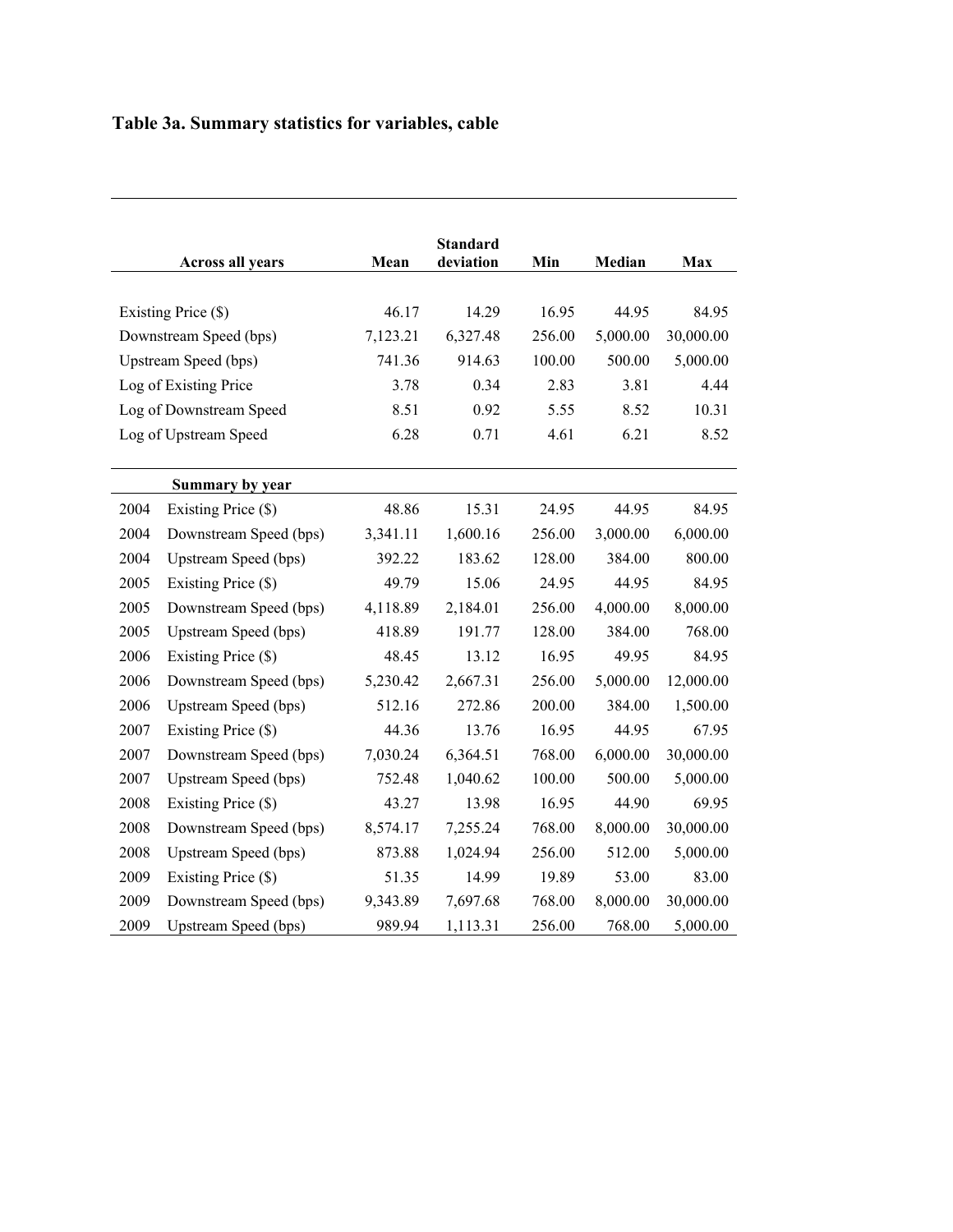| Table 3b. Summary statistics for variables, DSL |  |  |  |
|-------------------------------------------------|--|--|--|
|                                                 |  |  |  |

|      | <b>Across all years</b> | Mean     | <b>Standard</b><br>deviation | Min    | Median   | <b>Max</b> |
|------|-------------------------|----------|------------------------------|--------|----------|------------|
|      | Existing Price (\$)     | 58.43    | 24.36                        | 15.00  | 49.99    | 105.95     |
|      | Downstream Speed (bps)  | 2,933.17 | 2,231.28                     | 256.00 | 1,500.00 | 12,000.00  |
|      | Upstream Speed (bps)    | 564.66   | 246.46                       | 128.00 | 768.00   | 896.00     |
|      | Log of Existing Price   | 3.98     | 0.42                         | 2.71   | 3.91     | 4.66       |
|      | Log of Downstream Speed | 7.73     | 0.72                         | 5.55   | 7.31     | 9.39       |
|      | Log of Upstream Speed   | 6.20     | 0.59                         | 4.85   | 6.64     | 6.80       |
|      |                         |          |                              |        |          |            |
|      | Summary by year         |          |                              |        |          |            |
| 2004 | Existing Price (\$)     | 58.11    | 21.90                        | 26.99  | 49.99    | 105.95     |
| 2004 | Downstream Speed (bps)  | 1,959.61 | 1,194.94                     | 256.00 | 1,500.00 | 6,000.00   |
| 2004 | Upstream Speed (bps)    | 479.74   | 272.04                       | 128.00 | 384.00   | 896.00     |
| 2005 | Existing Price (\$)     | 58.38    | 21.69                        | 28.00  | 49.99    | 105.95     |
| 2005 | Downstream Speed (bps)  | 1,921.67 | 1,146.54                     | 256.00 | 1,500.00 | 6,000.00   |
| 2005 | Upstream Speed (bps)    | 453.50   | 276.84                       | 128.00 | 384.00   | 896.00     |
| 2006 | Existing Price (\$)     | 57.81    | 25.22                        | 19.99  | 49.95    | 105.95     |
| 2006 | Downstream Speed (bps)  | 2,539.95 | 1,725.23                     | 256.00 | 1,500.00 | 10,000.00  |
| 2006 | Upstream Speed (bps)    | 527.04   | 252.26                       | 128.00 | 512.00   | 896.00     |
| 2007 | Existing Price (\$)     | 57.27    | 25.26                        | 19.99  | 49.95    | 105.95     |
| 2007 | Downstream Speed (bps)  | 3,015.23 | 2,161.18                     | 256.00 | 3,000.00 | 10,000.00  |
| 2007 | Upstream Speed (bps)    | 581.49   | 236.55                       | 128.00 | 768.00   | 896.00     |
| 2008 | Existing Price (\$)     | 60.02    | 25.03                        | 15.00  | 50.50    | 105.95     |
| 2008 | Downstream Speed (bps)  | 3,479.48 | 2,546.13                     | 256.00 | 3,000.00 | 12,000.00  |
| 2008 | Upstream Speed (bps)    | 618.67   | 220.67                       | 128.00 | 768.00   | 896.00     |
| 2009 | Existing Price (\$)     | 58.61    | 24.63                        | 20.00  | 49.99    | 105.95     |
| 2009 | Downstream Speed (bps)  | 3,616.32 | 2,777.80                     | 768.00 | 3,000.00 | 12,000.00  |
| 2009 | Upstream Speed (bps)    | 612.32   | 220.45                       | 128.00 | 768.00   | 896.00     |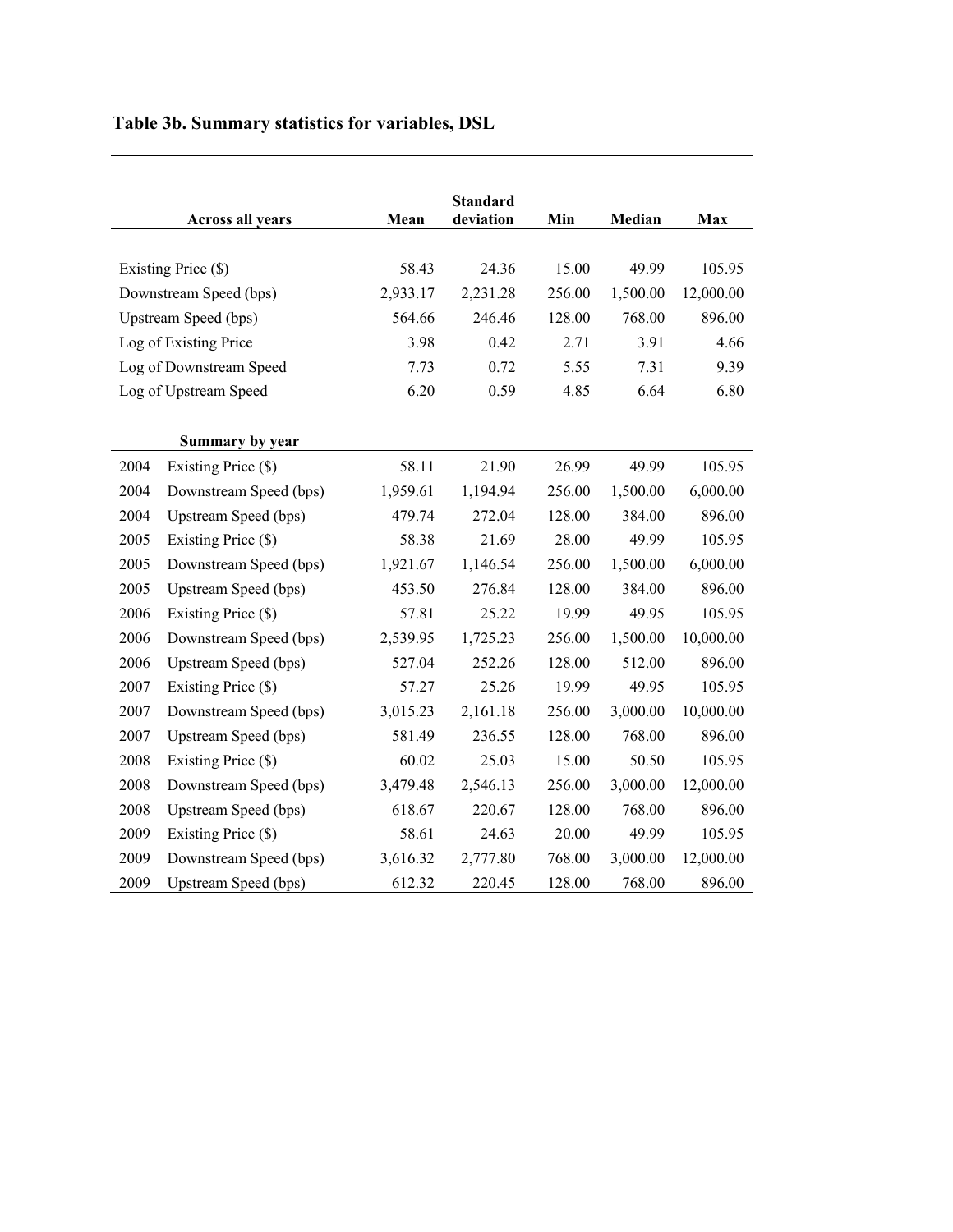|                         |          | <b>OLS</b>       |          | <b>Median Regression</b> |          | OLS & FE         |          | <b>OLS</b>    |
|-------------------------|----------|------------------|----------|--------------------------|----------|------------------|----------|---------------|
| <b>Estimates</b>        |          | <b>Log Price</b> |          | <b>Log Price</b>         |          | <b>Log Price</b> |          | <b>Taylor</b> |
|                         |          | (1)              |          | (2)                      |          | (3)              | (4)      |               |
|                         | Cable    | <b>DSL</b>       | Cable    | <b>DSL</b>               | Cable    | <b>DSL</b>       | Cable    | <b>DSL</b>    |
| $y_22005$               | $-0.065$ | 0.034            | $-0.097$ | 0.000                    | $-0.088$ | 0.069            | $-0.074$ | 0.040         |
|                         | (0.061)  | (0.061)          | (0.000)  | (0.024)                  | (0.055)  | (0.032)          | (0.058)  | (0.060)       |
| $y_22006$               | $-0.147$ | $-0.035$         | $-0.227$ | $-0.034$                 | $-0.181$ | $-0.002$         | $-0.150$ | $-0.042$      |
|                         | (0.053)  | (0.055)          | (0.000)  | (0.021)                  | (0.048)  | (0.028)          | (0.050)  | (0.054)       |
| $y_22007$               | $-0.274$ | $-0.097$         | $-0.333$ | $-0.107$                 | $-0.312$ | $-0.020$         | $-0.255$ | $-0.114$      |
|                         | (0.049)  | (0.051)          | (0.000)  | (0.020)                  | (0.046)  | (0.027)          | (0.047)  | (0.050)       |
| $y_22008$               | $-0.326$ | $-0.058$         | $-0.334$ | $-0.107$                 | $-0.337$ | $-0.007$         | $-0.301$ | $-0.074$      |
|                         | (0.049)  | (0.052)          | (0.000)  | (0.020)                  | (0.046)  | (0.028)          | (0.047)  | (0.051)       |
| $y_22009$               | $-0.147$ | $-0.062$         | $-0.227$ | $-0.107$                 | $-0.179$ | $-0.006$         | $-0.140$ | $-0.075$      |
|                         | (0.055)  | (0.058)          | (0.000)  | (0.022)                  | (0.051)  | (0.031)          | (0.053)  | (0.057)       |
| speed Downstream        |          |                  |          |                          |          |                  | 0.000    | 0.000         |
|                         |          |                  |          |                          |          |                  | (0.000)  | (0.000)       |
| speed_Upstream          |          |                  |          |                          |          |                  | 0.000    | 0.002         |
|                         |          |                  |          |                          |          |                  | (0.000)  | (0.000)       |
| $sp_UxD$                |          |                  |          |                          |          |                  | 0.000    | 0.000         |
|                         |          |                  |          |                          |          |                  | (0.000)  | (0.000)       |
| sp_Down_sq              |          |                  |          |                          |          |                  | 0.000    | 0.000         |
|                         |          |                  |          |                          |          |                  | (0.000)  | (0.000)       |
| $sp_{D_sq}$             |          |                  |          |                          |          |                  | 0.000    | 0.000         |
|                         |          |                  |          |                          |          |                  | (0.000)  | (0.000)       |
| In speed Down           | 0.265    | 0.060            | 0.270    | 0.084                    | 0.291    | 0.126            |          |               |
|                         | (0.025)  | (0.024)          | (0.000)  | (0.009)                  | (0.024)  | (0.014)          |          |               |
| ln_speed_Up             | 0.115    | 0.326            | 0.137    | 0.415                    | 0.078    | 0.267            |          |               |
|                         | (0.039)  | (0.029)          | (0.000)  | (0.011)                  | (0.041)  | (0.020)          |          |               |
| Ca                      | 0.295    | 0.530            | 0.431    | 0.655                    |          |                  | 0.158    | 0.531         |
|                         | (0.065)  | (0.038)          | (0.000)  | (0.015)                  |          |                  | (0.109)  | (0.039)       |
| West                    | 0.249    | 0.122            | 0.274    | 0.242                    |          |                  | 0.166    | 0.115         |
|                         | (0.032)  | (0.071)          | (0.000)  | (0.027)                  |          |                  | (0.032)  | (0.070)       |
| Midwest                 | 0.136    | 0.311            | 0.106    | 0.522                    |          |                  | 0.205    | 0.326         |
|                         | (0.032)  | (0.071)          | (0.000)  | (0.027)                  |          |                  | (0.030)  | (0.072)       |
| Northeast               | $-0.291$ | $-0.276$         | $-0.496$ | $-0.310$                 |          |                  | $-0.159$ | $-0.267$      |
|                         | (0.068)  | (0.075)          | (0.000)  | (0.029)                  |          |                  | (0.106)  | (0.075)       |
| $_{\rm cons}$           | 0.766    | 0.985            | 0.684    | 0.004                    | 1.042    | 0.885            | 3.183    | 2.796         |
|                         | (0.147)  | (0.193)          | (0.000)  | (0.077)                  | (0.158)  | (0.121)          | (0.062)  | (0.108)       |
| <b>Other Statistics</b> |          |                  |          |                          |          |                  |          |               |
| Num obs                 | 269      | 536              | 269      | 536                      | 269      | 536              | 269      | 536           |
| R2                      | 0.723    | 0.456            | 0.456    | 0.355                    | 0.783    | 0.858            | 0.755    | 0.480         |

## **Table 4. Regression results**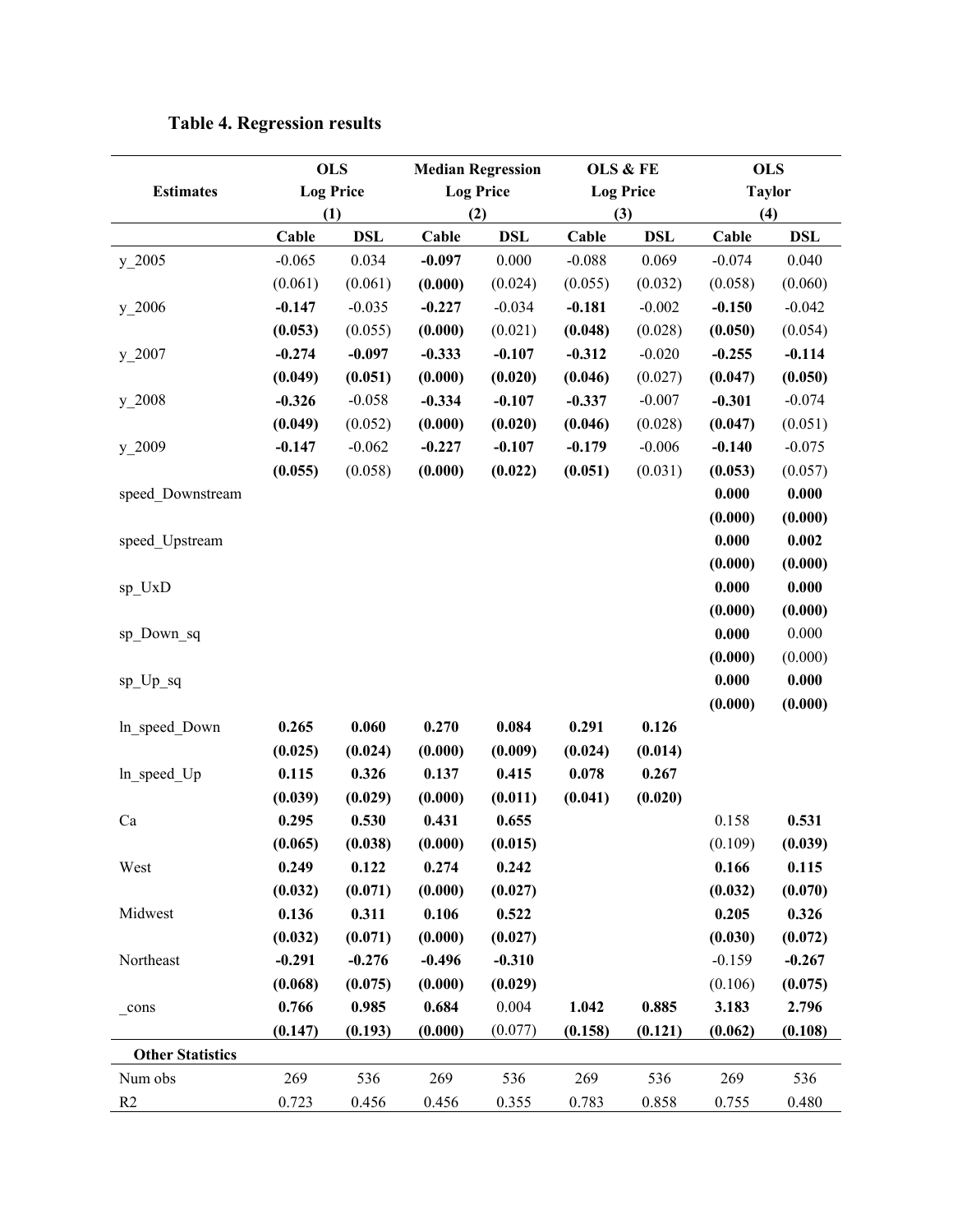| <b>Estimates</b>        | <b>Years 04-06</b> |          | <b>Years 07-09</b> |            |           | <b>Price Level</b> | <b>New Series</b> |          |
|-------------------------|--------------------|----------|--------------------|------------|-----------|--------------------|-------------------|----------|
|                         |                    | (5)      |                    | (6)        |           | (7)                | (8)               |          |
|                         |                    | Cable    |                    | <b>DSL</b> |           | Cable/DSL          | Cable/DSL         |          |
| $y_22005$               | $-0.054$           | 0.033    |                    |            | $-2.570$  | 1.637              | $-0.0609$         | 0.039    |
|                         | (0.058)            | (0.063)  |                    |            | (2.848)   | (3.515)            | (0.061)           | (0.061)  |
| $y_22006$               | $-0.147$           | $-0.027$ |                    |            | $-5.874$  | $-0.874$           | $-0.129$          | $-0.009$ |
|                         | (0.052)            | (0.058)  |                    |            | (2.460)   | (3.161)            | (0.054)           | (0.050)  |
| $y_22007$               |                    |          |                    |            | $-10.833$ | $-4.234$           | $-0.2644$         | $-0.093$ |
|                         |                    |          |                    |            | (2.286)   | (2.933)            | (0.049)           | (0.051)  |
| $y_22008$               |                    |          | $-0.055$           | 0.030      | $-13.136$ | $-2.639$           | $-0.319$          | $-0.059$ |
|                         |                    |          | (0.030)            | (0.036)    | (2.263)   | (3.000)            | (0.048)           | (0.052)  |
| $y_{.2009}$             |                    |          | 0.123              | 0.030      | $-5.086$  | $-3.038$           | $-0.148$          | $-0.066$ |
|                         |                    |          | (0.039)            | (0.043)    | (2.541)   | (3.327)            | (0.054)           | (0.057)  |
| In speed Down           | 0.232              | 0.112    | 0.264              | 0.008      | 8.777     | 2.557              | 0.262             | 0.063    |
|                         | (0.044)            | (0.044)  | (0.032)            | (0.028)    | (1.172)   | (1.383)            | (0.024)           | (0.024)  |
| In speed Up             | 0.148              | 0.206    | 0.144              | 0.460      | 7.640     | 19.520             | 0.124             | 0.325    |
|                         | (0.079)            | (0.042)  | (0.051)            | (0.039)    | (1.802)   | (1.654)            | (0.039)           | (0.028)  |
| Ca                      | 0.091              | 0.474    | 0.392              | 0.518      | 15.397    | 29.431             | 0.301             | 0.526    |
|                         | (0.124)            | (0.071)  | (0.088)            | (0.044)    | (3.006)   | (2.186)            | (0.064)           | (0.037)  |
| West                    | 0.190              | 0.105    | 0.268              | $-0.036$   | 10.261    | 8.635              | 0.244             | 0.127    |
|                         | (0.065)            | (0.076)  | (0.039)            | (0.068)    | (1.503)   | (4.124)            | (0.032)           | (0.071)  |
| Midwest                 | 0.150              | 0.404    | 0.126              | 0.158      | 5.982     | 19.037             | $-0.293$          | $-0.271$ |
|                         | (0.063)            | (0.151)  | (0.038)            | (0.087)    | (1.481)   | (4.077)            | (0.067)           | (0.075)  |
| northeast               | $-0.131$           | $-0.268$ | $-0.378$           |            | $-14.022$ | $-14.026$          | 0.143             | 0.304    |
|                         | (0.116)            | (0.087)  | (0.096)            |            | (3.143)   | (4.360)            | (0.032)           | (0.071)  |
| First in a series       |                    |          |                    |            |           |                    | $-0.044$          | $-0.050$ |
|                         |                    |          |                    |            |           |                    | (0.031)           | (0.046)  |
| cons                    | 0.904              | 1.271    | 0.309              | 0.512      | $-79.471$ | $-115.321$         | 0.723             | 0.965    |
|                         | (0.290)            | (0.368)  | (0.181)            | (0.225)    | (6.848)   | (11.177)           | (0.150)           | (0.194)  |
| <b>Other Statistics</b> |                    |          |                    |            |           |                    |                   |          |
|                         |                    |          |                    |            |           |                    |                   |          |
| Num obs.                | 74                 | 184      | 195                | 352        | 269       | 536                | 269               | 536      |
| R2                      | 0.709              | 0.352    | 0.730              | 0.537      | 0.659     | 0.457              | 0.725             | 0.456    |

**Bold:** Statistically significant at 10% level.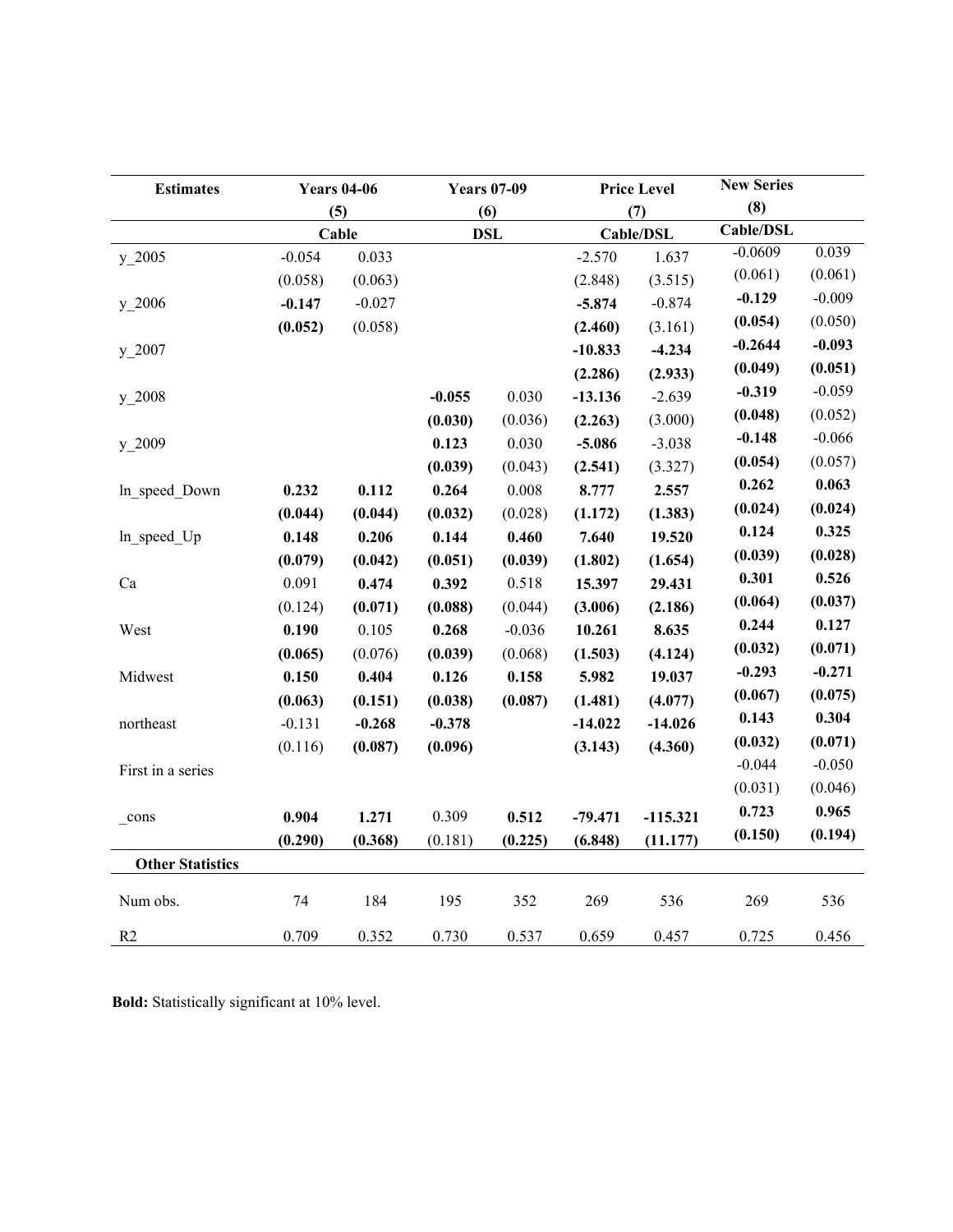|    |       | <b>Price index</b> |                  | BB price index, weight from |                    | BB price index, weight from |         |        |
|----|-------|--------------------|------------------|-----------------------------|--------------------|-----------------------------|---------|--------|
| Yr |       | estimate           |                  | point topic                 | <b>FCC Table 4</b> |                             |         |        |
|    | Cable | <b>DSL</b>         | <b>Laspeyres</b> | Paasche                     | Fisher             | <b>Laspeyres</b>            | Paasche | Fisher |
| 04 | 1.000 | 1.000              | 1.000            | 1.000                       | 1.000              | 1.000                       | 1.000   | 1.000  |
| 05 | 0.937 | 1.035              | 0.973            | 0.973                       | 0.973              | 0.973                       | 0.973   | 0.973  |
| 06 | 0.863 | 0.965              | 0.903            | 0.903                       | 0.903              | 0.901                       | 0.902   | 0.902  |
| 07 | 0.760 | 0.908              | 0.818            | 0.819                       | 0.818              | 0.816                       | 0.818   | 0.817  |
| 08 | 0.722 | 0.944              | 0.809            | 0.809                       | 0.809              | 0.806                       | 0.808   | 0.807  |
| 09 | 0.864 | 0.940              | 0.893            | 0.894                       | 0.894              | 0.892                       | 0.893   | 0.893  |

### **Table 5a. Price index estimates for standalone contracts**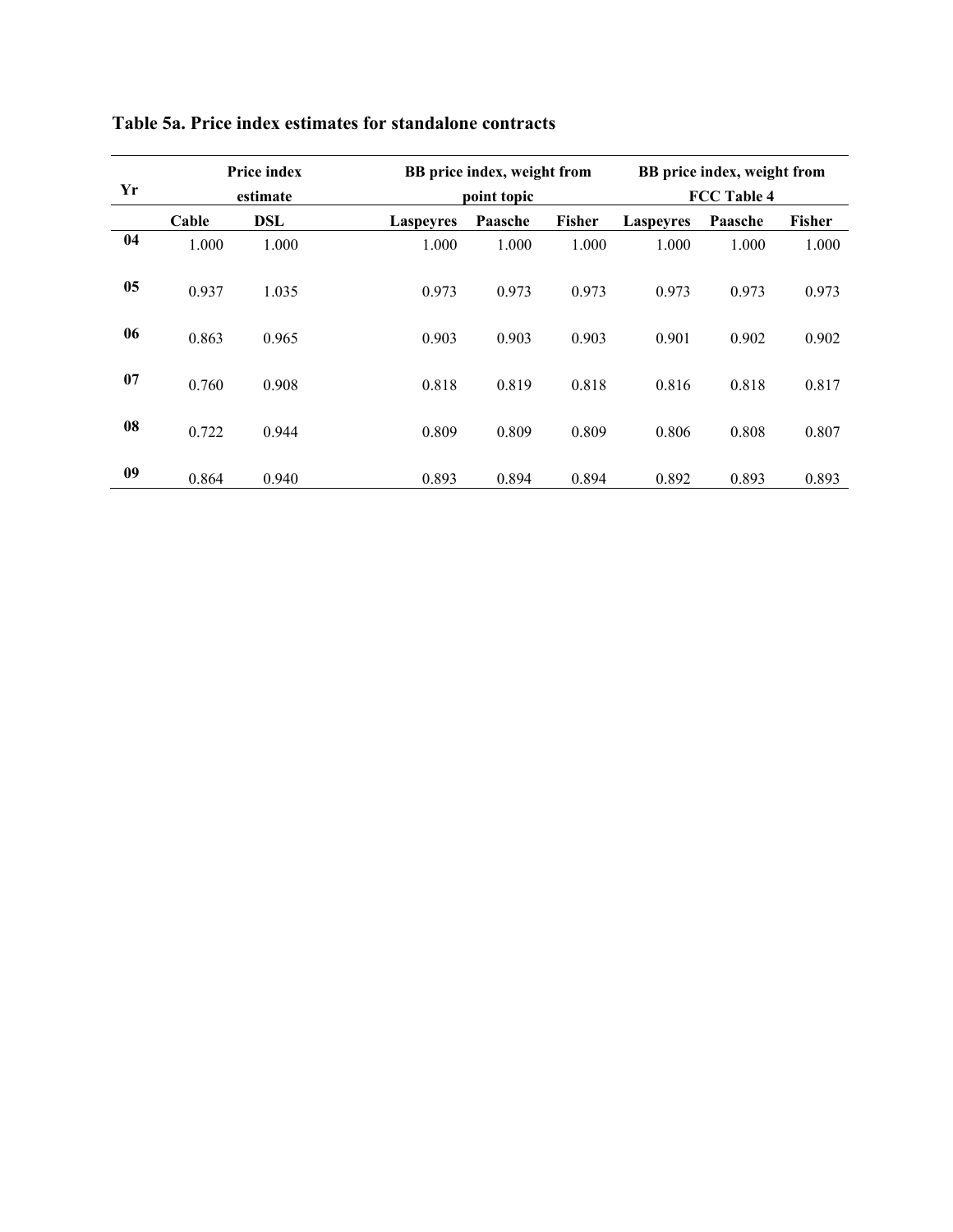| Yr |       | <b>Price index</b><br>estimate |                  | BB price index, weight from<br><b>Point Topic</b> |               | BB price index, weight from<br><b>FCC Table 4</b> |         |               |  |
|----|-------|--------------------------------|------------------|---------------------------------------------------|---------------|---------------------------------------------------|---------|---------------|--|
|    | Cable | DSL                            | <b>Laspeyres</b> | Paasche                                           | <b>Fisher</b> | <b>Laspevres</b>                                  | Paasche | <b>Fisher</b> |  |
| 06 | 1.000 | 1.000                          | 1.000            | 1.000                                             | 1.000         | 1.000                                             | 1.000   | 1.000         |  |
| 07 | 0.951 | 1.045                          | 0.991            | 0.995                                             | 0.993         | 0.966                                             | 0.988   | 0.977         |  |
| 08 | 0.961 | 1.011                          | 0.982            | 0.984                                             | 0.983         | 0.969                                             | 0.981   | 0.975         |  |
| 09 | 1.001 | 0.943                          | 0.976            | 0.975                                             | 0.976         | 0.992                                             | 0.978   | 0.986         |  |

## **Table 5b, Price index for bundled contract**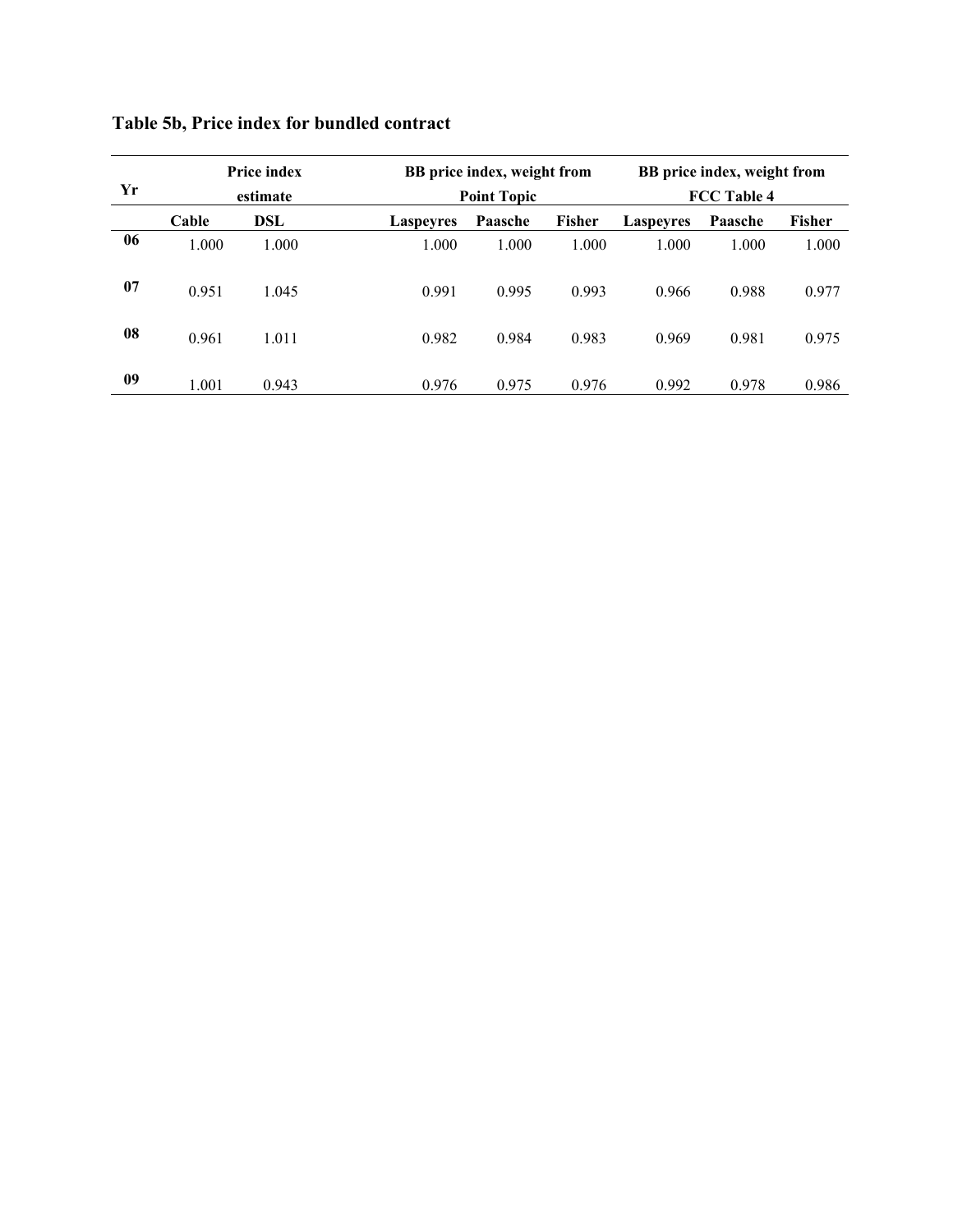

**Figure 1. Median download BPS for cable and DSL contracts**